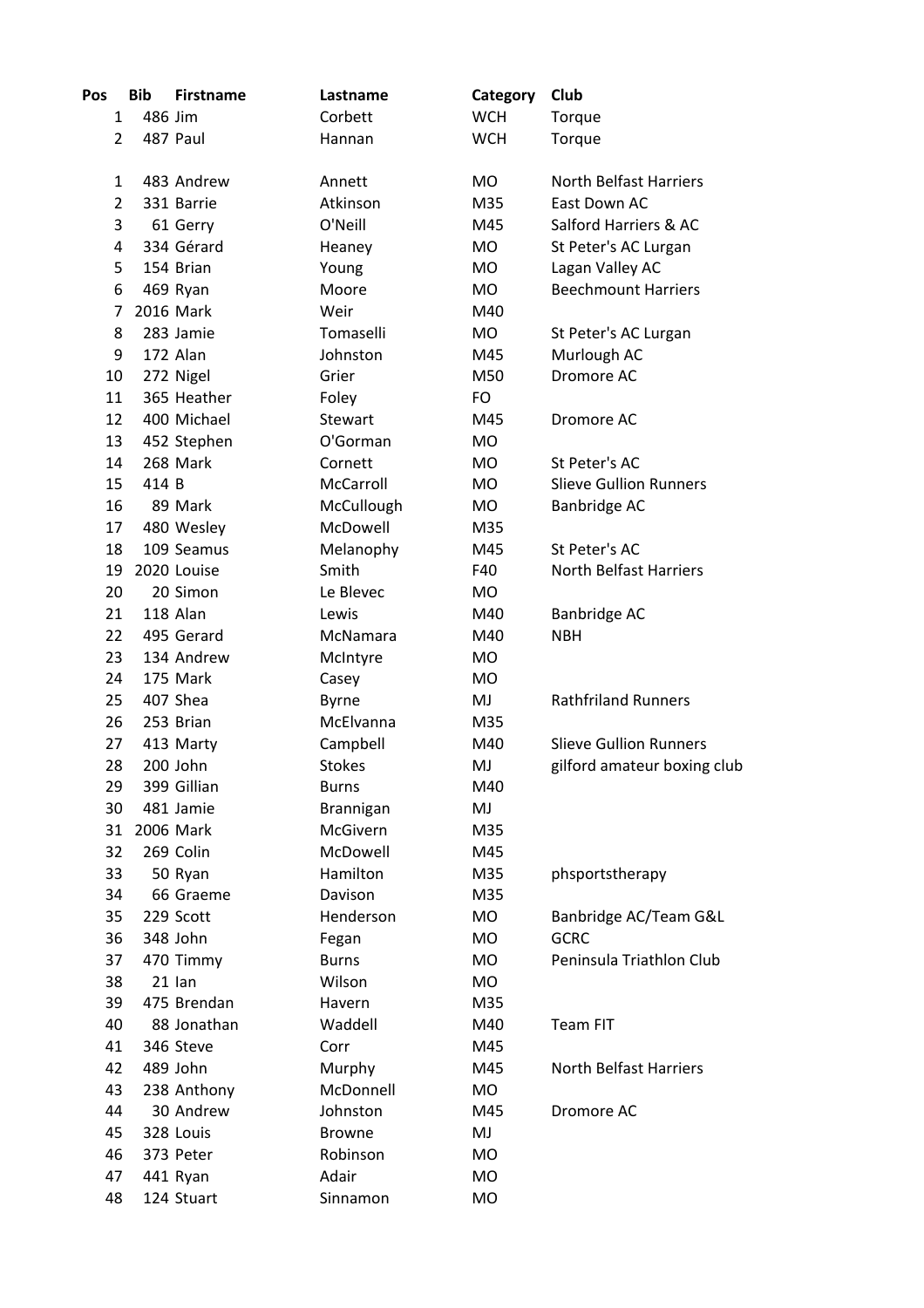| 49  |           | 472 Jonathan | Peden        | <b>MO</b> |                               |
|-----|-----------|--------------|--------------|-----------|-------------------------------|
| 50  |           | 340 David    | Allen        | M45       | Dromore AC                    |
| 51  |           | 347 Kieran   | Morgan       | <b>MO</b> | <b>GCRC</b>                   |
| 52  |           | 459 William  | Morton       | MO        |                               |
| 53  |           | 192 Michael  | McKeown      | M50       | East Down AC                  |
| 54  |           | 72 Stephen   | Pepper       | M40       |                               |
| 55  |           | 345 Gordon   | Glass        | M45       |                               |
| 56  | 2029 Ryan |              | Devlin       | MJ        |                               |
| 57  |           | 65 Alistair  | Douglas      | MJ        |                               |
| 58  |           | 208 Stephen  | Gibson       | MO        | Dromore AC                    |
| 59  |           | 90 Richard   | Johnston     | <b>MO</b> |                               |
| 60  |           | 155 Donal    | Cassidy      | MO        |                               |
| 61  |           | 12 Niall     | Rankin       | M35       | Team FIT                      |
| 62  |           | 406 Brian    | Cosgrove     | M30       |                               |
| 63  |           | 471 Clive    | Coffey       | M50       | Physio & Co                   |
| 64  |           | 412 Colm     | Murphy       | <b>MO</b> | <b>Slieve Gullion Runners</b> |
| 65  |           | 177 Sean     | Farquhar     | M40       | St. Peter's ac lurgan         |
| 66  |           | 2007 Marty   | Havern       | MO        |                               |
| 67  |           | 293 Dominic  | Doyle        | MJ        |                               |
| 68  |           | 308 Michael  | Welsh        | M45       |                               |
| 69  |           | 23 David     | <b>Brown</b> | <b>MO</b> |                               |
| 70  |           | 2008 Adam    | Salley       | MJ        |                               |
| 71  |           | 465 Colm     | <b>Byrne</b> | MO        |                               |
| 72  |           | 2013 Ciaran  | Og Mussen    | MO        | Newcastle AC                  |
| 73  |           | 494 Neil     | Wacken       | M35       |                               |
| 74  |           | 409 John     | Porter       | MO        | A & M YFC                     |
| 75  |           | 336 Mark     | Crawford     | M35       |                               |
| 76  |           | 93 Susan     | Smyth        | F35       | Dromore AC                    |
| 77  |           | 178 Marty    | Redmond      | M40       |                               |
| 78  |           | 446 Stehpen  | Dickson      | MO        |                               |
| 79  |           | 403 Dermot   | Winters      | M40       | <b>Slieve Gullion Runners</b> |
| 80  |           | 303 Shea     | McConville   | MJ        | <b>Rathfriland Runners</b>    |
| 81  | 179 Joe   |              | Ervine       | M40       |                               |
| 82  |           | 81 William   | Owens        | M40       | <b>Rathfriland Runners</b>    |
| 83  |           | 2035 Ashley  | Gauton       | F55       | <b>Denbigh Harriers</b>       |
| 84  |           | 302 Conor    | McCullough   | MJ        | Banbridge AC                  |
| 85  |           | 260 Diarmid  | Reay         | MO        |                               |
| 86  |           | 432 Roslyn   | Dobson       | F40       | St Peters AC/Habitat          |
| 87  |           | 2014 Ashlene | McGeough     | FO        | Newcastle AC                  |
| 88  |           | 199 Simon    | Magowan      | MO        |                               |
| 89  |           | 360 Alan     | Dowey        | <b>MO</b> |                               |
| 90  |           | 437 Jenna    | Henning      | FO        | <b>Team Fit</b>               |
| 91  |           | 289 Paul     | McCullough   | M55       | Banbridge AC                  |
| 92  |           | 297 Wendy    | Fleming      | F35       | Dromore AC                    |
| 93  |           | 447 Stuart   | Martin       | M35       | Dromore Cycling Club          |
| 94  |           | 158 Alan     | Boyce        | MO        |                               |
| 95  |           | 2017 Samuel  | Mconnell     | MO        |                               |
| 96  |           | 2028 Arnas   | Pzinkeviciw  | MO        |                               |
| 97  |           | 2027 Colm    | Devlin       | M45       |                               |
| 98  |           | 193 James    | <b>Best</b>  | M35       |                               |
| 99  |           | 479 Brendan  | McQuaid      | M35       |                               |
| 100 |           | 425 Jeff     | Ross         | MO        |                               |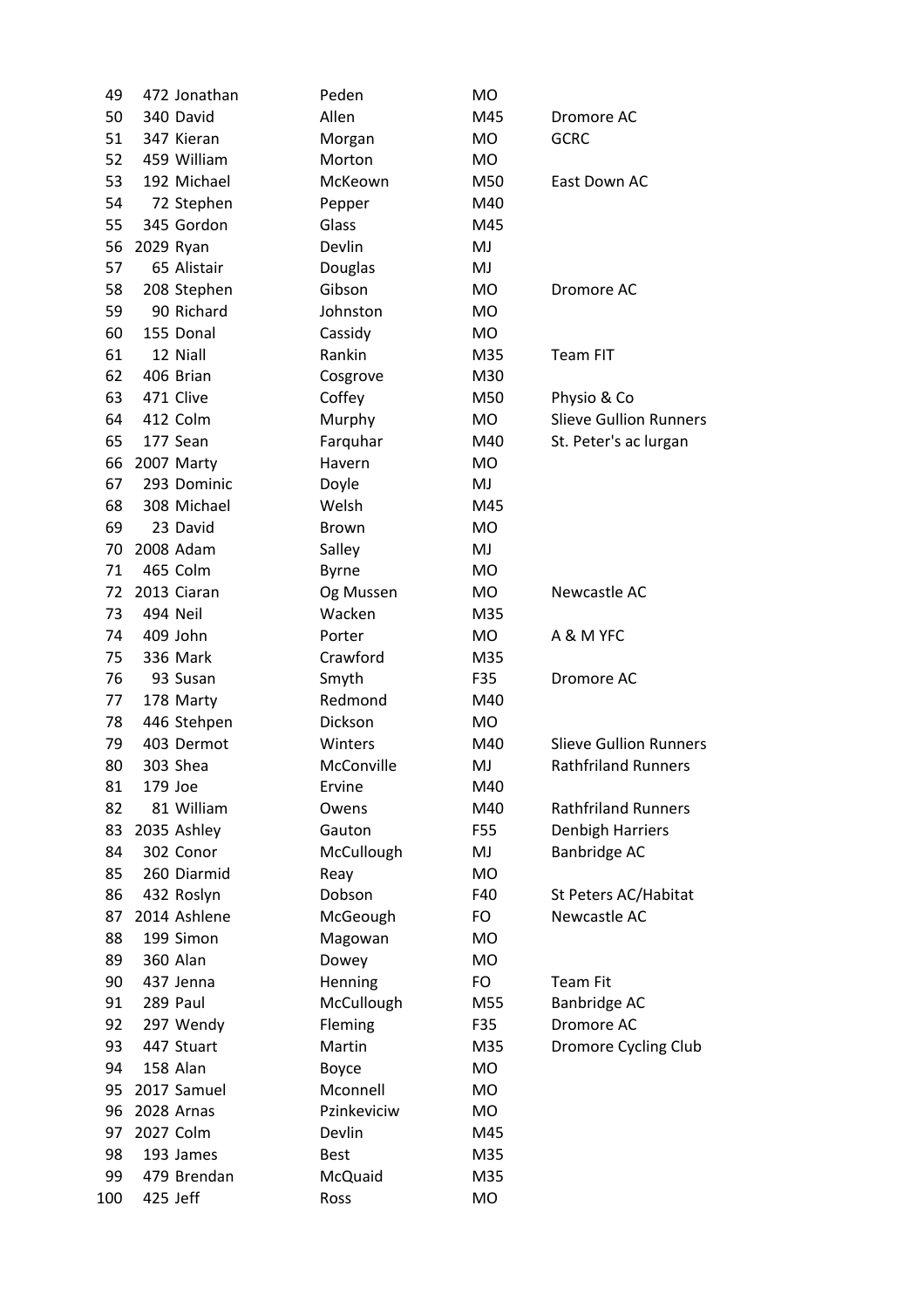| 101 |            | 87 Michael   | Goan          | M40       | <b>Team FIT</b>             |
|-----|------------|--------------|---------------|-----------|-----------------------------|
| 102 |            | 191 Jonny    | McKnight      | M35       | Banbridge AC                |
| 103 | 2034 Robin |              | Thompson      | MO        |                             |
| 104 |            | 218 Martin   | McParland     | MO        | Sinton's at the bridge      |
| 105 |            | 2004 Mark    | Clements      | M35       |                             |
| 106 |            | 74 Melvin    | Slaine        | M40       |                             |
| 107 |            | 341 Diane    | McKee         | F45       | Dromore AC                  |
| 108 |            | 64 Gillian   | <b>McNiff</b> | F45       | Banbridge AC                |
| 109 |            | 397 Gregg    | Harrison      | MO        |                             |
| 110 |            | 33 Colin     | Hamilton      | <b>MO</b> |                             |
| 111 |            | 265 Geoff    | Eakin         | M40       |                             |
| 112 |            | 496 Dwyer    | O'Connor      | M45       | <b>St Peters AC</b>         |
| 113 |            | 8 Gordon     | Brown         | M45       |                             |
| 114 |            | 355 Mary     | MacKin        | F60       | Dromore AC                  |
| 115 |            | 468 Stirling | Hall          | MO        |                             |
| 116 |            | 326 Thomas   | Lennon        | MO        |                             |
| 117 |            | 167 Louise   | Jones         | <b>FO</b> | <b>Belfast Running Club</b> |
| 118 |            | 478 Gerald   | Carvil        | M40       |                             |
| 119 |            | 22 Don       | Hull          | M50       |                             |
| 120 |            | 39 Paul      | Downey        | MO        |                             |
| 121 |            | 37 Cathal    | <b>McNiff</b> | M55       | Banbridge AC                |
| 122 |            |              | Patton        | M40       |                             |
|     |            | 174 Stephen  |               |           |                             |
| 123 |            | 227 Paul     | Greene        | M35       | St Peters AC                |
| 124 | 2033 Paul  |              | O'Hare        | M50       | <b>NICS AC</b>              |
| 125 |            | 82 Colin     | Henning       | MO        |                             |
| 126 |            | 329 Shelly   | Dowds         | <b>FO</b> |                             |
|     |            |              |               |           |                             |
| 127 |            | 416 Bernard  | McComiskey    | M40       |                             |
| 128 |            | 317 Richard  | <b>Beggs</b>  | <b>MO</b> |                             |
| 129 |            | 2015 Ciaran  | McCaffrey     |           | <b>Clones AC</b>            |
| 130 |            | 259 Dominic  | <b>Kearns</b> | M50       | Banbridge AC                |
| 131 |            | 16 Paul      | Irwin         | M35       |                             |
| 132 |            | 438 Jeffrey  | <b>Brown</b>  | M40       |                             |
| 133 |            | 454 Michael  | Henning       | <b>MO</b> |                             |
| 134 |            | 2022 Michael | Graham        | M40       |                             |
| 135 |            | 298 Andy     | McCleane      | MO        |                             |
| 136 |            | 226 David    | McKirgan      | MJ        | Drumgath                    |
| 137 |            | 324 Simon    | Hamilton      | M35       |                             |
| 138 |            | 291 Emma     | Moley         | FO        | club pulse runners          |
| 139 |            | 2023 Victor  | McNeill       | M40       |                             |
| 140 |            | 2025 Steven  | Johnston      | M40       |                             |
| 141 |            | 148 Aidan    | Downey        | MO        | Gilford boxing club         |
| 142 |            | 335 Kathryn  | Crawford      | F35       |                             |
| 143 |            | 473 Martin   | Campbell      | MO        |                             |
| 144 |            | 278 Naomi    | Meeke         | FO        | St Peter's AC               |
| 145 |            | 415 Patrick  | McEvoy        |           |                             |
| 146 |            | 2012 Scott   | Leaney        | MO        |                             |
| 147 |            | 444 Jerry    | Ramsey        | M40       | <b>Team Fit</b>             |
| 148 |            | 458 David    | Watterson     | MO        |                             |
| 149 |            | 445 Marcus   | Somerville    | M35       |                             |
| 150 |            | 189 Helen    | McCartan      | F40       | Dromore AC                  |
| 151 |            | 311 Eamonn   | Drayne        | M45       |                             |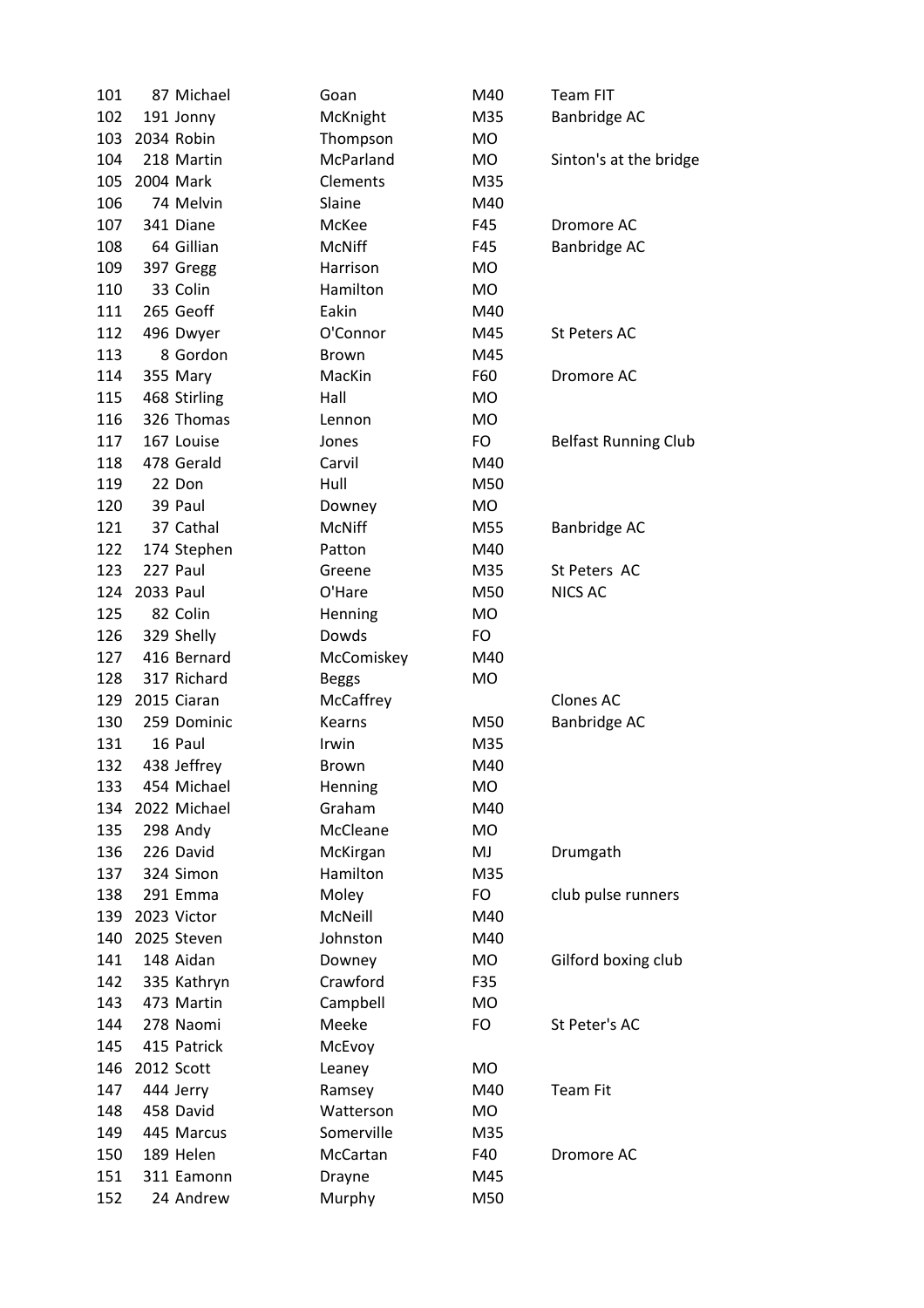| 153 | 162 Eamon    | McGivern        | M40       |                               |
|-----|--------------|-----------------|-----------|-------------------------------|
| 154 | 493 Michael  | Lindon          | M40       |                               |
| 155 | 314 David    | Sleith          | M40       | <b>Team FIT</b>               |
| 156 | 9 Chris      | Nelson          | MO        |                               |
| 157 | 129 Tim      | <b>Norris</b>   | M35       |                               |
| 158 | 10 Adam      | Magregor        | MO        |                               |
| 159 | 42 Richard   | Holley          | M50       |                               |
| 160 | 316 Trevor   | Hanna           | <b>MO</b> |                               |
| 161 | 99 Deborah   | McStraw         | F35       |                               |
| 162 | 273 Alan     | Little          | M50       |                               |
| 163 | 38 Aaron     | Anderson        | <b>MO</b> | <b>County Antrim Harriers</b> |
| 164 | 5 Richard    | Hand            | M50       | Dromore AC                    |
| 165 | 51 Declan    | McCartan        | M50       |                               |
| 166 | 228 Damian   | Kearney         | <b>MO</b> | Bannside crossfit             |
| 167 | 385 Terry    | Price           | M40       |                               |
| 168 | 252 Paul     | Roulston        | <b>MO</b> |                               |
| 169 | 455 Neil     | Casey           | M35       |                               |
| 170 | 453 Nigel    | Mannion         | M35       |                               |
| 171 | 309 Stephen  | Roddy           | M45       |                               |
| 172 | 169 Paddy    | McConville      | M40       | <b>Rathfriland Runners</b>    |
| 173 | 55 Mel       | <b>Byrne</b>    | M50       |                               |
| 174 | 125 Bill     | Crory           | M45       |                               |
| 175 | 476 Brian    | Stevenson       | M40       |                               |
| 176 | 59 Charlie   | Rogan           | <b>MO</b> |                               |
| 177 | 462 Mark     | O'Kane          | M35       |                               |
| 178 | 463 Gary     | McKnight        | MO        |                               |
| 179 | 241 Robin    | Hanna           | <b>MO</b> | Team FIT                      |
| 180 | 242 Geoff    | Malcomson       | MO        | Team FIT                      |
| 181 | 456 Darwyn   | Young           | M35       |                               |
| 182 | 2011 Peter   | Glass           | M40       |                               |
| 183 | 2018 Kim     | McDonald        | FO        | Dromore AC                    |
| 184 | 410 Louise   | Mahoney         | F40       | Endurance                     |
| 185 | 7 Anna       | Majewska-Murray | FO        |                               |
| 186 | 290 Keith    | Heslip          | M45       |                               |
| 187 | 300 James    | Mathers         | M35       | <b>Team FIT</b>               |
| 188 | 386 Lynda    | Haffey          | F40       |                               |
| 189 | 387 Kathryn  | Stewart         | F40       |                               |
| 190 | 163 Sean     | Pyers           | M35       |                               |
| 191 | 497 John     | Sinton          | M55       |                               |
| 192 | 349 Lynne    | Adair           | F40       |                               |
| 193 | 498 Michael  | Ross            | <b>MO</b> |                               |
| 194 | 120 Patrick  | Longmore        | <b>MO</b> |                               |
| 195 | 457 Brian    | Davidson        | <b>MO</b> |                               |
| 196 | 451 Warren   | Adamson         |           | Newry Olympic                 |
| 197 | 422 Wilson   | McAlister       | M50       | Jog Moira                     |
| 198 | 58 Brian     | O'Shaughnessy   | MO        |                               |
| 199 | 327 Tim      | Armstrong       | <b>MO</b> |                               |
| 200 | 296 Ned      | Campbell        | M40       |                               |
| 201 | 166 Rodney   | Mc Bride        | MO        |                               |
| 202 | 2009 Richard | Gray            | MO        |                               |
| 203 | 2010 Ruari   | Gaffney         | M35       |                               |
| 204 | 423 Sean     | Connolly        | MO        |                               |
|     |              |                 |           |                               |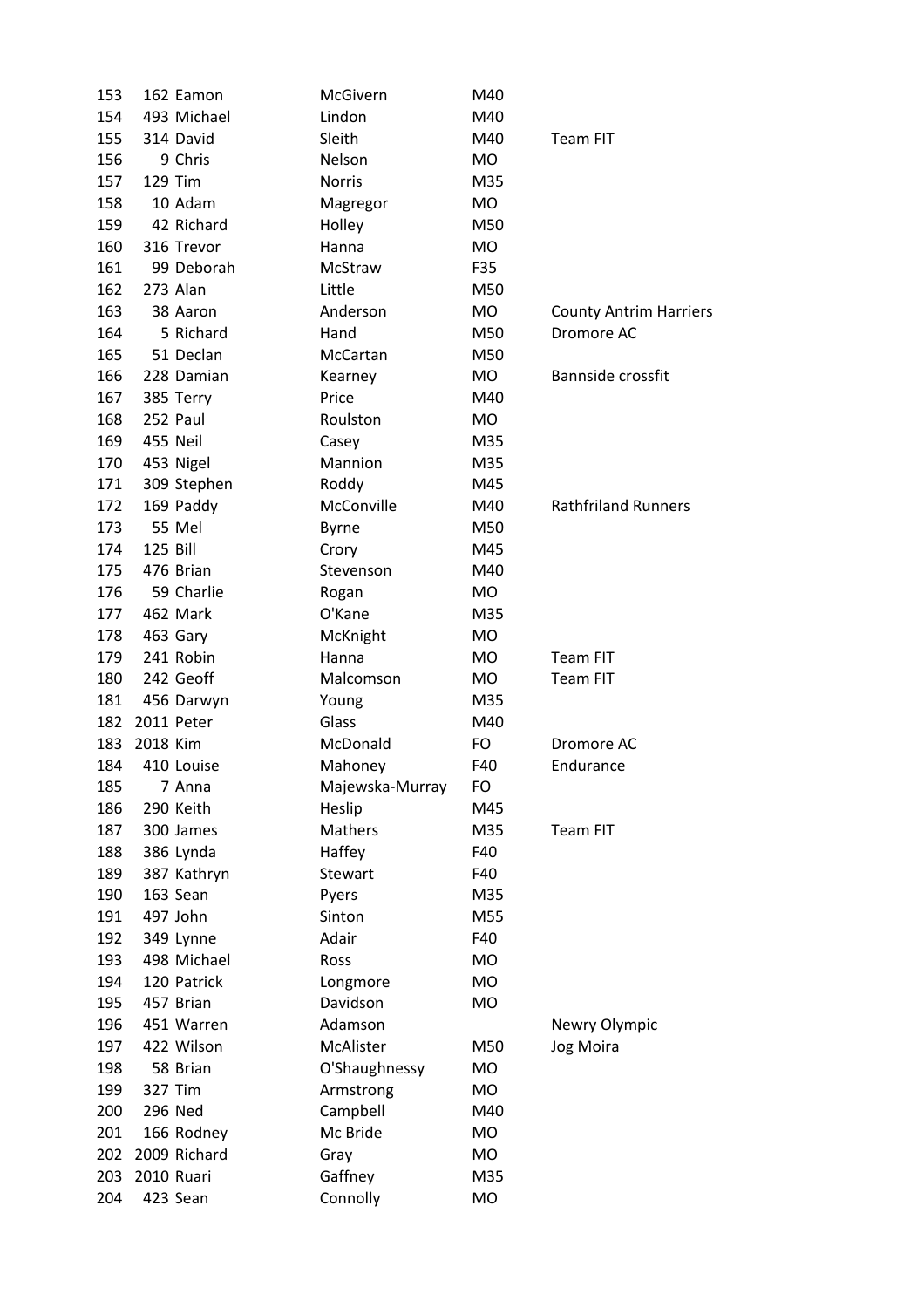| 205 |           | 230 Trevor   | Martin         | M55       | <b>Team FIT</b>               |
|-----|-----------|--------------|----------------|-----------|-------------------------------|
| 206 | 2036 Bill |              | Devlin         | M55       |                               |
| 207 |           | 52 Jonny     | McAlinden      | <b>MO</b> |                               |
| 208 | 391 W     |              | Jardine        | M40       |                               |
| 209 |           | 356 Alistair | Cairns         | M45       |                               |
| 210 |           | 79 Gareth    | Holmes         | <b>MO</b> |                               |
| 211 |           | 80 Andrew    | Paul           | <b>MO</b> |                               |
| 212 | 305 lan   |              | Montgomery     | M50       |                               |
| 213 |           | 160 Gareth   | McKinstry      | M35       | <b>Team FIT</b>               |
| 214 |           | 392 James    | McCully        | M45       | <b>Team Fit</b>               |
| 215 |           | 185 Brian    | Morrow         | M40       |                               |
| 216 |           | 225 Niall    | Fitzpatrick    | M35       | <b>Rathfriland Runners</b>    |
| 217 |           | 384 Wesley   | Bell           | M40       |                               |
| 218 |           | 411 Michael  | Heaney         | M50       |                               |
| 219 |           | 19 Eimear    | McCurdie       | FO        |                               |
| 220 |           | 295 Colin    | Tucker         | M40       |                               |
| 221 |           | 213 Andrew   | Poole          | <b>MO</b> | Sinton's at the bridge        |
| 222 |           | 164 Seamus   | Quinn          | M35       |                               |
| 223 |           | 339 Jonathan | Little         | <b>MO</b> |                               |
| 224 |           | 405 Paula    | Cosgrove       | F30       |                               |
| 225 |           | 102 Irvine   | Abraham        | M50       |                               |
| 226 |           | 443 Neil     | McMurray       | <b>MO</b> |                               |
| 227 |           | 398 Paul     | Lyness         | M40       |                               |
| 228 |           | 17 Sean      | Devlin         | M50       |                               |
| 229 |           | 137 Gareth   | Irvine         | M35       | Kernan running club           |
| 230 |           | 63 Thomas    | Fee            | M70       | Banbridge AC                  |
| 231 |           | 159 Tom      | McAnearney     | M40       | St John Amblance              |
| 232 |           | 2003 Justin  | Chadwick       | M40       |                               |
| 233 |           | 204 Eoin     | <b>Tipping</b> | M35       |                               |
| 234 |           | 354 Beverly  | Reid           | F45       | Dromore AC                    |
| 235 |           | 176 Joanne   | Casey          | FO        |                               |
| 236 |           | 121 Philip   | Davidson       | <b>MO</b> |                               |
| 237 |           | 482 Matthew  | Holmes         | МO        |                               |
| 238 |           | 190 Raymond  | Pollock        | M40       | Team FIT                      |
| 239 |           | 15 Julie     | Irwin          | FO        |                               |
| 240 |           | 464 Jonathan | McKinstry      | MJ        |                               |
| 241 |           | 288 Kara     | Kirkpatrick    | F40       |                               |
| 242 |           | 352 Barry    | White          | M45       |                               |
| 243 |           | 330 Mark     | McMurran       | M40       |                               |
| 244 |           | 323 Noreen   | Toner          | FO        |                               |
| 245 |           | 91 Sinead    | McAvoy         | F35       | Team FIT                      |
| 246 |           | 282 Elaine   | Laffin         | F35       |                               |
| 247 |           | 279 Liam     | McNeice        | <b>MO</b> | Team G&L                      |
| 248 |           | 370 Russell  | Bentley        | M50       |                               |
| 249 | 325 Lisa  |              | Lennon         | FO        |                               |
| 250 |           | 500 Damien   | Edgar          | <b>MO</b> |                               |
| 251 |           | 84 Tony      | McConville     | M35       |                               |
| 252 |           | 78 Alan      | Hamilton       | M35       |                               |
| 253 |           | 2005 Andrew  | Castles        | M35       |                               |
| 254 |           | 11 Philip    | Walker         | M35       | Dromore AC                    |
| 255 |           | 236 Colin    | Adamson        | M45       | <b>Team FIT</b>               |
|     |           |              |                |           |                               |
| 256 |           | 448 Sinead   | Reel           | FO        | <b>Slieve Gullion Runners</b> |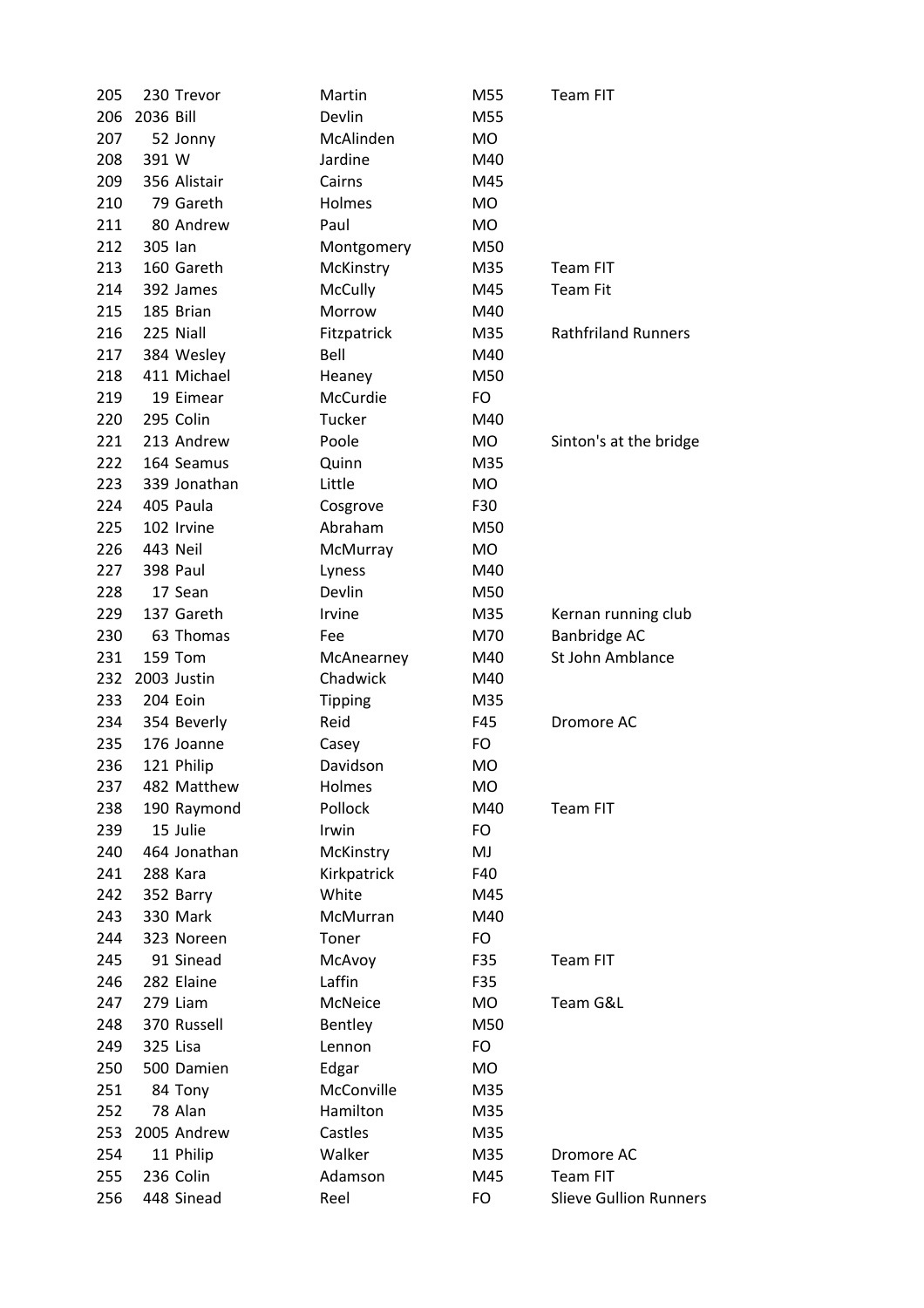| 257 |          | 144 Leah       | Hobson              | FO        | Kernan running club           |
|-----|----------|----------------|---------------------|-----------|-------------------------------|
| 258 |          | 53 Myles       | McCartan            | M45       | Murlough AC                   |
| 259 |          | 285 Kristin    | Jameson             | FO        |                               |
| 260 |          | 100 Michael    | Hopkins             | M50       |                               |
| 261 |          | 280 Emmett     | McQuillan           | <b>MO</b> | Team G&L                      |
| 262 |          | 119 Karen      | Lewis               | F40       | Banbridge AC                  |
| 263 |          | 130 Emma       | McKee               | FO        | Kernan running club           |
| 264 |          | 499 Sean       | Conlon              | <b>MO</b> |                               |
| 265 |          | 67 Gareth      | McKeever            | M35       |                               |
| 266 |          | 319 Shirley    | Smith               | F35       | Dromore AC                    |
| 267 |          | 110 Leanne     | Abraham             | F40       | <b>Team FIT</b>               |
| 268 |          | 313 Irvine     | Moorehead           | M65       |                               |
| 269 |          | 374 Karen      | McElroy             | FO        |                               |
| 270 |          | 419 Lynn       | Handley             | FO.       |                               |
| 271 |          | 117 John       | <b>Mathers</b>      | <b>MO</b> | <b>Team FIT</b>               |
| 272 |          | 135 Brian      | <b>McGuire</b>      | M45       | Kernan running club           |
| 273 |          | 26 Ethan       | Loughrey            | MO        |                               |
| 274 |          | 131 Frances    | Devlin              | FO        | Kernan running club           |
| 275 |          | 111 Ronan      | Gourley             | M35       |                               |
| 276 |          | 2032 David     | Knox                | M55       |                               |
| 277 |          | 420 Jonathan   | Dewart              | <b>MO</b> | Dromore AC                    |
| 278 |          | 251 Sharon     | McCahon             | F35       |                               |
| 279 |          | 139 Ciera      | Eakin               | F35       | Kernan running club           |
| 280 |          | 138 Caroline   | Walker              | F40       | Kernan running club           |
| 281 |          | 358 Anthony    | McKeown             | M35       |                               |
| 282 |          | 440 Melvyn     | Adair               | M50       |                               |
| 283 |          | 439 Marilyn    | McGinley            | F40       |                               |
| 284 |          | 364 Gareth     | Cairns              | F40       | <b>Team FIT</b>               |
| 285 |          | 83 Tracy       | MacFarlane          | F35       | Team FIT                      |
| 286 |          | 85 Niall       | Humphries           | MO        |                               |
| 287 |          | 2145 Allistair | Fairley             | MO        |                               |
| 288 |          | 2146 Michael   | Corbett             | МO        |                               |
| 289 |          | 36 Joanne      | Holland             | F45       |                               |
| 290 |          | 34 Joanne      | Hughes              | F45       |                               |
| 291 |          | 3 Ryan         | McDonald            | M40       |                               |
| 292 |          | 306 Colin      | Webb                | <b>MO</b> | Team G&L                      |
| 293 |          | 237 Mark       | Dugan               | <b>MO</b> |                               |
| 294 |          | 62 Jamie       | Hill                | MJ        | <b>Hill Fitness</b>           |
| 295 |          | 342 Patrick    | Carr                | M35       | <b>Rathfriland Runners</b>    |
| 296 |          | 491 Rosemary   | Long                | F50       |                               |
| 297 | 240 Lisa |                | Hanna               | FO        | <b>Team FIT</b>               |
| 298 |          | 393 Alison     | McCully             | FO.       | <b>Team Fit</b>               |
| 299 |          | 43 Kevin       | Mc Kernan           | M45       |                               |
| 300 | 152 Eric |                | Annett              | M45       | Team FIT                      |
| 301 |          | 41 Keelan      | Mc Cabe             | MJ        | <b>Slieve Gullion Runners</b> |
| 302 |          | 40 Stephen     | Mc Cabe             | M40       | <b>Slieve Gullion Runners</b> |
| 303 |          | 388 John       |                     | M55       | <b>Team Fit</b>               |
| 304 |          | 484 James      | Lavery<br>Carragher | MO        | One Fitness Portadown         |
| 305 |          | 25 Terri       | Shaw                | FO        |                               |
| 306 |          | 149 Alan       | McGowan             | M50       |                               |
| 307 |          | 271 Gillian    |                     | MO        |                               |
|     |          |                | Agnew               |           |                               |
| 308 |          | 35 David       | Cairns              | M35       |                               |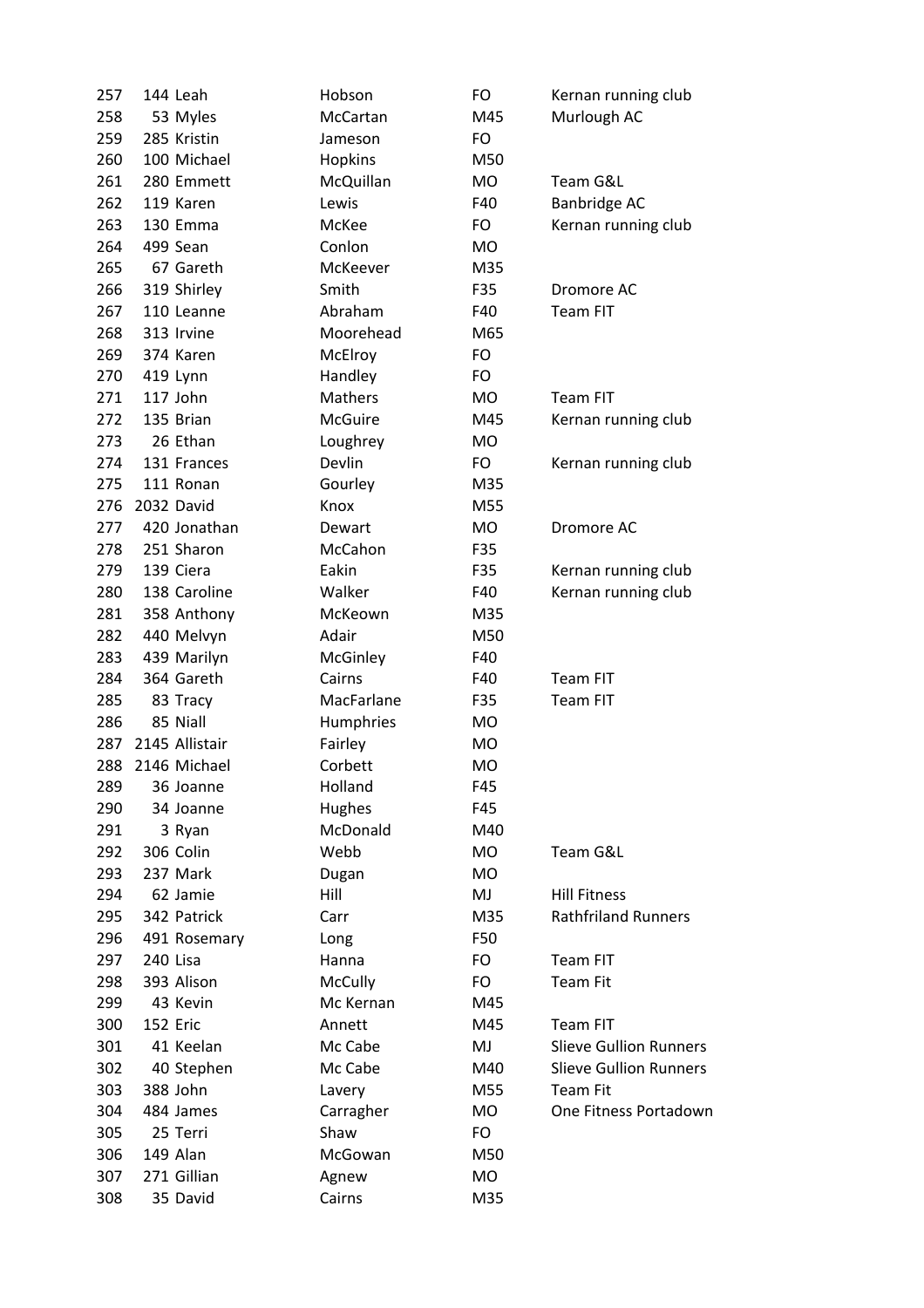| 309 |          | 270 Gerard    | Ferguson       | MO        |                       |
|-----|----------|---------------|----------------|-----------|-----------------------|
| 310 |          | 142 Dawn      | Connolly       | F50       | Kernan running club   |
| 311 |          | 104 Liam      | Lennon         | MJ        |                       |
| 312 |          | 126 Paul      | Walsh          | <b>MO</b> |                       |
| 313 |          | 184 Stephen   | Brannigan      | <b>MO</b> |                       |
| 314 |          | 239 Therese   | Quaid          | FO        |                       |
| 315 |          | 474 Rachel    | Stanley        | FO        |                       |
| 316 |          | 222 Aisling   | Mac Gloinn     | F35       |                       |
| 317 |          | 97 Danielle   | Fegan          | F35       |                       |
| 318 |          | 274 Becky     | Cooper         | F40       |                       |
| 319 |          | 275 Damian    | Cooper         | M40       |                       |
| 320 |          | 2039 Eddie    | Cutis          |           |                       |
| 321 |          | 2040 Dessie   | McMahon        |           |                       |
| 322 |          | 246 Deborah   | <b>Burns</b>   | F35       | <b>TEAM RADIUS</b>    |
| 323 |          | 2038 Susan    | McCagan        | F35       |                       |
| 324 |          | 123 Blair     | <b>Higgins</b> | <b>MO</b> |                       |
| 325 |          | 362 Greig     | McNeill        | M35       |                       |
| 326 |          | 140 Veronica  | Hendron        | FO        | Kernan running club   |
| 327 |          | 18 Steven     | Murray         | <b>MO</b> |                       |
|     |          | 105 Richey    |                | <b>MO</b> | Team G&L              |
| 328 | 106 Kel  |               | Magee          |           | Team G&L              |
| 329 |          |               | Magee          | MJ        |                       |
| 330 |          | 359 Laura     | McCrory        | FO        |                       |
| 331 |          | 132 Catherine | Fearon         | FO        | Orangegrove           |
| 332 |          | 485 Philip    | Barr           | <b>MO</b> |                       |
| 333 |          | 351 Rosemary  | Waddell        | F40       |                       |
| 334 |          | 488 Colin     | Davenport      | <b>MO</b> |                       |
| 335 |          | 363 Jennifer  | McAteer        | FO        | Newry City Runners AC |
| 336 |          | 143 Stephen   | Morrison       | M35       | Kernan running club   |
| 337 |          | 46 Janine     | McAllister     | FO        |                       |
| 338 |          | 45 Chris      | Tate           | <b>MO</b> |                       |
| 339 |          | 375 Jenny     | Flynn          | FO        | <b>St Peters AC</b>   |
| 340 |          | 187 Simon     | Woods          | M35       |                       |
| 341 |          | 115 Marcus    | Adair          | M35       |                       |
| 342 |          | 165 David     | Vennard        | M35       |                       |
| 343 | 2024 Sam |               | Hoey           | M45       |                       |
| 344 |          | 2000 Karen    | <b>Beckett</b> | F40       |                       |
| 345 |          | 128 Joanna    | Toal           | FO        | <b>Team FIT</b>       |
| 346 |          | 127 Gary      | McNally        | M50       | <b>Team FIT</b>       |
| 347 |          | 98 Donna      | Hanlon         | F45       |                       |
| 348 |          | 14 Sean       | McKeown        | M35       |                       |
| 349 |          | 13 Caroline   | McKeown        | F35       |                       |
| 350 |          | 181 Aaron     | McCrea         | M35       |                       |
| 351 |          | 69 Allister   | Edgar          | <b>MO</b> |                       |
| 352 |          | 343 Sharon    | Crawford-White | F40       |                       |
| 353 |          | 292 Judith    | Morrison       | FO.       |                       |
| 354 |          | 133 Ruth      | Lipsett        | F35       | Kernan running club   |
| 355 |          | 141 Paula     | Smith          | F45       | Kernan running club   |
| 356 |          | 243 Kevin     | <b>Stevens</b> | M45       | <b>TEAM RADIUS</b>    |
| 357 |          | 156 Julie     | Elliottt       | FO        | Bannside crossfit     |
| 358 |          | 147 Christine | Malcomson      | FO.       |                       |
| 359 |          | 284 Ruth      | Cousins        | F45       |                       |
| 360 |          | 299 Anna      | Mathers        | FO        | Team FIT              |
|     |          |               |                |           |                       |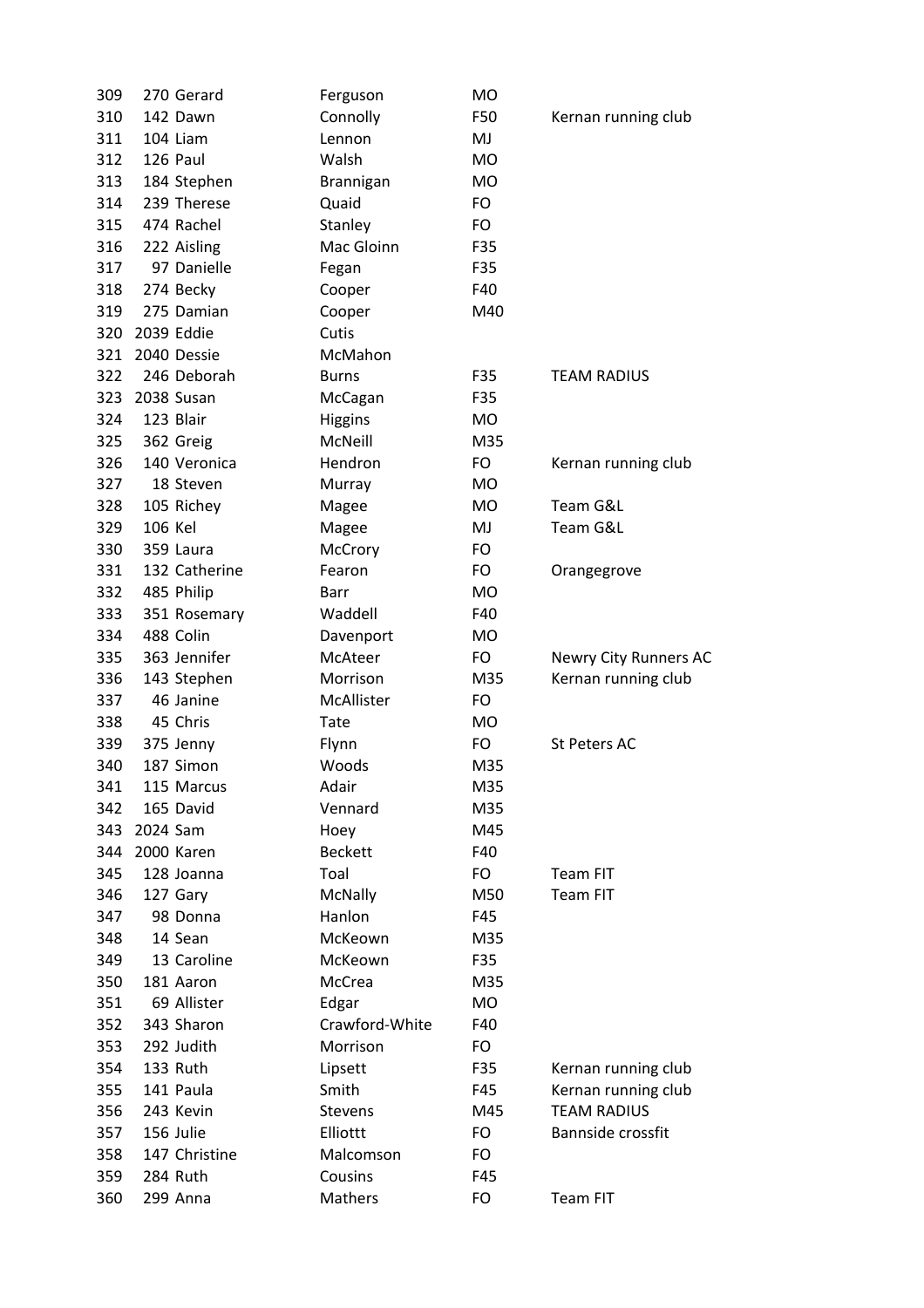| 361 |           | 2019 Stuart   | Gomic          | MO        |                          |
|-----|-----------|---------------|----------------|-----------|--------------------------|
| 362 |           | 277 Stephen   | Maxwell        | <b>MO</b> | FIT MAINTENANCE          |
| 363 |           | 256 Matthew   | Boyd           | <b>MO</b> |                          |
| 364 |           | 151 Dean      | Lovell         | <b>MO</b> |                          |
| 365 |           | 442 Erin      | McAnearney     | FJ.       |                          |
| 366 |           | 245 George    | McShane        | <b>MO</b> | <b>TEAM RADIUS</b>       |
| 367 |           | 153 Jane      | Mitchell       | F45       |                          |
| 368 |           | 146 Kerri     | Duffy          | FO        | Kernan running club      |
| 369 |           | 460 Maurice   | Shilliday      | M50       |                          |
| 370 |           | 461 Scott     | <b>Bradman</b> | <b>MO</b> |                          |
| 371 |           | 173 Roisin    | McConville     | F40       |                          |
| 372 |           | 315 Tom       | Symington      | M50       |                          |
| 373 |           | 467 Donna     | Morrow         | F35       |                          |
| 374 |           | 466 Lynsey    | Bell           | F35       |                          |
| 375 |           | 249 Sandra    | Davoust Mccann | F40       | <b>TEAM RADIUS</b>       |
| 376 |           | 369 Denise    | Cowan          | FO        |                          |
| 377 |           | 424 Joanne    | Cowan          | <b>MO</b> |                          |
| 378 |           | 332 Laura     | Porter         | FO        | A & M YFC                |
| 379 |           | 333 James     | McCrum         | <b>MO</b> | A & M YFC                |
| 380 |           | 76 Robert     | <b>Atkins</b>  | M35       |                          |
| 381 |           | 4 Michele     | Mowlds         | F40       |                          |
| 382 |           | 366 Jennifer  | Liggett        | F45       | Jog Lisburn Running Club |
| 383 |           | 372 Gareth    | McCracken      | M35       |                          |
| 384 |           | 75 Aislean    | Murtagh        | F35       |                          |
| 385 | 2037 Paul |               | McCullough     | M50       |                          |
| 386 |           | 418 Laura     | Handley        | FO        |                          |
| 387 |           | 396 Norman    | Harrison       | M55       |                          |
| 388 |           | 294 Geraldine | Eakins         | F40       |                          |
| 389 |           | 357 Raymond   | Kinley         | M35       |                          |
| 390 |           | 57 Laura      | Clarke         | FO        |                          |
| 391 |           | 27 Niamh      | Quinn          | F35       |                          |
| 392 |           | 29 Jayne      | Walker         | F35       |                          |
| 393 |           | 310 Dawson    | Jones          | M40       | Team FIT                 |
| 394 |           | 103 Michael   | Ferran         | M35       |                          |
| 395 |           | 122 Colin     | Hassard        | MO        |                          |
| 396 |           | 54 Edel       | Leckey         | F40       |                          |
| 397 |           | 2030 Stephan  | Reid           | F35       |                          |
| 398 |           | 107 Kendra    | Hanna          | FO        |                          |
| 399 |           | 108 Andrew    | Hanna          | <b>MO</b> |                          |
| 400 |           | 383 Amanda    | Clarke         | F55       |                          |
| 401 |           | 202 Richard   | Parkes         | M35       |                          |
| 402 |           | 490 Laura     | Hanna          | F30       |                          |
| 403 |           | 44 Emily      | Boyd           | FO        |                          |
| 404 |           | 2031 Emma     | White          | FO        |                          |
| 405 |           | 235 Karen     | Adamson        | F45       | Team FIT                 |
| 406 |           | 247 Andrew    | Scott          | M35       | <b>TEAM RADIUS</b>       |
| 407 |           | 390 Eddie     | McClean        | M55       | <b>Team Fit</b>          |
| 408 |           | 417 Graeme    | Kerr           | MO        |                          |
| 409 |           | 220 Teresa    | Ferreira       | FO        | Sinton's at the bridge   |
| 410 |           | 71 Helen      | Bickerstaff    | F45       |                          |
| 411 |           | 70 Valerie    | Campos         | F50       |                          |
| 412 |           | 301 Clare     | Graham         | FO        | Team FIT                 |
|     |           |               |                |           |                          |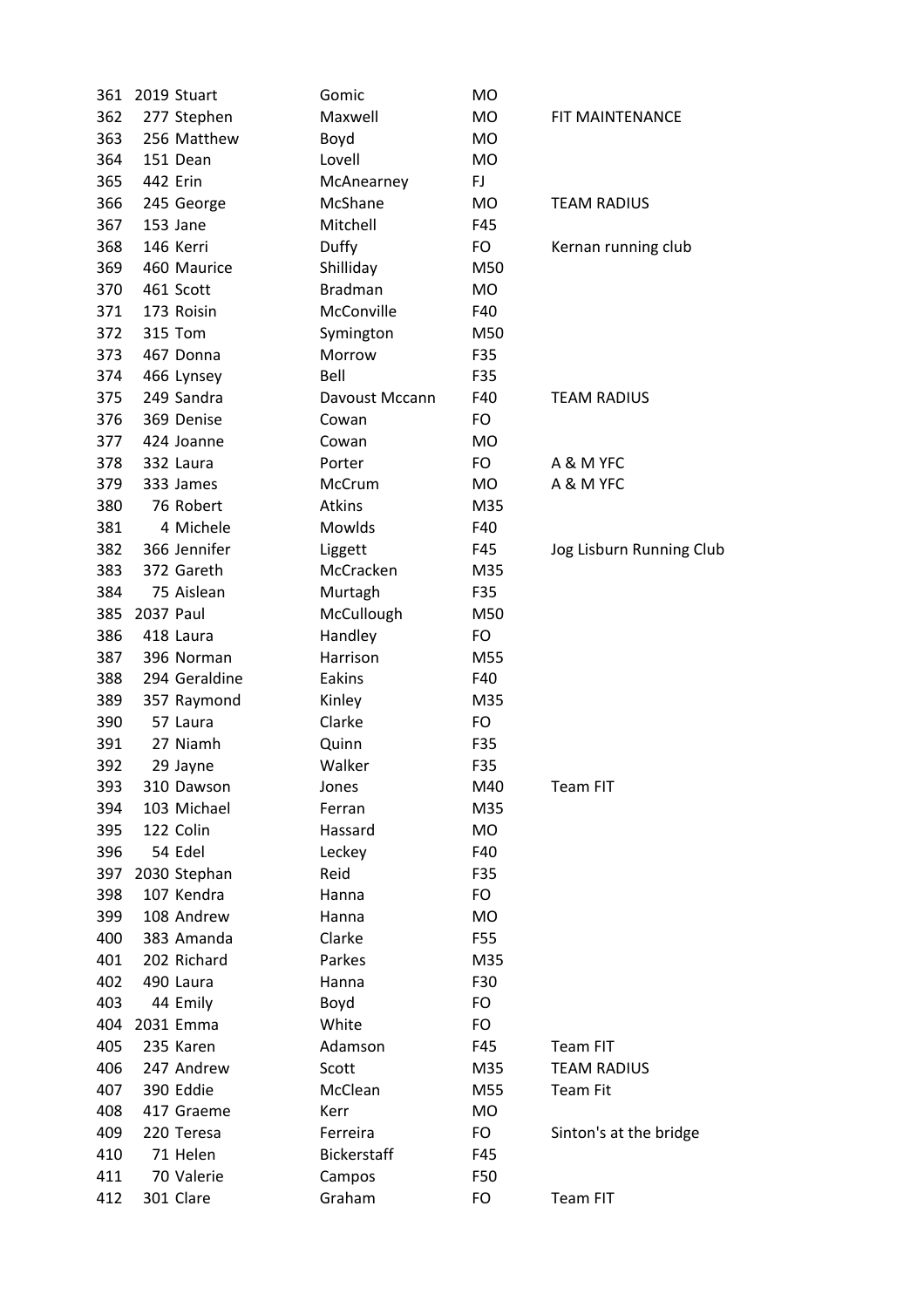| 413 |          | 145 Lynn      | Phunn             | F40       | Kernan running club        |
|-----|----------|---------------|-------------------|-----------|----------------------------|
| 414 |          | 92 Joanne     | McDowell          | FO        | Team FIT                   |
| 415 | 266 Jill |               | Menary            | FO        |                            |
| 416 |          | 2 David       | Martin            | M35       |                            |
| 417 |          | 47 Beverly    | Thom              | F35       |                            |
| 418 |          | 344 Rory      | Lynch             | M50       | <b>Rathfriland Runners</b> |
| 419 |          | 1 Orla        | McGivern          | F35       |                            |
| 420 |          | 96 Alison     | Ferris            | F35       |                            |
| 421 |          | 68 Linda      | Murphy            | F45       |                            |
| 422 |          | 231 Karen     | Moffatt           | F50       |                            |
| 423 |          | 186 Siobhan   | Lennon            | F45       |                            |
| 424 |          | 264 Siobhan   | Sheppard          | F35       |                            |
| 425 |          | 367 Patricia  | McAvoy            | F40       |                            |
| 426 |          | 194 Laura     | Rutherfoord-Jones | F45       |                            |
| 427 |          | 201 Helen     | Fegan             | FO        | Team G&L                   |
| 428 |          | 180 Sarah     | Anderson          | FO        |                            |
| 429 |          | 234 Ashleigh  | Mitchell          | F40       |                            |
| 430 |          | 304 Emma-Jane | Gilmore           | FO        | Team FIT                   |
| 431 |          | 28 Carolyn    | Ferguson          | F50       |                            |
| 432 |          | 408 John      | Anderson          | M55       |                            |
| 433 |          | 312 Andrea    | Savage            | F40       |                            |
| 434 |          | 307 Clare     | Quail             | F40       |                            |
| 435 |          | 2026 Jenny    | Sayers            | F45       |                            |
| 436 |          | 2021 Lorraine | McNeill           | F50       |                            |
| 437 |          | 322 Kerrie    | Chambers          | FO        |                            |
| 438 |          | 114 Aoife     | Monaghan          | FO        |                            |
| 439 |          | 86 Michael    | Finan             | <b>MO</b> | <b>Team FIT</b>            |
| 440 |          | 214 Jessica   | Rovaris           | FO        | Sinton's at the bridge     |
| 441 |          | 215 Charlotte | Wilson            | FO        | Sinton's at the bridge     |
| 442 |          | 217 Nikita    | Murphy            | FO        | Sinton's at the bridge     |
| 443 |          | 353 Emma      | Little            | FO        |                            |
| 444 |          | 254 Kristin   | crawford          | FO        |                            |
| 445 |          | 379 Sharon    |                   | FO        | <b>Team Shoefair</b>       |
| 446 |          | 60 Danielle   | Rogan             | FO        |                            |
| 447 |          | 183 Sarah     | McCullough        | FO        | Team FIT                   |
| 448 |          | 338 Alyssa    | <b>Baird</b>      | FO        |                            |
| 449 |          | 161 Elizabeth | Cantley           | FO        | Team FIT                   |
| 450 |          | 182 Lauren    | <b>Butler</b>     | FO        | Team FIT                   |
| 451 |          | 381 Grainne   | Martin            | FO        | <b>Team Shoefair</b>       |
| 452 |          | 380 Michelle  | Moffat            | FO        | <b>Team Shoefair</b>       |
| 453 |          | 232 Karen     | Walker            | F35       | Team FIT                   |
| 454 |          | 337 Kate      | Proctor           | F45       |                            |
| 455 |          | 492 Hilart    | Ross              | F30       |                            |
|     |          | 233 Tina      | McParland         | F45       | Team FIT                   |
| 456 |          |               |                   |           |                            |
| 457 |          | 206 Rebecca   | McGerrigan        | F40       |                            |
| 458 |          | 258 Wilma     | McMaster          | F50       |                            |
| 459 |          | 262 Karin     | Jackson           | F45       |                            |
| 460 |          | 219 Norman    | Jordan            | M60       | Sinton's at the bridge     |
| 461 |          | 221 Sonia     | Andrade           | F35       | Sinton's at the bridge     |
| 462 |          | 56 Siobhan    | Byrne             | FO        | Team G&L                   |
| 463 |          | 267 Dorothy   | Doherty           | F45       | Team habitat for humanity  |
| 464 |          | 394 Evelyn    | <b>King</b>       | F55       | Habitat                    |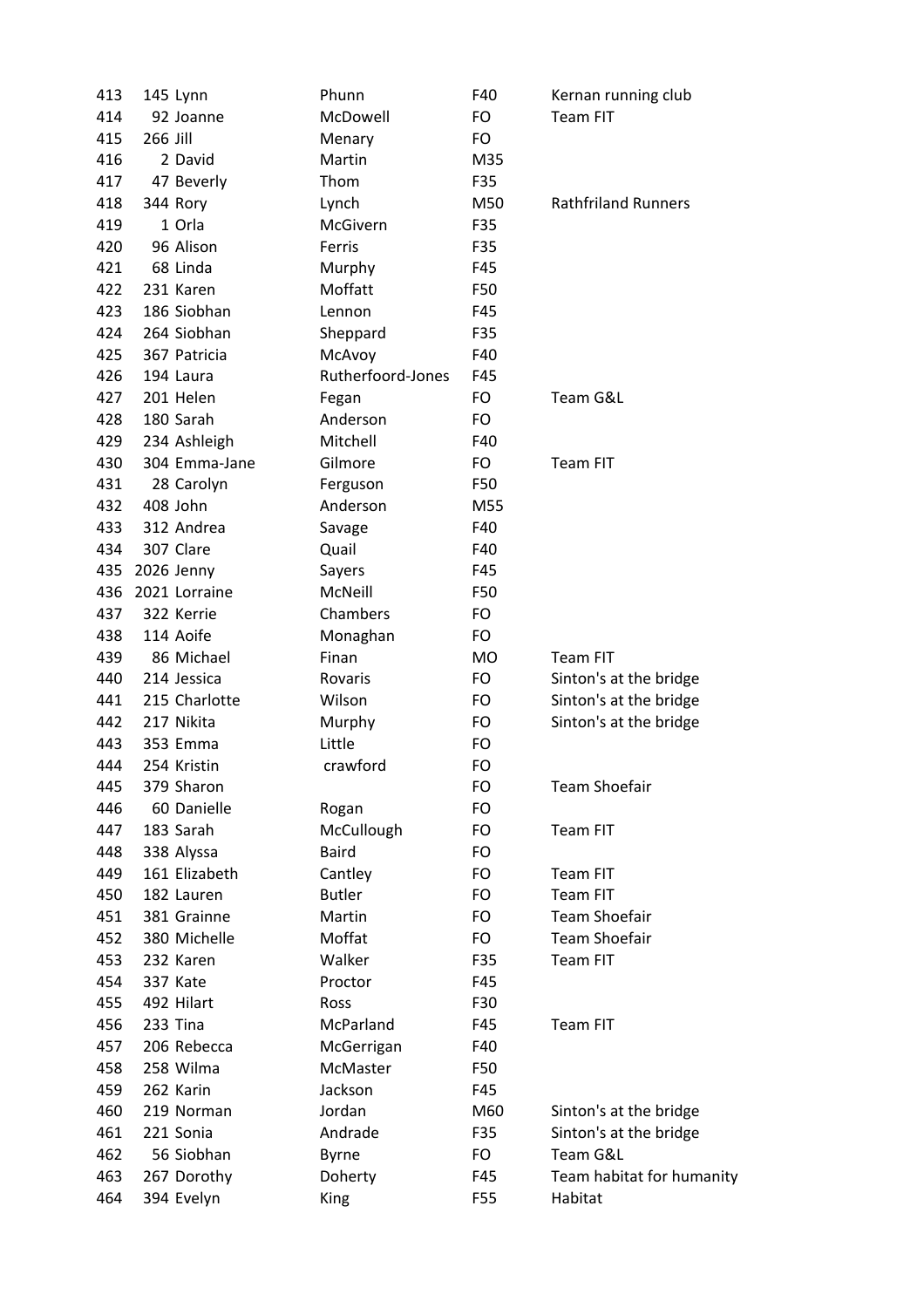| 465 |           | 404 Avril         | McGavan          | F55 | Habitat                  |
|-----|-----------|-------------------|------------------|-----|--------------------------|
| 466 | 2001 Zoe  |                   | <b>Beckett</b>   | FO. |                          |
| 467 |           | 2002 Valerie      | Poots            | F55 |                          |
| 468 |           | 402 Mary          | McMullen         | F55 | Habitat                  |
| 469 | 150 Iris  |                   | Lovell           | F55 |                          |
| 470 |           | 377 Anne          | McVeigh          | FO  | <b>Team Shoefair</b>     |
| 471 |           | 378 Sally         | Adamson          | FO. | <b>Team Shoefair</b>     |
| 472 |           | 395 Helen         | Derby            | F55 | Habitat                  |
| 473 |           | 389 Anne          | Scott            | F45 | Habitat                  |
| 474 |           | 95 Diane          | Lyttle           | F50 |                          |
| 475 |           | 94 Rachel         | Sinton           | F50 |                          |
| 476 |           | 382 Barbara       | Huey             | F55 | Habitat                  |
| 477 |           | 401 Samantha      | Dowd             | M45 | Habitat                  |
| 1   |           | 636 Ethan         | Dunn             | MJ  | Dromore AC               |
| 2   |           | 880 Daniel        | Atkinson         | MJ  | East Down AC             |
| 3   |           | 2138 Curtis       | <b>Bailey</b>    | MJ  |                          |
| 4   |           | 788 Sam           | McKinstry        | MJ  |                          |
| 5   |           | 952 Ryan          | <b>Simms</b>     | MJ  |                          |
| 6   |           | 822 Oisin         | Farquhar         | MJ  | St. Peter's AC           |
| 7   |           | 2142 Marcus       | McNeill          | MJ  |                          |
| 9   |           | 861 Michael James | Welsh            | MJ  |                          |
| 8   |           | 968 Jude          | Taggart          | MJ  |                          |
| 10  |           | 881 Adam          | McKibbin         | MJ  | Dromore AC               |
| 11  |           | 627 Conor         | McGivern         | MJ  |                          |
| 12  |           | 626 Aidan         | McGivern         | MJ  |                          |
| 13  |           | 2134 Matthew      | Harbinson        |     | Banbridge AC             |
| 14  |           | 814 Brandon       | Avery-Cunningham | MJ  | <b>Team FIT</b>          |
| 15  |           | 790 Jacob         | McIlwaine        | MJ  | Tandragee PS             |
| 16  |           | 827 Josh          | Roney            | MJ  |                          |
| 17  |           | 791 Gareth        | McIlwaine        | M40 |                          |
| 18  |           | 835 Bethany       | Nixon            | FJ  | Dromore AC               |
| 19  |           | 777 Ryan          | Angus            | MJ  |                          |
| 20  |           | 2104 Nadia        | Radcliffe        | FJ  |                          |
| 22  | 2137 Alex |                   | Jordan           | MJ  |                          |
| 21  |           | 555 Jake          | Houston          | MJ  |                          |
| 23  |           | 808 Matthew       | Anderson         | MJ  |                          |
| 24  |           | 520 Ruby          | <b>McNiff</b>    | FJ. | Banbridge AC             |
| 25  |           | 651 Kyle          | Smyth            | MJ  | <b>Banbridge AC</b>      |
| 26  |           | 809 Mark          | Anderson         | M45 |                          |
| 27  |           | 898 Rory          | Morrow           | MJ  |                          |
| 28  |           | 689 Ross          | Mateer           | m   | <b>Team Scarva PS</b>    |
| 29  |           | 565 Emily         | Cantley          | FJ  | Banbridge AC             |
| 30  |           | 2151 Teagan       | Cole             | FJ. |                          |
| 31  |           | 789 Harry         | McKinstry        | MJ  |                          |
| 32  |           | 647 Ben           | Pollock          | MJ  | <b>Team FIT</b>          |
| 33  |           | 662 Joshua        | Bell             | m   | <b>Team Scarva PS</b>    |
|     |           |                   |                  |     |                          |
| 34  |           | 637 Ben           | <b>Hillis</b>    | MJ  |                          |
| 36  |           | 781 Calum         | McMaster         | MJ  |                          |
| 35  |           | 780 Aaron         | McMaster         | M35 |                          |
| 37  |           | 755 Ethan         | Halliday         | M   | <b>Team Edenderry PS</b> |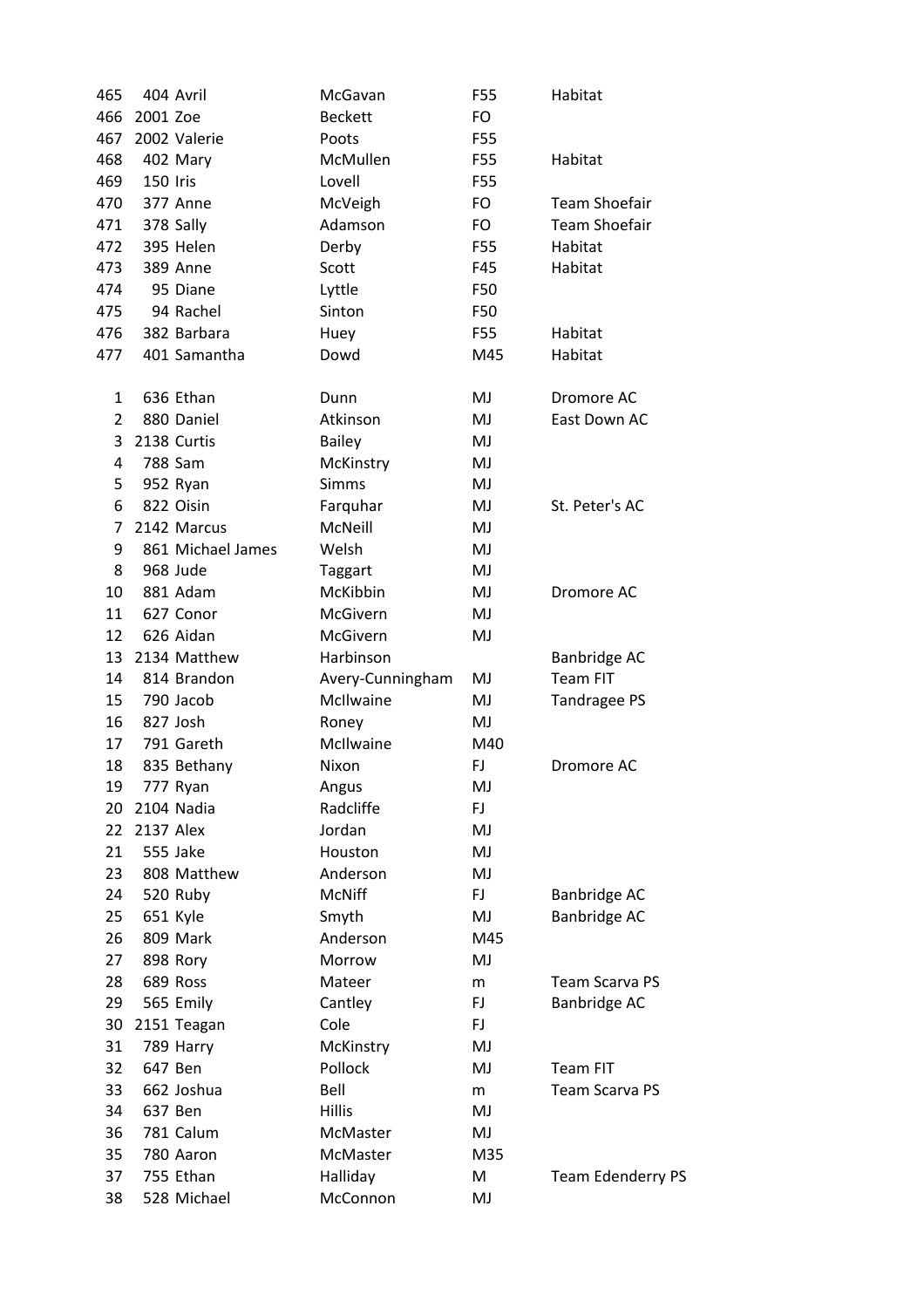| 39 |           | 957 Matthew      | Hutchinson    | MJ           |                               |
|----|-----------|------------------|---------------|--------------|-------------------------------|
| 40 |           | 785 Jack         | Arlow         | MJ           |                               |
| 41 |           | 714 Joshua       | Kerr          | m            | <b>Team Scarva PS</b>         |
| 42 | 856 lan   |                  | Johnston      | M50          |                               |
| 43 |           | 613 Will         | Russell       | MJ           |                               |
| 44 | 2135      |                  | Davison       | MJ           |                               |
| 45 |           | 2154 Lynsey      | Orr           | FJ.          |                               |
| 46 |           | 828 Darren       | Roney         | M35          |                               |
| 47 |           | 2124 Jamie       | Redpath       | MJ           |                               |
| 48 |           | 2102 Finlay      | Wright        | MJ           |                               |
| 49 |           | 723 Jonathan     | <b>Breen</b>  | M            | <b>Team Edenderry PS</b>      |
| 50 |           | 821 Ryan         | Kirkpatrick   | MJ           |                               |
| 51 |           | 949 Jamie        | McKnight      | MJ           |                               |
| 52 |           | 973 Andrew       | Kincaid       | MJ           |                               |
| 53 | 577 Lee   |                  | Whitten       | MJ           |                               |
| 54 |           | 688 Jasmine      | Mateer        | f            | <b>Team Scarva PS</b>         |
| 55 |           | 556 Maddie       | Houston       | FJ           |                               |
| 56 |           | 745 Joshua       | Thompson      | M            | <b>Team Edenderry PS</b>      |
| 57 |           | 802 Noah         | Lutton        | MJ           | Banbridge AC                  |
| 58 |           | 678 Henny        | Jackson       | f            | <b>Team Scarva PS</b>         |
| 59 |           | 919 Josh         | Magill        | MJ           |                               |
| 60 |           | 569 Kyle         | Magwood       | MJ           | Banbridge AC                  |
| 61 |           | 896 Alex         | Ferguson      | MJ           |                               |
| 62 | 2180 Late |                  | Entry         |              |                               |
| 63 |           | 683 Lucas        | Maginnis      | m            | <b>Team Scarva PS</b>         |
| 65 |           | 2139 Christopher | <b>Bailey</b> | MJ           |                               |
| 64 |           | 657 Lewis        | Groves        | MJ           |                               |
| 66 |           | 712 Stephanie    | Kerr          | $\mathsf{f}$ | <b>Team Scarva PS</b>         |
| 67 |           | 2136 Sarah       | Topley        | FJ.          |                               |
| 68 |           | 950 Luke         | Lyttle        | MJ           |                               |
| 69 |           | 2161 Ronan       | Quinn         | MJ           |                               |
| 70 |           | 659 Evan         | Anderson      | MJ           |                               |
| 71 |           | 576 Dillan       | Magill        | MJ           |                               |
| 72 |           | 2118 Thomas      | Evans         | MJ           |                               |
| 73 |           | 2116 Thomas      | Evans         | M40          |                               |
| 74 |           | 606 Patricia     | Carson        | F50          | Kernan running club           |
| 76 |           | 543 Nazie James  | Mulligan      | MJ           |                               |
| 75 |           | 658 Stephen      | Anderson      | M45          |                               |
| 77 |           | 929 Cathair      | Ruddy         | MJ           | St Therese Youth Club         |
| 79 |           | 960 Ollie        | Kelly         | MJ           | <b>Team Fit</b>               |
| 78 |           | 797 Patrick      | McGrath       | MJ           |                               |
| 80 |           | 859 Thomas       | Dillon        | MJ           |                               |
| 81 |           | 2109 Dylan       | Foy           | MJ           | Banbridge AC                  |
| 82 |           | 743 Fergus       | Always        | M            | <b>Team Edenderry PS</b>      |
| 83 |           | 517 Ben          | Walker        | MJ           |                               |
| 84 |           | 857 Jonathan     | Dillon        | M40          |                               |
| 85 |           | 2108 Martin      | Foy           | M35          | Banbridge AC                  |
| 86 |           | 2162 Meghan      | McCarroll     |              |                               |
| 87 | 2147 Eva  |                  | Winters       | FJ.          | <b>Slieve Gullion Runners</b> |
| 88 |           | 882 Rebekah      | Adair         | FJ.          |                               |
| 89 |           | 639 Tom          | King          | MJ           |                               |
| 90 |           | 694 Jake         | Richardson    | m            | <b>Team Scarva PS</b>         |
|    |           |                  |               |              |                               |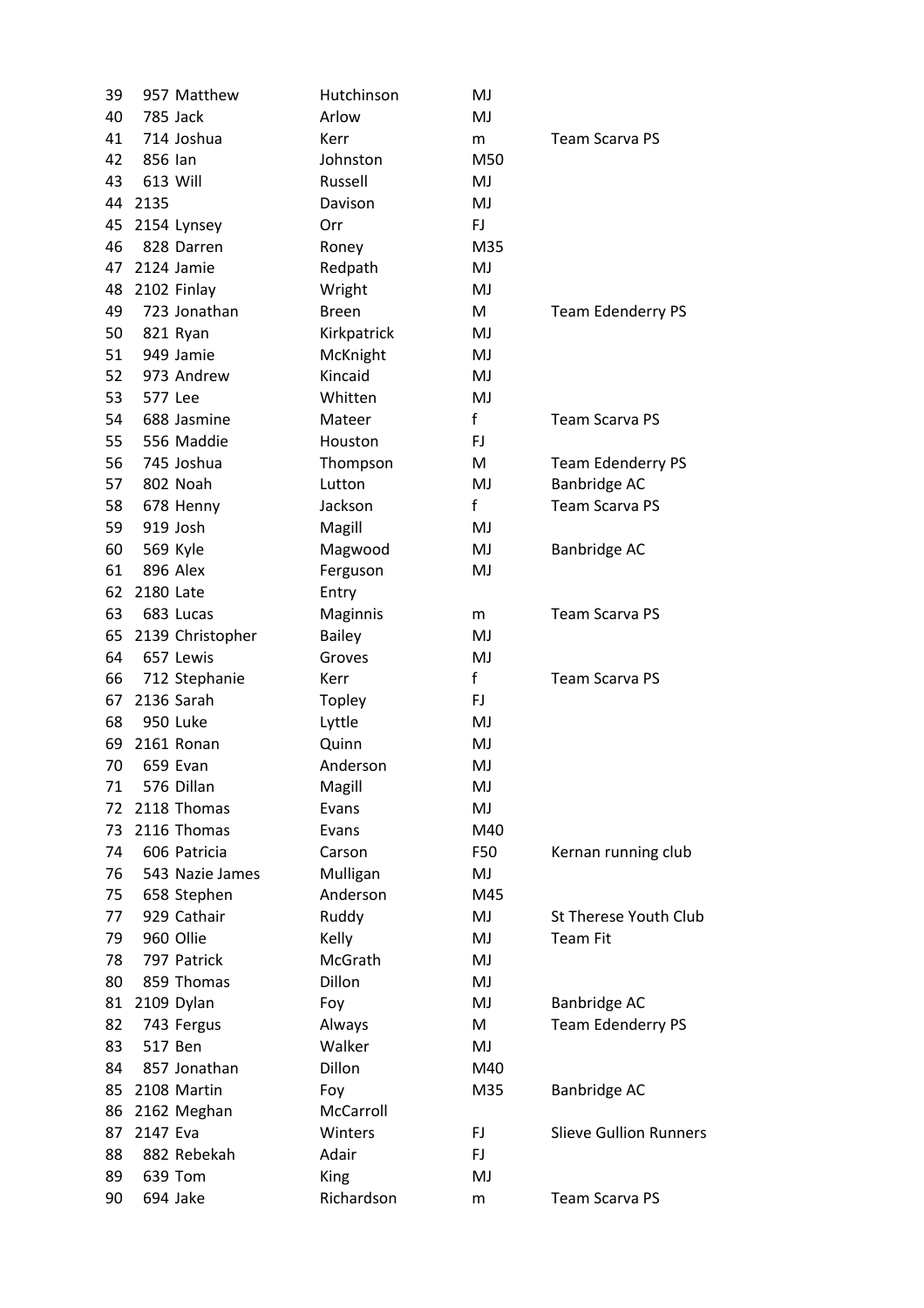| 91  | 2129 Ben  |                 | Anderson          | MJ        |                          |
|-----|-----------|-----------------|-------------------|-----------|--------------------------|
| 92  |           | 646 Julie       | Pollock           | F40       | <b>Team FIT</b>          |
| 93  |           | 752 Cormac      | Always            | M         | <b>Team Edenderry PS</b> |
| 95  |           | 914 Freddie     | Patterson         | MJ        |                          |
| 94  |           | 890 Courtney    | Haslem            | FJ        |                          |
| 96  |           | 803 Jonah       | Lutton            | MJ        | Banbridge AC             |
| 97  |           | 811 Ben         | Cousins           | MJ        |                          |
| 98  |           | 2179 Simon      | Ferris            | MJ        |                          |
| 99  |           | 510 Rory        | Moore             | MJ        |                          |
| 100 |           | 2113 Carter     | Bell              | MJ        |                          |
| 101 |           | 2114 Lawson     | Morrow            | MJ        |                          |
| 102 |           | 2176 Caro-Lynne | Ferris            | F45       |                          |
| 103 |           | 2178 Conrad     | Ferris            | M45       |                          |
| 104 | 2177 Kate |                 | Ferris            | FJ.       |                          |
| 105 |           | 571 Robbie      | Nicholl           | MJ        |                          |
| 107 |           | 550 Katie       | MacFarlane        | FJ        | Team FIT                 |
| 106 |           | 572 Stephen     | Nicholl           | <b>MO</b> |                          |
| 108 |           | 948 Jonathan    | Sleator           | <b>MO</b> | A & M YFC                |
| 109 | 2103 Leah |                 | Radcliffe         | FJ        |                          |
| 110 |           | 961 Jackie      | Kelly             | F40       | <b>Team Fit</b>          |
| 112 |           | 713 Jonathon    | Kerr              | m         | <b>Team Scarva PS</b>    |
| 111 | 799 Lee   |                 | McGrath           | M35       |                          |
| 114 |           | 638 Matthew     | <b>Hillis</b>     | MJ        |                          |
| 113 |           | 792 Kirsty      | Patterson         | FJ        |                          |
| 115 |           | 664 Nigel       | Boardman          | m         | <b>Team Scarva PS</b>    |
| 116 |           | 538 Cara        | Henry             | FJ.       |                          |
| 117 |           | 748 Dylan       | Stewart           | M         | <b>Team Edenderry PS</b> |
| 118 |           | 536 Lisa        | Campbell          | FO        |                          |
| 120 |           | 736 Scott       | Allen             | M         | <b>Team Edenderry PS</b> |
| 119 |           | 505 Matthew     | McNeilly          | MJ        |                          |
| 121 |           | 738 Matthew     | Ingram            | M         | <b>Team Edenderry PS</b> |
| 122 |           | 831 James       | Corbett           | MJ        |                          |
| 123 |           | 829 Marcus      | Corbett           | M45       |                          |
| 124 |           | 778 Emma        | McElderry         | FJ.       |                          |
| 125 |           | 608 Jennifer    | Taylor            | F35       | Kernan running club      |
| 126 |           | 955 Joel        | Maxwell           | MJ        |                          |
| 127 |           | 940 Tom         | McCaffrey         | MJ        |                          |
| 128 |           | 504 Sarah       | McNeilly          | FJ        | Team FIT                 |
| 129 |           | 810 David       | Crudgington       | M45       |                          |
| 130 |           | 732 Noah        | <b>Miles</b>      | F         | <b>Team Edenderry PS</b> |
| 132 |           | 826 Jasmine     | Carson            | <b>FJ</b> |                          |
| 131 |           | 824 Tim         | Carson            | M40       |                          |
| 133 |           | 972 Adam        | Hamilton          | MJ        |                          |
| 135 |           | 641 Emilie      | Williamson        | FJ        |                          |
| 134 |           | 926 Lewis       | Crompton          | MJ        | St Therese Youth Club    |
| 136 |           | 2143 Connie     | Williamson        | FJ        |                          |
| 137 |           | 663 Jasmine     | Bell              | f         | <b>Team Scarva PS</b>    |
| 138 |           | 2119 Mark       | Bell              | <b>MO</b> | Scarva PS                |
| 139 |           | 602 Angela      | Gemmell           | F50       | Kernan running club      |
| 140 |           | 619 Poppy       | Cumming           | <b>FJ</b> | <b>Banbridge AC</b>      |
| 141 |           | 855 Sarah       | <b>McCandless</b> | FJ        | Banbridge AC             |
| 143 | 2153 Gail |                 | Lindsay           | F50       | Kernan running club      |
|     |           |                 |                   |           |                          |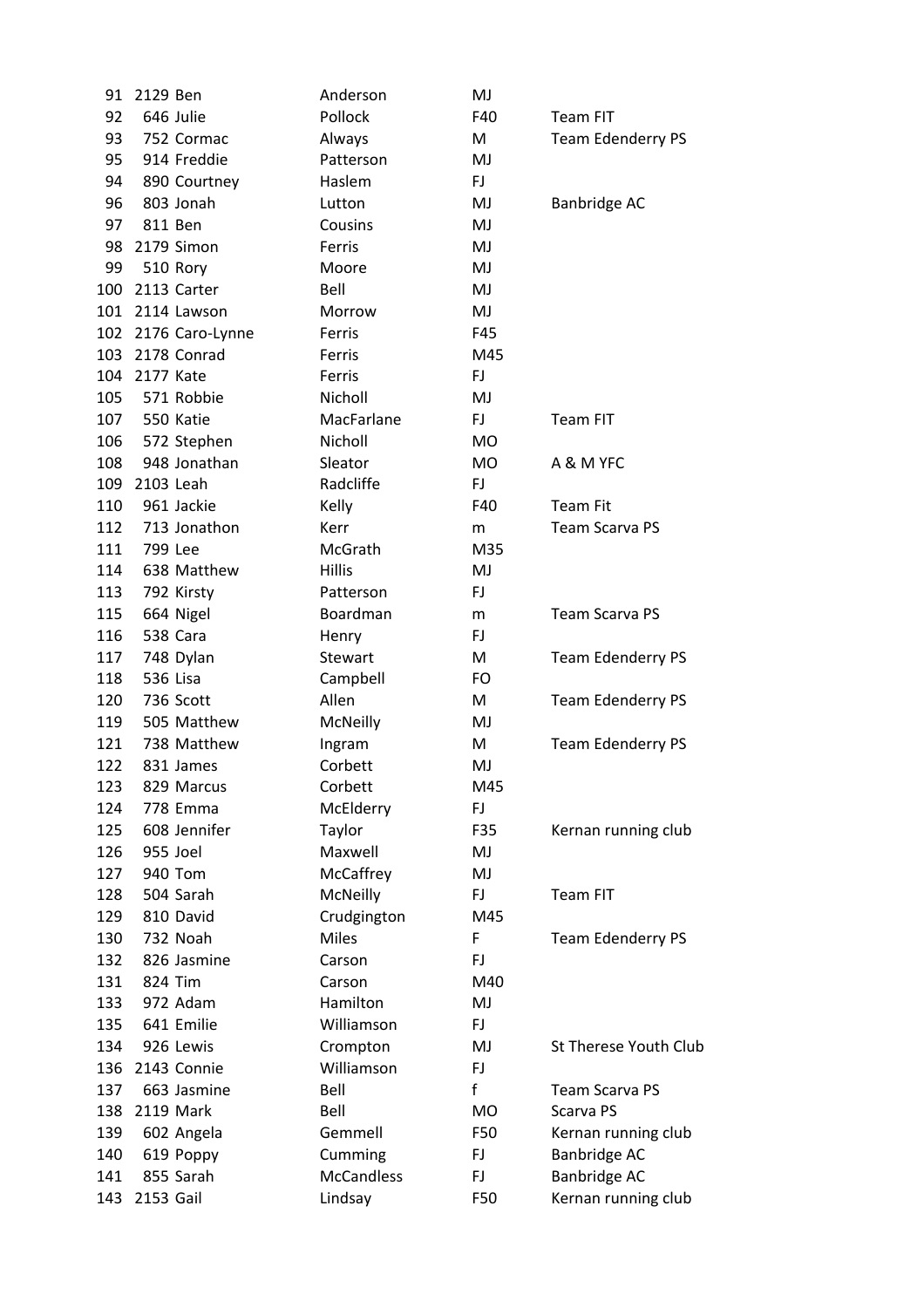| 142 | 2152 Beverly        | Friar                | F45       | Kernan running club   |
|-----|---------------------|----------------------|-----------|-----------------------|
| 144 | 596 Janine          | Maher                | F35       | Kernan running club   |
| 145 | 594 Lesley          | Stewart              | FO        | Kernan running club   |
| 146 | 2120 Gabriella      | <b>Bennett</b>       | FJ        |                       |
| 149 | 676 James           | Hamilton             | m         | <b>Team Scarva PS</b> |
| 148 | 628 Dorena          | McGivern             | F40       |                       |
| 147 | 529 Lee             | McConnon             | MJ        |                       |
| 150 | 604 Gayle           | McGrath              | F45       | Kernan running club   |
| 151 | 854 Beth            | McCullough           | FJ        |                       |
| 152 | 503 Emma            | O'Neill              | FJ        | Banbridge AC          |
| 153 | 841 Jason           | Taylor               | <b>MO</b> |                       |
| 155 | 553 Heather         | McKnight             | FO        |                       |
| 154 | 554 Gary            | Patterson            | <b>MO</b> |                       |
| 156 | 2149 Niamh          | Walker               | FJ        |                       |
| 157 | 2144 Lottie         | Williamson           | FJ        |                       |
| 158 | 800 Declan          | Carr                 | M45       |                       |
| 161 | 595 Heather         | Deans                | FO        | Kernan running club   |
| 160 | 839 Megan           | Tucker               | FJ        | Banbridge AC          |
| 159 |                     | Grossmann            | FJ        |                       |
|     | 816 Lucy<br>711 Zac | <b>Wallace Plews</b> | М         | <b>Team Scarva PS</b> |
| 162 |                     |                      |           |                       |
| 163 | 507 Hannah          | Kennedy              | FJ        |                       |
| 164 | <b>513 Erin</b>     | <b>Hillis</b>        | FJ        |                       |
| 165 | 902 Maeve           | Magowan              | FJ        |                       |
| 167 | 997 Rebekah         | Lee                  | FJ        |                       |
| 166 | 996 Hannah          | Vogan                | FJ        | Banbridge AC          |
| 169 | 562 Naomi           | Magill               | FJ        |                       |
| 168 | 718 Finlay          | Whitten              | m         | <b>Team Scarva PS</b> |
| 170 | 591 Katie           | McBride              | FJ        |                       |
| 171 | 592 Wayne           | McBride              | M35       |                       |
| 172 | 911 Ruby            | <b>Bushby</b>        | FJ        |                       |
| 173 | 541 Lucy            | Gilmore              | FJ        |                       |
| 177 | 892 Lynn            | Green                | FO        |                       |
| 176 | 540 Michael         | Gilmore              | <b>MO</b> |                       |
| 174 | 542 Ruby            | Mulligan             | FJ        |                       |
| 175 | 2156 Matthew        | <b>Bushby</b>        | M50       |                       |
| 178 | 870 Cameron         | Colgan               | MJ        |                       |
| 179 | 570 Rachel          | Magwood              | FJ        | Banbridge AC          |
| 181 | 871 Duncan          | Colgan               | M40       |                       |
| 180 | 867 Aileen          | Colgan               | F40       |                       |
| 182 | 832 Douglas         | Cook                 | M50       |                       |
| 183 | 833 Ronan           | Cook                 | MJ        |                       |
| 184 | 527 Simon           | McConnon             | MJ        |                       |
| 187 | 868 Erin            | Colgan               | FJ        |                       |
| 186 | 501 Rose            | O'Neill              | FJ        | Banbridge AC          |
| 185 | 923 Azaria          | Moffatt              | FJ        |                       |
| 188 | 634 Holly           | Dawson               | FJ        |                       |
| 189 | 716 Brooke          | Kerr                 | f         | <b>Team Scarva PS</b> |
| 190 | 904 Neill           | Magowan              | M35       |                       |
| 191 | 539 Ethan           | Henry                | MJ        |                       |
| 192 | 903 Cian            | Magowan              | MJ        |                       |
| 193 | 783 Selena          | Chambers             | FJ        |                       |
| 194 | 2170 Emily          | Stevenson            | FJ        |                       |
|     |                     |                      |           |                       |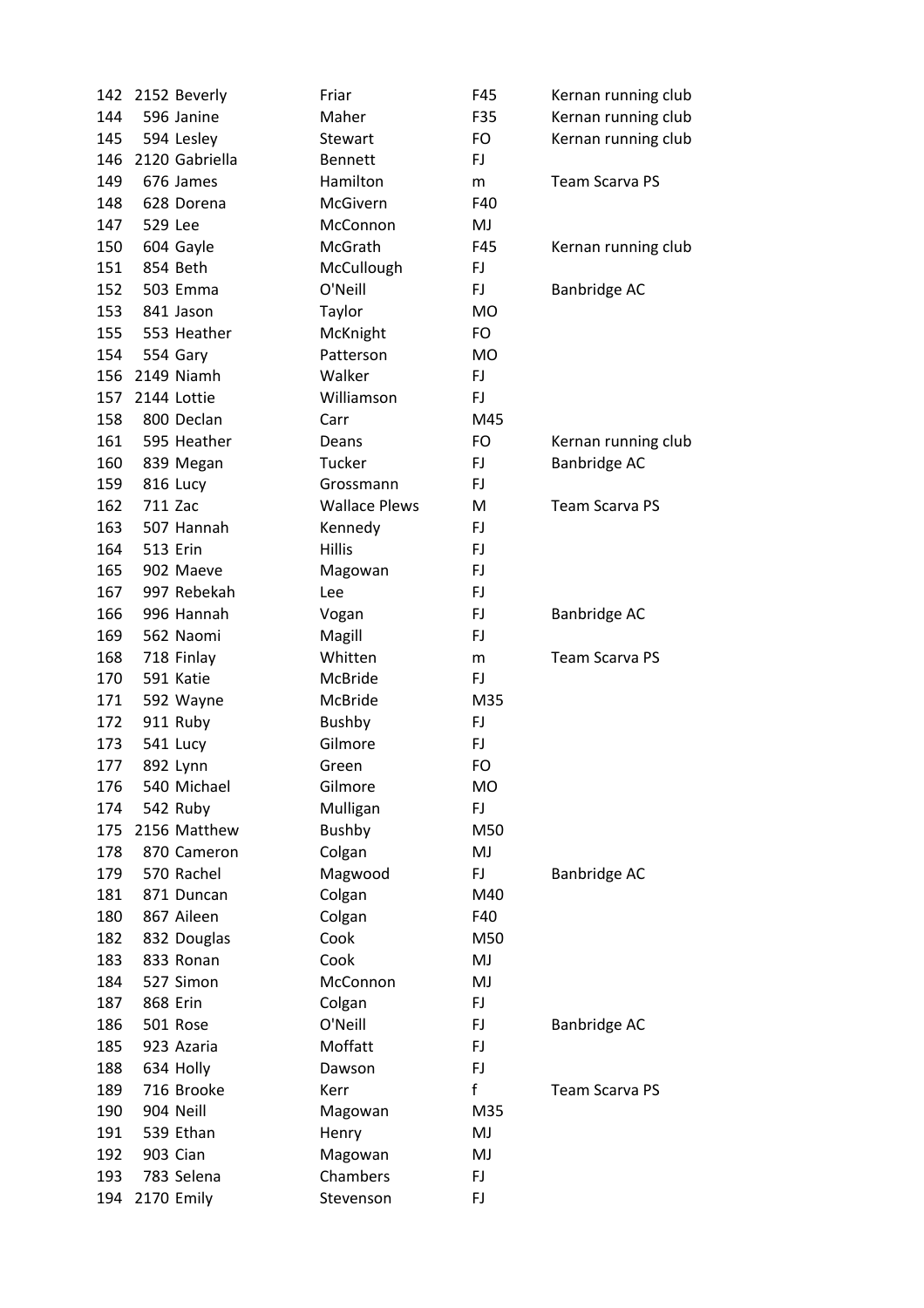| 195 |           | 560 Isaac    | Waddell        | MJ        | <b>Team FIT</b>          |
|-----|-----------|--------------|----------------|-----------|--------------------------|
| 197 |           | 2132 Katie   | Hughes         | FJ        |                          |
| 196 |           | 927 Josh     | Rafferty       | MJ        | St Therese Youth Club    |
| 199 |           | 782 Sarah    | Sloan          | FJ        |                          |
| 198 |           | 889 Nicole   | Haslem         | FJ        |                          |
| 200 |           | 590 Ellie    | <b>McManus</b> | <b>FJ</b> |                          |
| 201 |           | 991 Lara     | Hughes         | FJ        |                          |
| 203 |           | 618 Anna     | Cumming        | FJ        |                          |
| 202 |           | 649 Anne     | McArdle        | F35       |                          |
| 204 |           | 617 Gareth   | Cumming        | M45       |                          |
| 205 |           | 853 Adam     | Maginn         | MJ        |                          |
| 206 |           | 912 Anne     | Lavery         | F50       | <b>Team Fit</b>          |
| 208 |           | 621 Rachel   | Hodgen         | FJ        |                          |
| 207 |           | 815 Carolyn  | Grossmann      | FJ        |                          |
| 210 |           | 852 Julie    | Conlon         | F40       |                          |
| 209 |           | 760 Rachel   | <b>Barlow</b>  | F         | <b>Team Edenderry PS</b> |
| 212 |           | 568 Rachel   | Hinds          | FJ        | Banbridge AC             |
| 211 |           | 684 Kodey    | Martin         | F         | <b>Team Scarva PS</b>    |
| 213 |           | 901 Aoife    | Magowan        | FJ        |                          |
| 216 |           | 672 Elijah   | <b>Brush</b>   | m         | <b>Team Scarva PS</b>    |
| 214 |           | 976 Megan    | Ferguson       | MJ        |                          |
| 215 |           | 974 Alex     | Chan-Taylor    | MJ        |                          |
| 217 |           | 945 Amy      | Gribbon        | FJ.       | St Therese Youth Club    |
| 219 |           | 589 Bobby    | <b>McManus</b> | MJ        |                          |
| 218 | 2112 Karl |              | Gribben        | <b>MO</b> |                          |
| 220 |           | 817 Alex     | Grossmann      | MJ        |                          |
| 221 |           | 818 Irene    | Grossmann      | F40       |                          |
| 223 |           | 643 Louise   | <b>Best</b>    | F35       |                          |
| 222 |           | 552 Lorraine | Carson         | F35       |                          |
| 224 |           | 670 Rhys     | <b>Brown</b>   | m         | <b>Team Scarva PS</b>    |
| 226 |           | 993 Katie    | Purdy          | FJ        |                          |
| 225 |           | 2130 Helen   | Anderson       | F40       |                          |
| 228 | 644 Iris  |              | Clarke         | F55       |                          |
| 227 |           | 847 Joshua   | Martin         | MJ        |                          |
| 229 |           | 846 Gail     | Martin         | F35       |                          |
| 230 |           | 730 Myia     | Todd           | F         | <b>Team Edenderry PS</b> |
| 232 |           | 728 Aaliyah  | Mc Dowell      | F         | <b>Team Edenderry PS</b> |
| 231 |           | 813 Abbie    | McCormick      | FJ        |                          |
| 233 |           | 598 Gail     | Davidson       | F40       | Kernan running club      |
| 234 |           | 677 Rhys     | Hughes         |           | <b>Team Scarva PS</b>    |
| 236 |           | 578 Jude     | Whitten        | m<br>MJ   |                          |
| 235 |           | 692 Haydon   | Mulligan       |           | <b>Team Scarva PS</b>    |
| 237 |           | 687 Cody     | Mateer         | m         | <b>Team Scarva PS</b>    |
| 238 |           | 566 Joel     |                | m         |                          |
|     |           | 640 Alex     | Vogan          | MJ        | Tandragee PS             |
| 240 |           |              | King           | FJ        |                          |
| 239 |           | 2125 Maisy   | Corry          | FJ        |                          |
| 241 |           | 2115 Stacey  | Hughes         | FJ        |                          |
| 242 |           | 567 Derek    | Vogan          | M45       |                          |
| 243 |           | 763 Joshua   | Jones          | M         | <b>Team Edenderry PS</b> |
| 244 |           | 660 Dakota   | Anderson       | <b>FJ</b> |                          |
| 245 |           | 661 Caroline | Anderson       | F35       |                          |
| 246 |           | 2164 Judith  | Henning        | FO        | RNIB                     |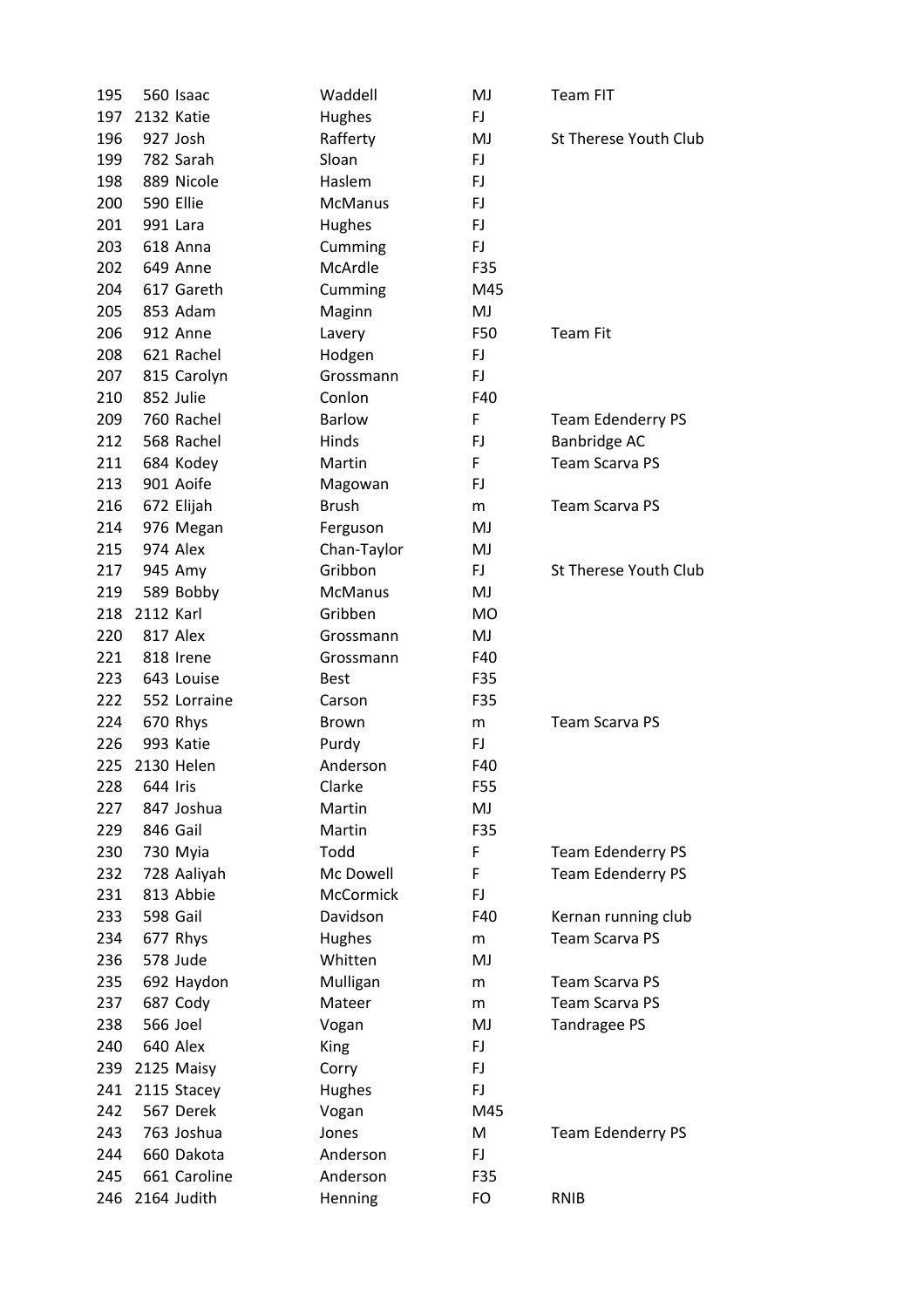| 248        |           | 709 Presley               | Walker           | m            | <b>Team Scarva PS</b>                       |
|------------|-----------|---------------------------|------------------|--------------|---------------------------------------------|
| 247        |           | 717 Freya                 | Whitten          | f            | <b>Team Scarva PS</b>                       |
| 250        |           | 834 Abbie                 | Cook             | FJ           |                                             |
| 249        |           | 2128 Emma                 | Doherty          | <b>FJ</b>    |                                             |
| 251        |           | 582 Sharon                | Kirkland         | F35          |                                             |
| 252        |           | 584 Max                   | Kirkland         | MJ           |                                             |
| 253        |           | 794 James                 | Scullion         | MJ           |                                             |
| 254        |           | 579 John                  | Whitten          | M55          |                                             |
| 255        |           | 838 Lauren                | Tucker           | <b>FJ</b>    | <b>Banbridge AC</b>                         |
| 257        | 953 CJ    |                           | <b>Simms</b>     | F45          |                                             |
| 256        |           | 951 David                 | Topley           | M45          |                                             |
| 258        |           | 764 Nicole                | Larmour          | F            | Team Edenderry PS                           |
| 259        |           | 726 Emma                  | <b>Breen</b>     | F            | <b>Team Edenderry PS</b>                    |
| 260        |           | 877 Linda                 | Mc Adam          | F55          |                                             |
| 261        |           | 722 Bradley               | Harshaw          | M            | <b>Team Edenderry PS</b>                    |
| 262        |           | 697 Grace                 | Rankin           | $\mathsf f$  | <b>Team Scarva PS</b>                       |
| 263        |           | 698 Aunty ?               | (Rankin)         | $\mathsf{f}$ | <b>Team Scarva PS</b>                       |
| 265        |           | 615 Sara                  | Hussey           | <b>FJ</b>    | Team G&L                                    |
| 264        |           | 819 Molly                 | Dixon            | <b>FJ</b>    |                                             |
| 266        |           | 561 Emily                 | Waddell          | FJ.          | <b>Team FIT</b>                             |
| 267        |           | 609 John                  | Kearney          | MJ           |                                             |
| 269        |           | 611 Sinead                | Kearney          | F35          |                                             |
| 268        |           | 610 Liam                  | Kearney          | MJ           |                                             |
| 271        |           | 700 Jack                  | Shaw             | m            | <b>Team Scarva PS</b>                       |
| 270        |           | 699 Chris                 | Shaw             | m            | <b>Team Scarva PS</b>                       |
| 272        |           | 2105 Aoife                | Casey            | <b>FJ</b>    |                                             |
| 273        |           | 935 Cliodhna              | <b>Brennan</b>   | FJ           | St Therese Youth Club                       |
| 275        |           | 883 Ellie                 | Adair            | <b>FJ</b>    |                                             |
| 274        | 2106 Olga |                           | Casey            | F45          |                                             |
| 276        |           | 667 Lauren                | Boyce            | F            | <b>Team Scarva PS</b>                       |
| 278        |           | 603 Muriel                | Hall             | F40          | Kernan running club                         |
| 277        |           | 909 Martha                | O'Neill          | FJ           | Banbridge AC                                |
| 279        |           | 990 Mychaela              | McEvoy           | FJ           |                                             |
| 281        |           | 804 Joel                  | Carr             | MJ           |                                             |
| 280        |           | 801 Elijah                | Carr             | MJ           |                                             |
| 282        |           | 784 Luke                  | Walker           | MJ           |                                             |
| 283        |           | 666 Sarah                 | Boyce            | $\mathsf{f}$ | <b>Team Scarva PS</b>                       |
| 284        | 701 Jo    |                           | Shaw             | f            | <b>Team Scarva PS</b>                       |
| 285        |           | 989 Lorna                 | McEvoy           | F35          |                                             |
| 286        |           | 741 Emily                 | Reid             | F            | <b>Team Edenderry PS</b>                    |
| 287        |           | 506 Frida                 | Kennedy          | F45          |                                             |
| 292        |           | 739 Kyia                  | Sands            | F            | Team Edenderry PS                           |
| 291        |           | 581 Mary                  | Doyle            | F40          |                                             |
| 290        |           | 512 Aisling               | <b>Hillis</b>    | F40          |                                             |
| 289        | 625 Abi   |                           |                  | FJ           | <b>Team FIT</b>                             |
| 288        |           | 820 Rachel                | McKinstry        | FJ           |                                             |
|            |           |                           | Lavery           | F            |                                             |
| 293        |           | 757 Lauren                | Bell             |              | <b>Team Edenderry PS</b><br><b>Team FIT</b> |
| 294        |           | 624 Christine             | McKinstry        | FO           |                                             |
| 295        |           | 515 Molly                 | Thompson         | FJ.          |                                             |
| 296<br>297 |           | 2100 Darragh              | Lynch            | MJ           |                                             |
|            |           |                           |                  |              |                                             |
| 299        |           | 2101 Sandra<br>954 Andrew | Lynch<br>Maxwell | F35<br>M40   |                                             |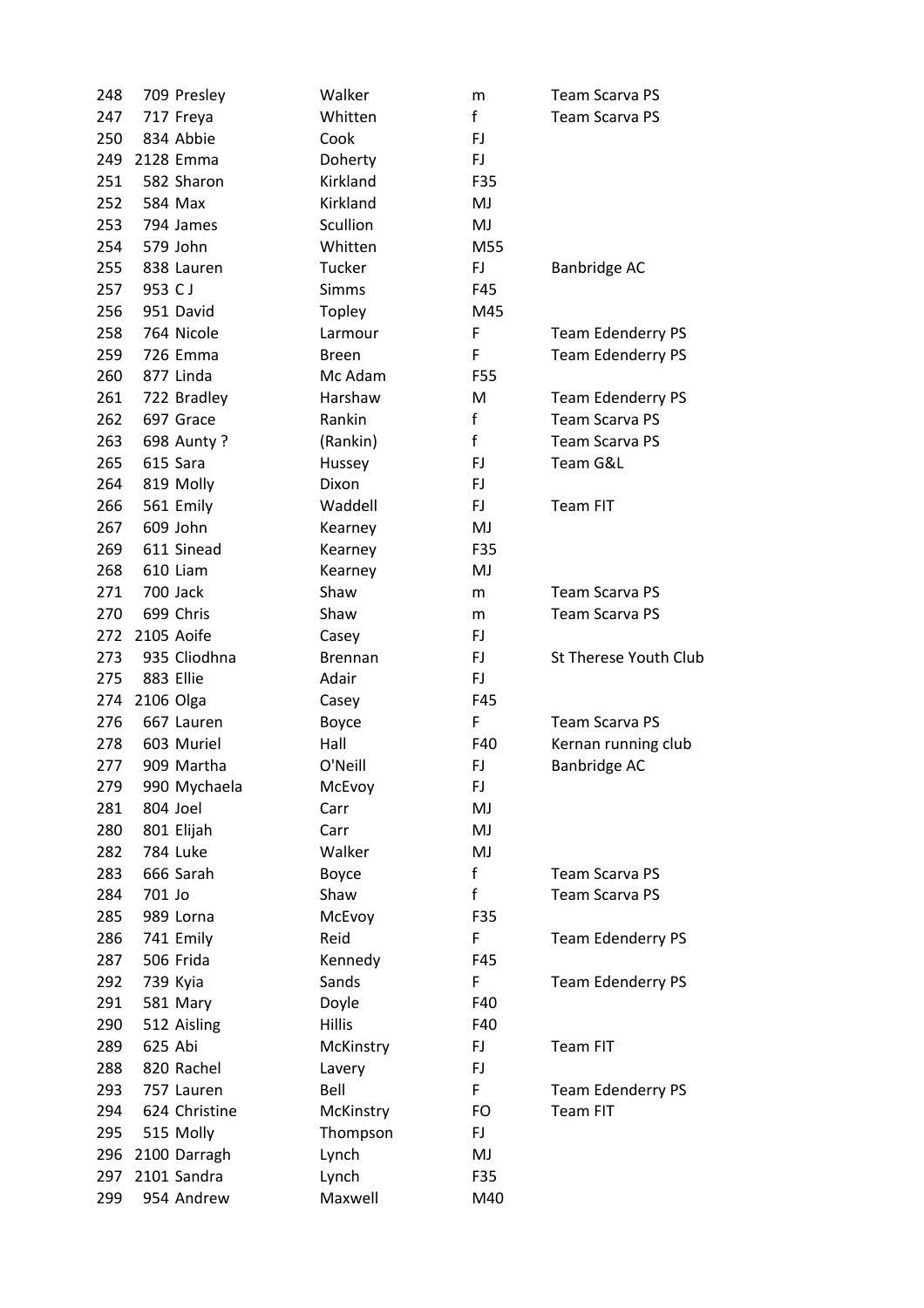| 298 |            | 931 Megan     | Devlin        | FJ        | <b>St Therese Youth Club</b> |
|-----|------------|---------------|---------------|-----------|------------------------------|
| 301 |            | 975 Jason     | Ferguson      | MJ        |                              |
| 300 |            | 721 Mechelle  | Harshaw       | F         | <b>Team Edenderry PS</b>     |
| 302 | 2110 Lisa  |               | O'Kane        | FO        |                              |
| 303 |            | 2111 Emma     | O'Kane        | FJ        |                              |
| 304 |            | 944 Joel      | Penierd       | MJ        | <b>St Therese Youth Club</b> |
| 305 |            | 601 Carol     | <b>Newman</b> | F55       | Kernan running club          |
| 306 |            | 597 Caroline  | <b>Banks</b>  | F45       | Kernan running club          |
| 307 |            | 836 Toby      | Magill        | MJ        |                              |
| 309 |            | 969 Lucy      | Allen         | FJ        |                              |
| 308 |            | 988 Katie     | Stronge       | FJ        |                              |
| 310 |            | 2171 Chloe    | Scott         | FJ        |                              |
| 311 |            | 2174 Naomi    | Avery         | FJ        |                              |
| 312 |            | 2173 Emily    | Bain          | FJ        |                              |
| 313 |            | 516 Linda     | Thompson      | F40       |                              |
| 314 |            | 878 Leanne    | Greene        | F35       |                              |
| 315 |            | 860 Samuel    | Dillon        | MJ        |                              |
| 316 | 888 Keli   |               | Haslem        | F40       |                              |
| 317 |            | 894 Pamela    | Ferguson      | F40       |                              |
| 319 |            | 727 Paris     | Mc Dowell     | F         | <b>Team Edenderry PS</b>     |
| 318 |            | 725 Rebecca   | <b>Breen</b>  | F         | <b>Team Edenderry PS</b>     |
| 320 |            | 943 Katie     | McAlorum      | FJ        | St Therese Youth Club        |
| 321 |            | 917 Niamh     | Lynch         | FJ        |                              |
| 322 |            | 2175 Demi     | Moore         | <b>FJ</b> |                              |
| 323 |            | 918 Laura     | Lynch         | FO        |                              |
| 324 |            | 733 Bonnie    | McKenzie      | F         | <b>Team Edenderry PS</b>     |
| 325 |            | 879 Siobhan   | Holbrook      | F50       |                              |
| 326 |            | 872 Anita     | Toman         | FO        | Team G&L                     |
| 327 |            | 874 Ethan     | Mulholland    | MJ        | Team G&L                     |
| 328 |            | 873 Chris     | Mulholland    | <b>MO</b> | Team G&L                     |
| 329 |            | 858 Amanda    | Dillon        | F40       |                              |
| 330 |            | 2117 Jourdan  | Hughes        | MJ        |                              |
| 332 | 2133 Rosie |               | Jennings      | FJ        |                              |
| 331 |            | 941 Alice     | McCaffrey     | <b>FJ</b> |                              |
| 335 |            | 965 Rachel    | Allenby       | <b>FJ</b> |                              |
| 334 |            | 559 Melanie   | Waddell       | F35       | Team FIT                     |
| 333 |            | 2131 Emma     | Jennings      | FO        |                              |
| 336 |            | 526 Caitlin   | Barry-Clegg   | FJ        |                              |
| 338 |            | 779 Colette   | Malone        | FO        |                              |
| 337 |            | 936 Alleyah   | Penierd       | FJ        | St Therese Youth Club        |
| 339 |            | 994 Charlotte | Paine         | <b>FJ</b> |                              |
| 340 |            | 614 Linda     | Hussey        | M45       | Team G&L                     |
| 341 | 2126 Kerri |               | Doherty       | FJ        |                              |
| 342 |            | 866 Lesley    | Wallis        | F40       | Team G&L                     |
| 343 |            | 865 Abigail   | Wallis        | FJ.       | Team G&L                     |
| 344 |            | 864 Charlotte | Wallis        | <b>FJ</b> | Team G&L                     |
| 345 |            | 2123 Philip   | Dreaning      | M40       |                              |
| 346 | 2122 Abi   |               | Dreaning      | FJ        |                              |
| 348 |            | 633 Elaine    | Conlon        | FO        | Team FIT                     |
| 349 |            | 632 Lydean    | <b>Burns</b>  | FO        | Team FIT                     |
| 347 | 631 Lyn    |               | <b>Burns</b>  | F40       | <b>Team FIT</b>              |
| 351 |            | 642 Owen      | Stewart       | MJ        | Team FIT                     |
|     |            |               |               |           |                              |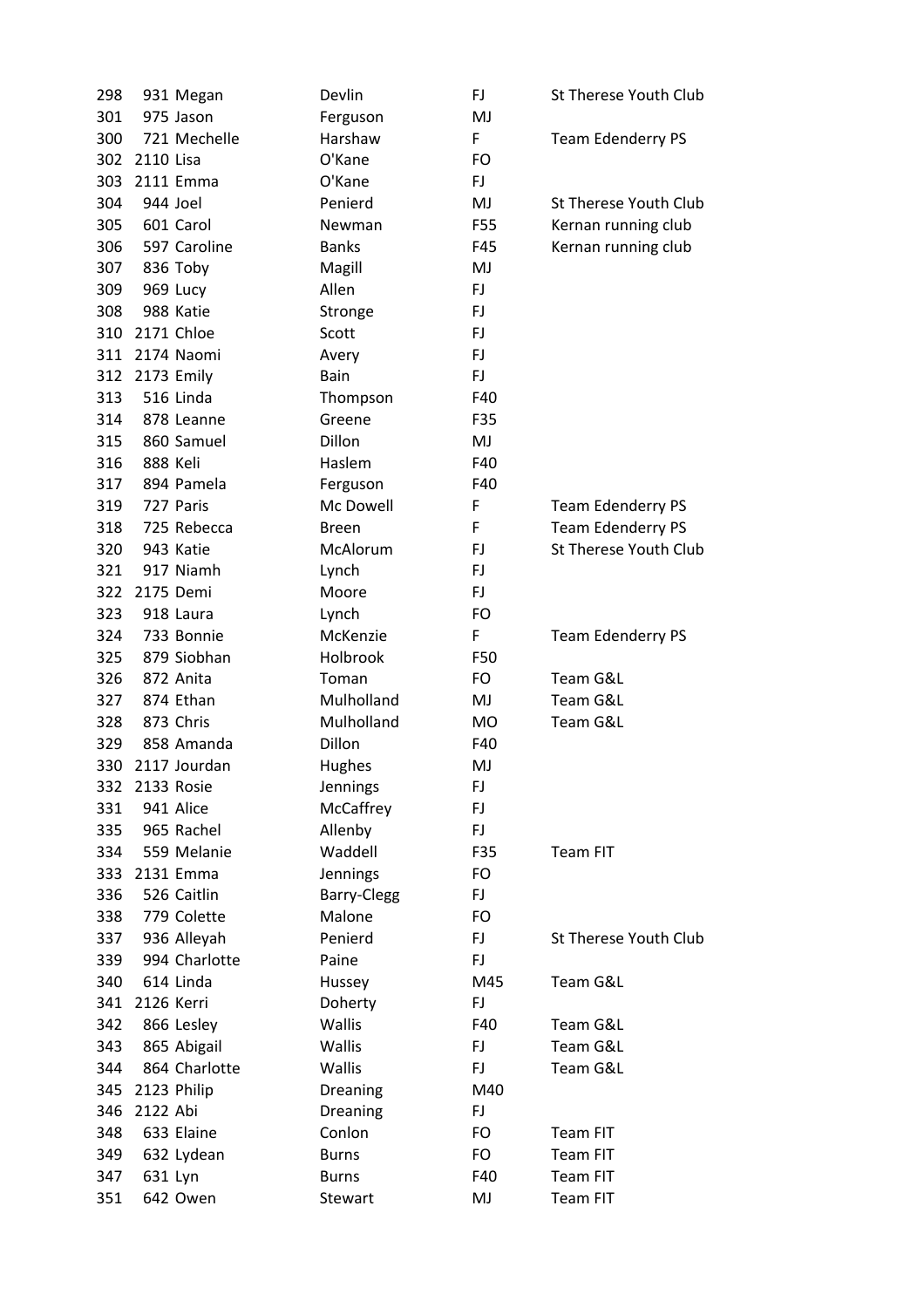| 350 |           | 635 Samuel     | Mount      | MJ          |                          |
|-----|-----------|----------------|------------|-------------|--------------------------|
| 352 |           | 548 Molly      | McKeown    | FJ.         |                          |
| 353 |           | 962 Emily      | McDowell   | FJ          |                          |
| 354 |           | 812 Zara       | McCormick  | <b>FJ</b>   |                          |
| 355 |           | 547 Claire     | McKeown    | F35         |                          |
| 356 |           | 744 Katie      | Mulligan   | F           | <b>Team Edenderry PS</b> |
| 357 |           | 749 Alana      | Stewart    | F           | Team Edenderry PS        |
| 360 |           | 622 Chole      | Hodgen     | FJ          |                          |
| 359 |           | 2148 Eve Kelly | Megaw      | FJ.         |                          |
| 358 |           | 925 Owen       | Donaghy    | MJ          | St Therese Youth Club    |
| 364 |           | 956 Rebecca    | Maxwell    | FJ.         |                          |
| 362 |           | 900 Yasmin     | Long       | FJ          |                          |
| 363 |           | 825 Serena     | Carson     | FJ          |                          |
| 361 |           | 934 Orlaith    | Smyth      | FJ.         | St Therese Youth Club    |
| 365 |           | 746 Megan      | Maginess   | F           | <b>Team Edenderry PS</b> |
| 366 |           | 893 Jenna      | Ferguson   | FJ.         |                          |
| 367 |           | 910 Rory       | O'Neill    | MJ          |                          |
| 370 |           | 2150 Simon     | Megan      | M35         |                          |
| 369 |           | 849 Emma       | Kirkwood   | FJ.         |                          |
| 368 |           | 869 Caitlyn    | Colgan     | FJ.         |                          |
| 371 |           | 946 Geraldine  | McGuigan   | FO          | St Therese Youth Club    |
| 372 |           | 535 Jennifer   | Golbey     | F40         |                          |
| 375 |           | 823 Emma       | Cunningham | FJ.         |                          |
| 374 |           | 884 Olivia     | McNeilly   | FJ.         |                          |
| 373 | 995 E     |                | Graham     | F35         |                          |
| 376 |           | 585 Fynn       | Niblock    | MJ          |                          |
| 377 |           | 587 Gary       | Niblock    | M35         |                          |
| 378 |           | 630 Patricia   | McKay      | F50         |                          |
| 379 |           | 518 Nathan     | Davis      | MJ          |                          |
| 380 |           | 519 Dianne     | McNabb     | F35         |                          |
| 381 |           | 549 Amy        | McKeown    | FJ          |                          |
| 382 |           | 729 Isabella   | Cromie     | F           | <b>Team Edenderry PS</b> |
| 383 |           | 656 Ellie      | Lennon     | FJ          |                          |
| 384 |           | 655 Charlie    | Lennon     | MJ          |                          |
| 385 |           | 850 Joshua     | Kirkwood   | MJ          |                          |
| 386 |           | 848 Catherine  | Kirkwood   | F45         |                          |
| 388 |           | 693 Kirsty     | Hammond    | $\mathsf f$ | <b>Team Scarva PS</b>    |
| 387 |           | 695 Nicole     | Richardson | f           | <b>Team Scarva PS</b>    |
| 390 |           | 533 Tilly      | Adair      | FJ          |                          |
| 389 |           | 532 Scott      | Adair      | MO          |                          |
| 391 |           | 775 Jack       | Gibson     | MJ          | <b>Team FIT</b>          |
| 392 | 2107 John |                | Gibson     | M55         |                          |
| 393 |           | 932 Amy        | Rafferty   | FJ.         | St Therese Youth Club    |
| 394 |           | 830 Zara       | Corbett    | FJ          |                          |
| 396 |           | 691 Wayne      | Moffett    | m           | <b>Team Scarva PS</b>    |
| 395 | 690 Jay   |                | Moffett    | m           | <b>Team Scarva PS</b>    |
| 397 |           | 939 Rory       | McCaffrey  | MJ          |                          |
| 398 |           | 787 Niall      | Forsythe   | MJ          |                          |
| 399 |           | 674 Melanie    | Gordon     | f           | <b>Team Scarva PS</b>    |
| 400 |           | 978 Daniel     | Fairburn   | MJ          |                          |
| 401 |           | 942 Shirley    | McCaffrey  | F40         |                          |
| 406 |           | 786 Sharon     | Forsythe   | F40         |                          |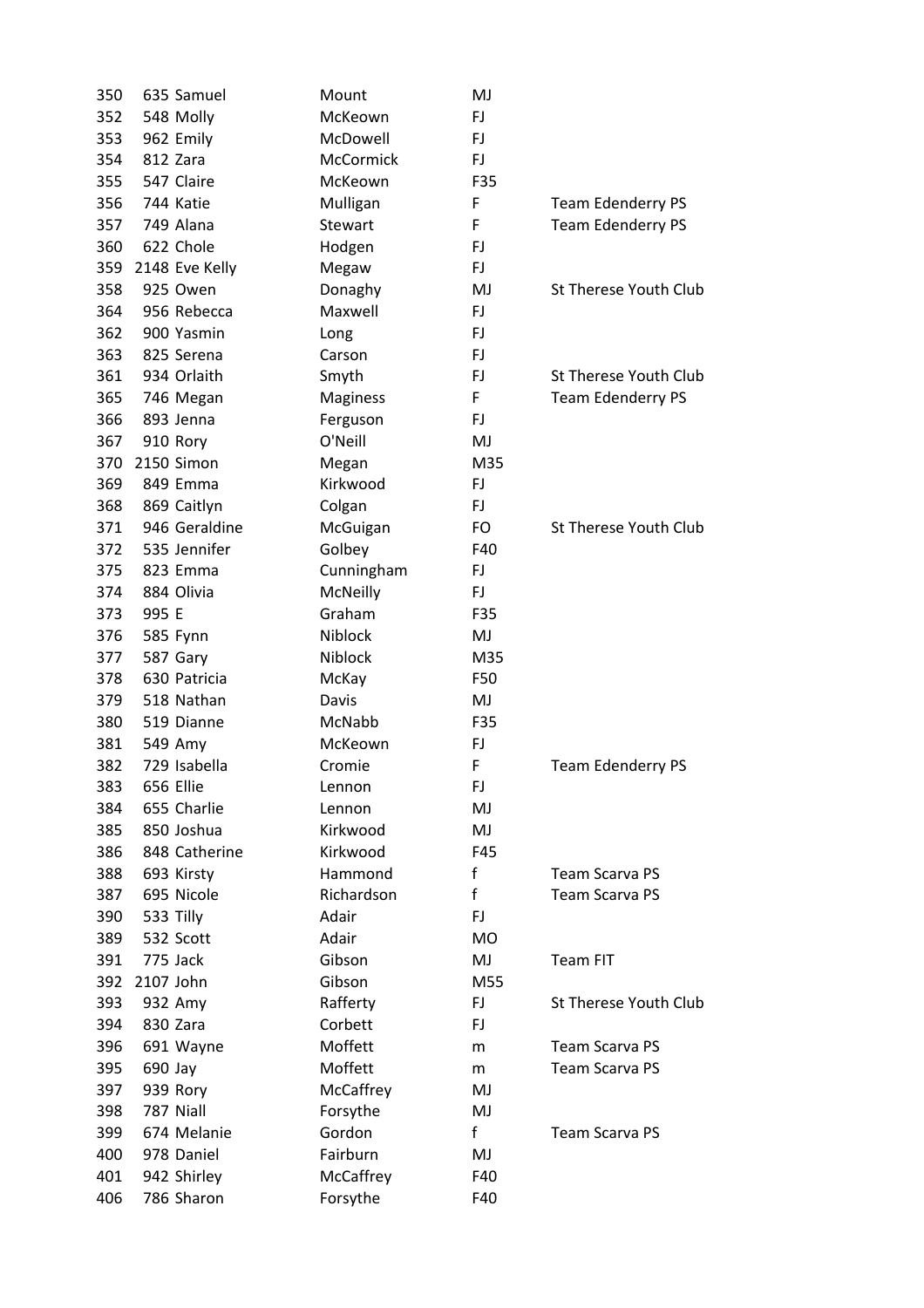| 405 |     | 862 Charlotte     | Roddy          | F45       |                          |
|-----|-----|-------------------|----------------|-----------|--------------------------|
| 404 |     | 734 Isabelle      | McKenzie       | F         | <b>Team Edenderry PS</b> |
| 402 | 958 |                   |                |           |                          |
| 403 | 959 |                   |                |           |                          |
| 407 |     | 851 Lara          | Kirkwoood      | FJ        |                          |
| 408 |     | 551 Sophie        | MacFarlane     | FJ        | <b>Team FIT</b>          |
| 410 |     | 588 Ross          | <b>Niblock</b> | MJ        |                          |
| 409 |     | 586 Elaine        | Niblock        | F40       |                          |
| 411 |     | 863 Janice        | Roddy          | F45       |                          |
| 412 |     | 895 Erwin         | Ferguson       | MJ        |                          |
| 413 |     | 891 Tanya         | Haslem         | FJ        |                          |
| 414 |     | 754 Ellie         | Halliday       | F         | <b>Team Edenderry PS</b> |
| 415 |     | 1000 Barrie       | Jordan         | M35       |                          |
| 416 |     | 999 Lebbee        | Jordan         | FJ        |                          |
| 417 |     | 747 Jade          | Moore          | F         | <b>Team Edenderry PS</b> |
| 418 |     | 735 Grace         | Lochrie        | F         | <b>Team Edenderry PS</b> |
| 419 |     | 920 Julia         | Nesson         | FJ        |                          |
| 424 |     | 675 Adam          | Greenaway      | m         | <b>Team Scarva PS</b>    |
| 422 |     | 669 Max           | Brown          | m         | <b>Team Scarva PS</b>    |
| 423 |     | 705 Sam           | Thompson       | m         | <b>Team Scarva PS</b>    |
| 421 |     | 922 Emma          | <b>Stewart</b> | FJ        |                          |
| 420 |     | 921 Joanne        | Stewart        | F40       |                          |
| 426 |     | 682 Abby          | Maginnis       | f         | <b>Team Scarva PS</b>    |
| 425 |     | 681 Hannah        | Jordan         | f         | <b>Team Scarva PS</b>    |
| 428 |     | 762 Susannah      | Wilson         | F         | <b>Team Edenderry PS</b> |
| 427 |     | 937 Emer          | Smyth          | FJ        | St Therese Youth Club    |
| 430 |     | 502 Lucy          | O'Neill        | FJ        | Banbridge AC             |
| 429 |     | 2160 Aidin Sinead | Quinn          | <b>FJ</b> |                          |
| 432 |     | 575 Caroline      | Magill         | <b>FO</b> |                          |
| 431 |     | 583 Leah          | Kirkland       | FJ        |                          |
| 433 |     | 707 Kendall       | Walker         | f         | <b>Team Scarva PS</b>    |
| 434 |     | 715 Ethan         | Kerr           | f         | <b>Team Scarva PS</b>    |
| 435 |     | 671 Kenzee        | <b>Brush</b>   | f         | Team Scarva PS           |
| 436 |     | 708 Michelle      | Walker         | f         | <b>Team Scarva PS</b>    |
| 439 |     | 731 Rebekah       | Russell        | F         | <b>Team Edenderry PS</b> |
| 437 |     | 537 Alexander     | Roleston       | MJ        |                          |
| 438 |     | 793 Cara          | Scullion       | FJ        |                          |
| 440 |     | 759 Grace         | Hunter         | F         | <b>Team Edenderry PS</b> |
| 441 |     | 2140 Brigid       | Phelan         | FO        |                          |
| 442 |     | 654 James         | McAleenan      | MJ        |                          |
| 444 |     | 843 Eoin          | Eakins         | MJ        |                          |
| 443 |     | 906 Clara         | Lewis          | FJ        |                          |
| 445 |     | 653 Edward        | McAleenan      | M35       |                          |
| 446 |     | <b>756 Tina</b>   | Halliday       | F         | <b>Team Edenderry PS</b> |
| 449 |     | 511 Grace         | Moore          | FJ        |                          |
| 448 |     | 984 Jamie         | Ramsey         | MJ        |                          |
| 447 |     | 938 Faith         | Murtugh        | <b>FJ</b> | St Therese Youth Club    |
| 450 |     | 750 Grace         | Walmsley       | F         | <b>Team Edenderry PS</b> |
| 452 |     | 508 Daphne        | Moore          | F40       |                          |
| 451 |     | 509 Peter         | Moore          | M40       |                          |
| 453 |     | 992 Matthew       | Hughes         | MJ        |                          |
| 454 |     | 668 Philip        | Boyce          | m         | <b>Team Scarva PS</b>    |
|     |     |                   |                |           |                          |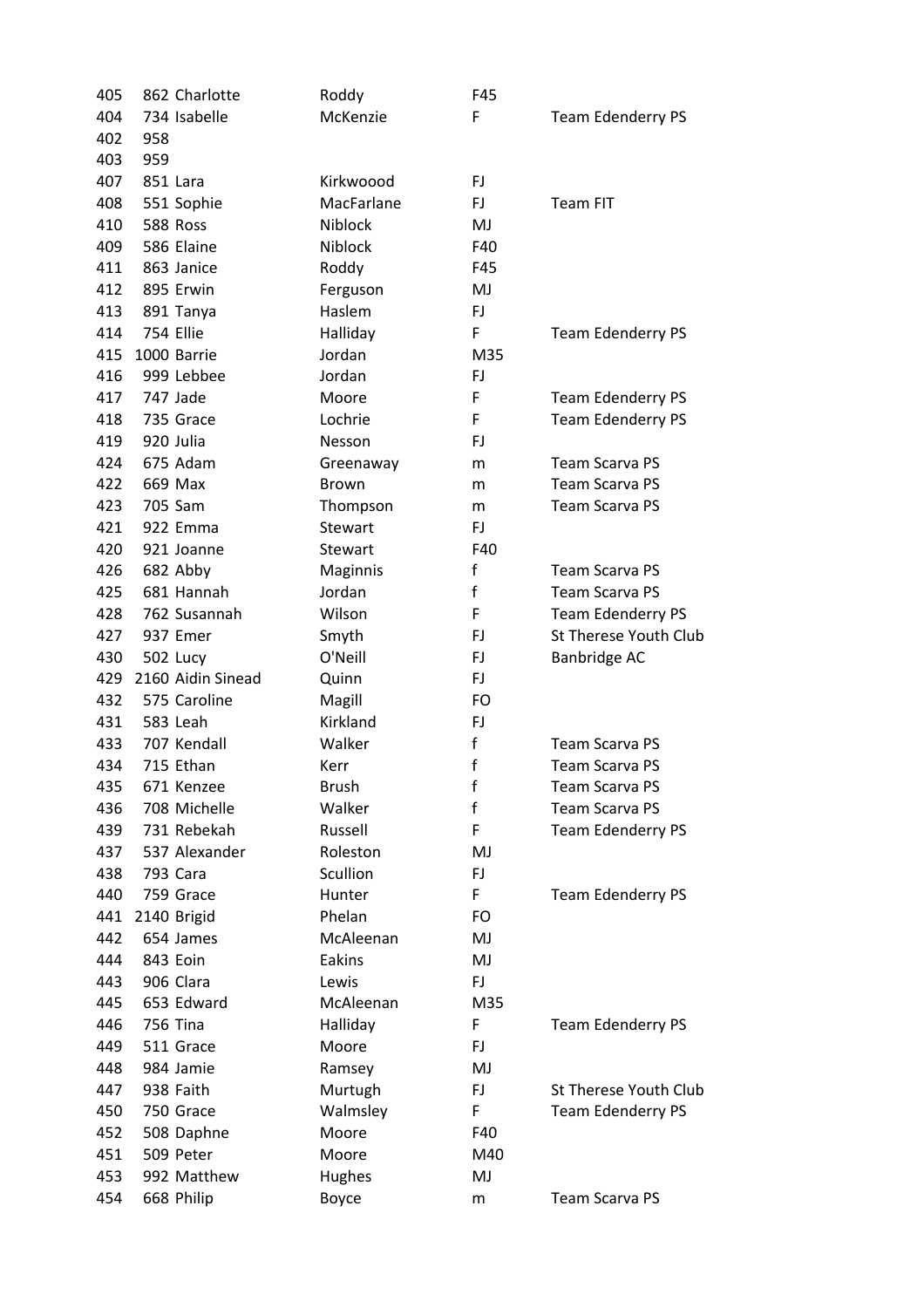| 455 | 665 Emma      | Boyce              | f         | <b>Team Scarva PS</b>    |
|-----|---------------|--------------------|-----------|--------------------------|
| 456 | 985 Carol     | Ramsey             | F40       |                          |
| 457 | 899 Rihanna   | Chambers           | FJ.       |                          |
| 459 | 806 Jennifer  | Mc Bride           | F35       |                          |
| 458 | 807 Harvey    | mc Bride           | MJ        |                          |
| 460 | 534 Ruby      | Adair              | FJ        |                          |
| 461 | 531 Tanya     | Adair              | FO        |                          |
| 462 | 530 Victoria  | McCordick          | FO        |                          |
| 463 | 758 Kattie    | Orr                | F         | <b>Team Edenderry PS</b> |
| 464 | 998 Lauren    | Kelly              | FJ.       |                          |
| 465 | 971 Sam       | Scott              | FJ.       |                          |
| 466 | 768 Sharon    | Allen              | F         | <b>Team Edenderry PS</b> |
| 467 | 805 Sarah     | Magill             | F35       |                          |
| 468 | 696 Stephanie | Richardson         | f         | <b>Team Scarva PS</b>    |
| 469 | 737 Holly     | Allen              | F         | <b>Team Edenderry PS</b> |
| 470 | 885 Caolan    | McAleavey          | MJ        |                          |
| 471 | 525 Audrey    | <b>McInness</b>    | FO        | <b>RNIB</b>              |
| 472 | 524 Mark      | Elliott            | <b>MO</b> | <b>RNIB</b>              |
| 473 | 703 Cooper    | Simpson            | m         | <b>Team Scarva PS</b>    |
| 474 | 702 Cohen     | Simpson            | m         | <b>Team Scarva PS</b>    |
| 476 | 742 Jessie    | Grimley            | F         | Team Edenderry PS        |
| 475 | 704 Vanessa   | Simpson            | m         | <b>Team Scarva PS</b>    |
| 477 | 886 Erin      | McAleavey          | FJ.       |                          |
| 479 | 986 Victoria  | Craig              | F40       |                          |
| 480 | 987 Simon     | Craig              | M40       |                          |
| 478 | 648 Sarah     | Craig              | FJ        |                          |
| 481 | 964 Grace     | Elliott            | FJ.       |                          |
| 482 | 963 Emma-Jane | Neill              | FJ.       |                          |
| 483 | 981 James     | Lockhart           | MJ        |                          |
| 484 | 980 Grace     | Lockhart           | FJ.       |                          |
| 485 | 979 Selena    | Fairburn           | FO        |                          |
| 486 | 673 Emma      | Bryson             | f         | <b>Team Scarva PS</b>    |
| 487 | 2127 Patricia | Smyth              | F50       |                          |
| 488 | 842 John      | Eakins             | M45       |                          |
| 490 | 545 Georgia   | Frazer             | FJ.       |                          |
| 489 | 844 Harry     | Eakins             | MJ        |                          |
| 491 | 710 Mia       | Walker             | f         | <b>Team Scarva PS</b>    |
| 492 | 771 Bronagh   | Malcomson          | FO.       | <b>Team FIT</b>          |
| 493 | 876 Judith    | Jordan             | F35       | <b>Team Scarva PS</b>    |
| 494 | 875 Beth      | Jordan             | FJ.       | Team Scarva PS           |
| 495 | 546 Adam      | Frazer             | MJ        |                          |
| 496 | 544 Donna     | Frazer             | FO        |                          |
| 499 | 977 Dean      |                    | MJ        |                          |
|     |               | McKnight<br>Gibson | F40       | TeamFIT                  |
| 497 | 773 Mandy     |                    |           |                          |
| 498 | 774 Penny     | Gibson             | FJ.<br>f  | <b>Team FIT</b>          |
| 508 | 680 Lia       | Jones              |           | <b>Team Scarva PS</b>    |
| 500 | 908 Oliver    | Roleston           | MJ        |                          |
| 504 | 679 Charlie   | Jennett            | m         | <b>Team Scarva PS</b>    |
| 507 | 887 John      | McIlrath           | M60       |                          |
| 505 | 523 Wendy     | Elliott            | FO        | RNIB                     |
| 502 | 933 Emily     | <b>Byrne</b>       | FJ.       | St Therese Youth Club    |
| 501 | 798 Ellie     | McGrath            | FJ        |                          |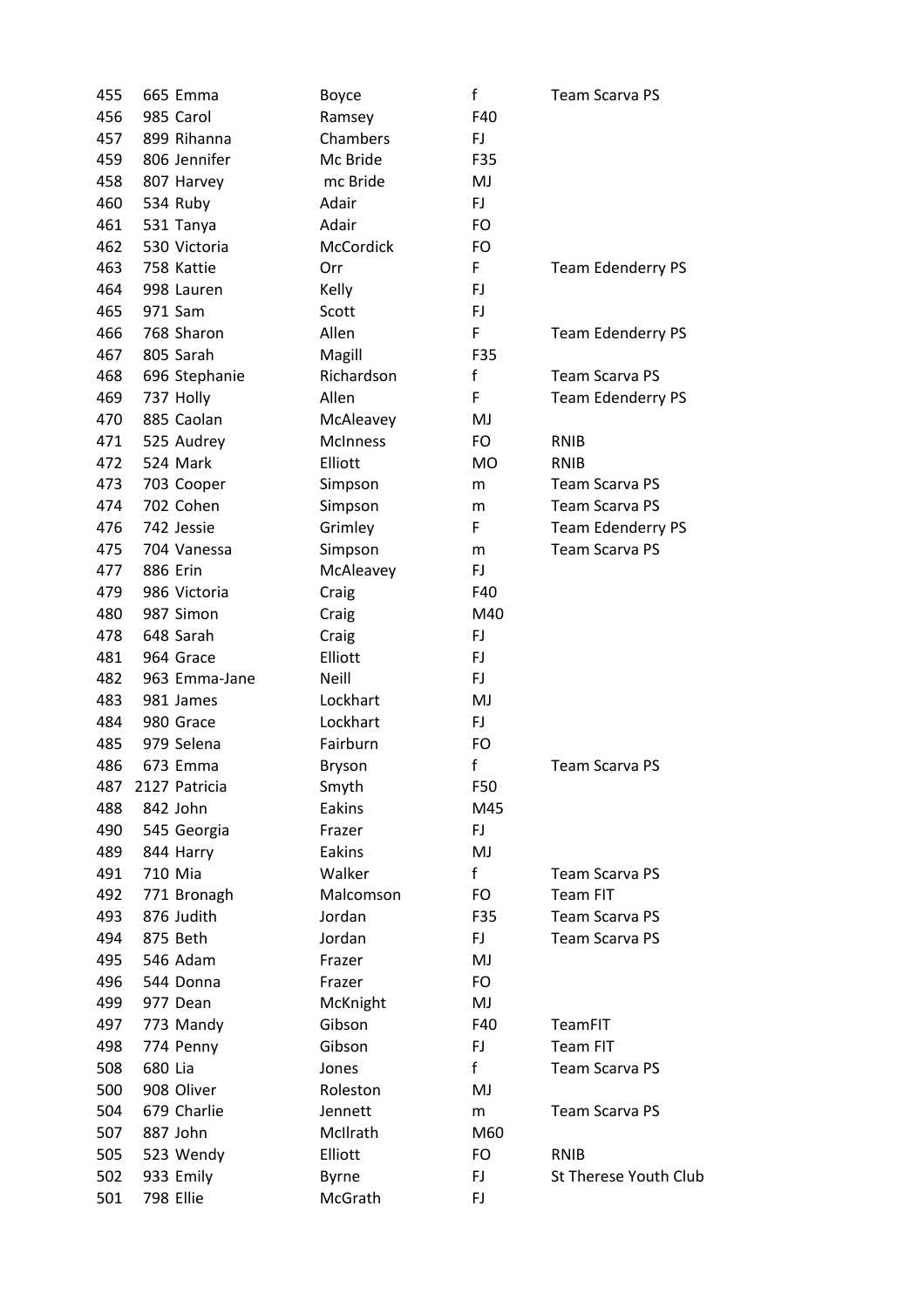| 503 |           | 907 Niamh        | Lewis          | FJ           | Banbridge AC                 |
|-----|-----------|------------------|----------------|--------------|------------------------------|
| 506 |           | 837 Tara         | Eakins         | FJ           |                              |
| 510 |           | 767 Claire       | McKelvie       | F            | <b>Team Edenderry PS</b>     |
| 514 |           | 751 Drew         | Elias          | M            | Team Edenderry PS            |
| 509 |           | 947 Josephine    | <b>McCourt</b> | F50          | St Therese Youth Club        |
| 515 |           | 983 Elaine       | Lockhart       | FO           |                              |
| 516 | 982 Joy   |                  | Lockhart       | FJ           |                              |
| 521 |           | 623 Joanne       | Hidgen         | <b>FO</b>    |                              |
| 518 |           | 916 Margaret     | McClean        | F50          | <b>Team Fit</b>              |
| 519 | 915 D     |                  | McGreevy       | F55          | <b>Team Fit</b>              |
| 512 |           | 796 Emma         | McGrath        | F35          |                              |
| 511 |           | 580 Allison      | Watt           | F50          |                              |
| 513 |           | 318 Denise       | Todd           | <b>FO</b>    | Team G&L                     |
| 522 |           | 740 Samantha     | Moles          | F            | Team Edenderry PS            |
| 520 |           | 685 Glenn        | Martin         | m            | <b>Team Scarva PS</b>        |
| 517 |           | 686 Ellie - Rose | Martin         | $\mathsf{f}$ | <b>Team Scarva PS</b>        |
| 523 |           | 795 Maxi         | Scullion       | F40          |                              |
| 525 |           | 765 Nicole       | McKelvie       | F            | <b>Team Edenderry PS</b>     |
| 524 |           | 845 Alice        | McAnearney     | F70          |                              |
| 526 | 573 Lisa  |                  | Magee          | F35          | Team G&L                     |
| 527 |           | 574 Heidi Olivia | Magee          | FJ           | Team G&L                     |
| 528 | 2121 Beth |                  | Scott          | <b>FJ</b>    |                              |
| 529 |           | 970 Denise       | Watson         | <b>FO</b>    |                              |
| 531 |           | 924 Lauren       | O'Boyle        | <b>FO</b>    | <b>St Therese Youth Club</b> |
| 530 |           | 930 Kayla        | Mullan         | FJ           | St Therese Youth Club        |
| 532 |           | 477 David        | McIvor         | M45          | St Peters AC                 |
| 533 | 427 Pat   |                  | Fallis         | F55          | Habitat                      |
| 536 |           | 207 Mary         | Longmore       | F60          |                              |
| 534 |           | 435 Ada          | Lavery         | F55          | Habitat                      |
| 535 |           | 428 Caroline     | Kirkwood       | <b>F55</b>   | Habitat                      |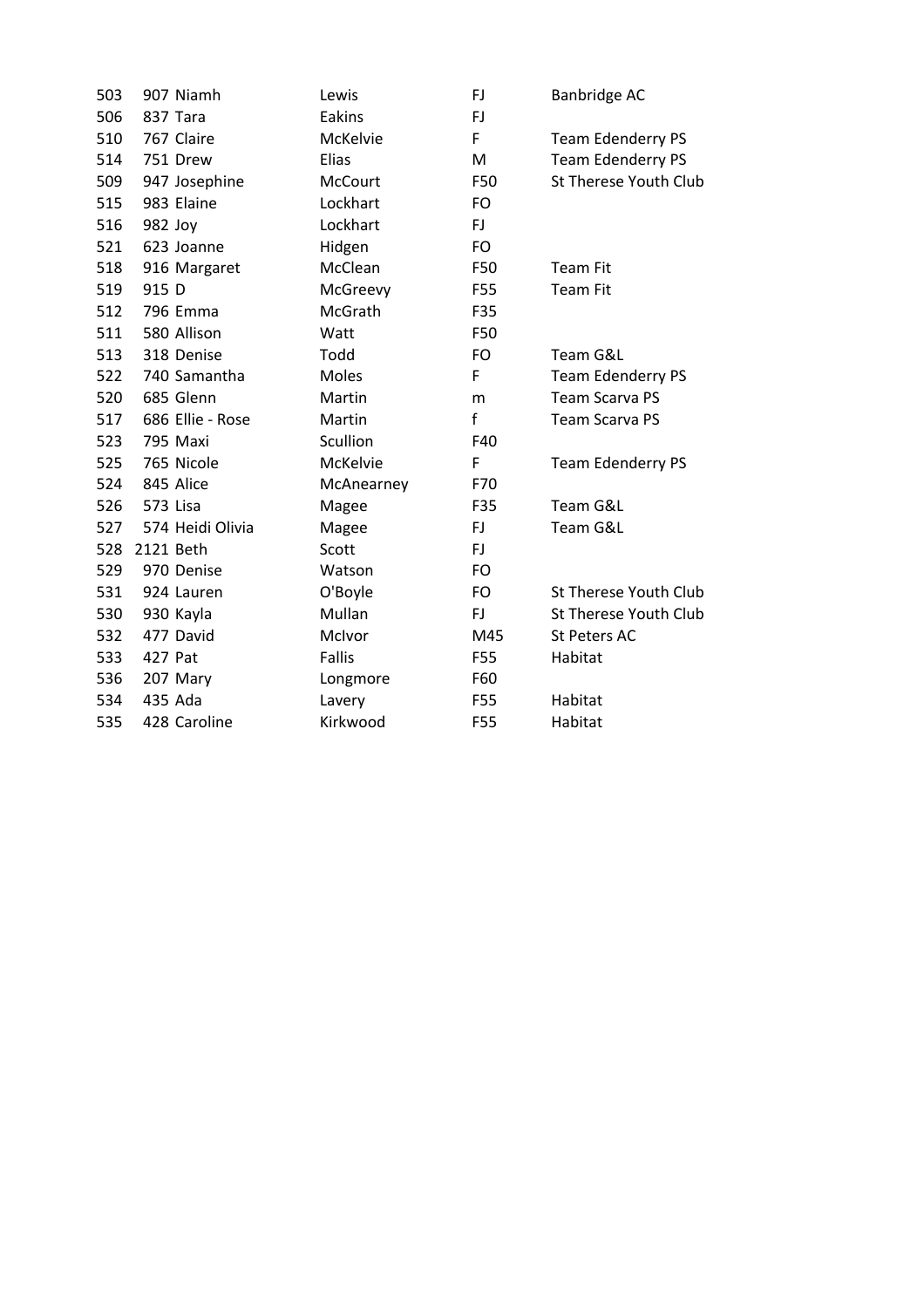| <b>Finish</b>        | <b>Chiptime</b> | Race         |
|----------------------|-----------------|--------------|
| 00:29:58             | 00:29:58 WCH    |              |
| 00:30:06             | 00:30:06        | <b>WCH</b>   |
|                      |                 |              |
| 00:33:30             | 00:33:30        | 10km         |
| 00:34:41             | 00:34:41        | 10km         |
| 00:34:45             | 00:34:45        | 10km         |
| 00:36:27             | 00:36:27        | 10km         |
| 00:36:50             | 00:36:49        | 10km         |
| 00:37:09             | 00:37:09        | 10km         |
| 00:37:10             | 00:37:08        | 10km         |
| 00:37:16             | 00:37:15        | 10km         |
| 00:37:18             | 00:37:16        | 10km         |
| 00:37:43             | 00:37:42        | 10km         |
| 00:37:49             | 00:37:47        | 10km         |
| 00:38:00             | 00:37:59        | 10km         |
| 00:38:18             | 00:38:18        | 10km         |
| 00:38:24             | 00:38:22        | 10km         |
| 00:38:38             | 00:38:36        | 10km         |
| 00:38:46             | 00:38:45        | 10km         |
| 00:38:57             | 00:38:55        | 10km         |
| 00:39:04             | 00:39:02        | 10km         |
| 00:39:11             | 00:39:10        | 10km         |
| 00:39:12             | 00:39:09        | 10km         |
| 00:39:13             | 00:39:10        | 10km         |
| 00:39:24             | 00:39:21        | 10km         |
| 00:39:27             | 00:39:24        | 10km         |
| 00:39:33             | 00:39:31        | 10km         |
| 00:39:41             | 00:39:41        | 10km         |
| 00:39:44             | 00:39:43        | 10km         |
| 00:40:12             | 00:40:09        | 10km         |
| 00:40:22             | 00:40:21        | 10km         |
| 00:40:28             | 00:40:27        | 10km         |
| 00:40:32             | 00:40:23        | 10km         |
| 00:40:37             | 00:40:34 10km   |              |
| 00:40:44             | 00:40:41 10km   |              |
| 00:40:52             | 00:40:49        | 10km         |
| 00:41:02             | 00:41:00        | 10km         |
|                      | 00:41:04        |              |
| 00:41:05<br>00:41:06 | 00:41:00        | 10km<br>10km |
|                      |                 |              |
| 00:41:08             | 00:41:07        | 10km         |
| 00:41:08             | 00:40:53        | 10km         |
| 00:41:25             | 00:41:16        | 10km         |
| 00:41:26             | 00:41:24        | 10km         |
| 00:41:33             | 00:41:29        | 10km         |
| 00:41:38             | 00:41:35        | 10km         |
| 00:41:41             | 00:41:38        | 10km         |
| 00:41:43             | 00:41:41        | 10km         |
| 00:41:50             | 00:41:49        | 10km         |
| 00:42:07             | 00:42:01        | 10km         |
| 00:42:15             | 00:42:12        | 10km         |
| 00:42:17             | 00:42:10 10km   |              |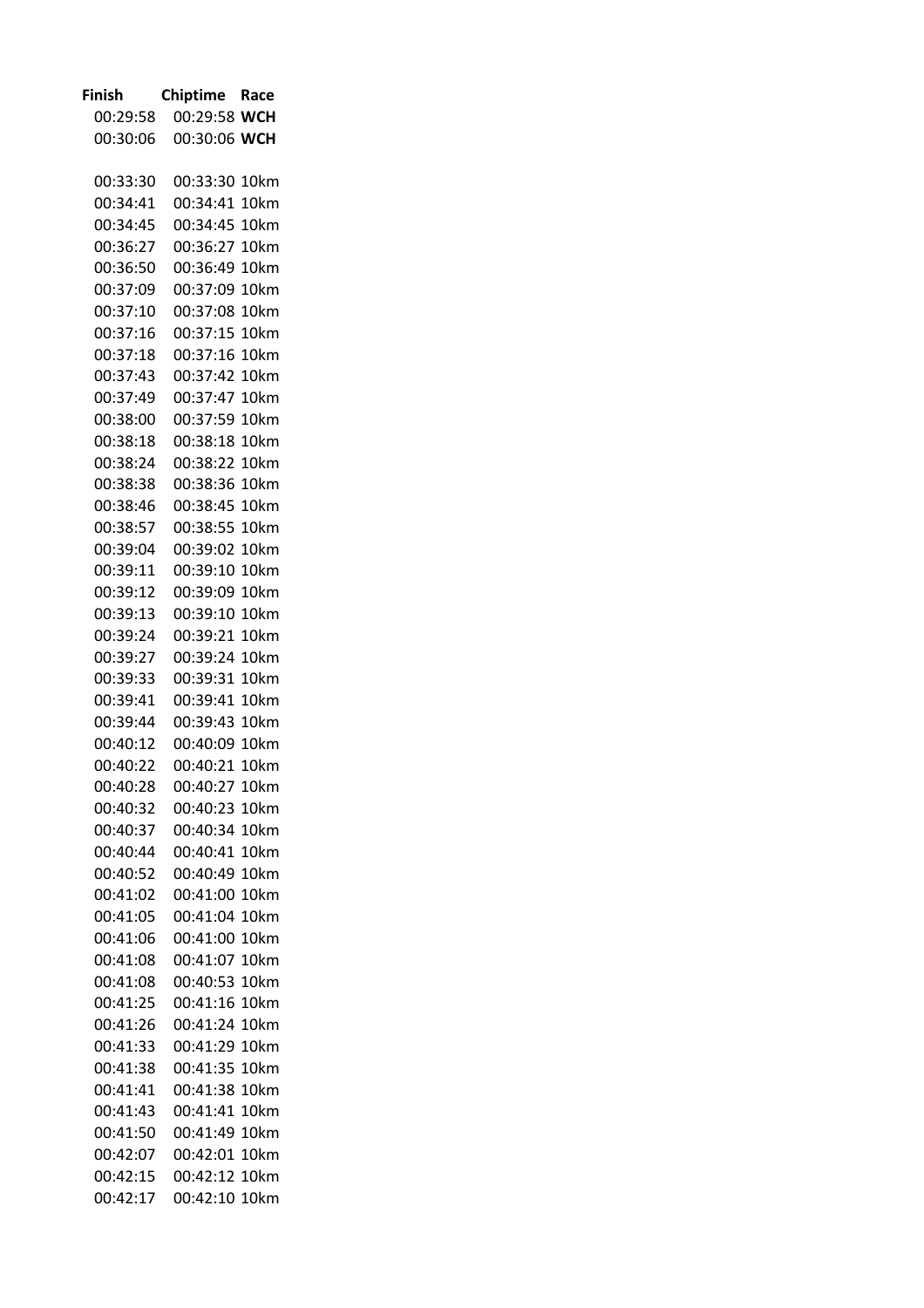| 00:42:20 | 00:42:06<br>10km     |
|----------|----------------------|
| 00:42:26 | 00:42:25<br>10km     |
| 00:42:37 | 00:42:30<br>10km     |
| 00:42:39 | 00:42:32<br>10km     |
| 00:42:41 | 00:42:38<br>10km     |
| 00:42:45 | 00:42:38<br>10km     |
| 00:42:51 | 00:42:47<br>10km     |
| 00:42:51 | 00:42:41<br>10km     |
| 00:42:58 | 00:42:50<br>10km     |
| 00:43:04 | 00:43:00<br>10km     |
| 00:43:12 | 00:43:10<br>10km     |
| 00:43:13 | 00:42:48<br>10km     |
| 00:43:17 | 00:43:12<br>10km     |
| 00:43:18 | 00:43:08<br>10km     |
| 00:43:23 | 00:43:13<br>10km     |
| 00:43:26 | 00:43:24<br>10km     |
| 00:43:29 | 00:43:25<br>10km     |
| 00:43:30 | 00:43:21<br>10km     |
| 00:43:38 | 00:43:37<br>10km     |
| 00:43:48 | 00:43:43<br>10km     |
| 00:44:03 | 00:43:57<br>10km     |
| 00:44:03 | 00:43:54<br>10km     |
| 00:44:03 | 00:43:45<br>10km     |
| 00:44:06 | 00:44:01<br>10km     |
| 00:44:16 | 00:44:15<br>10km     |
| 00:44:18 | 00:44:07<br>10km     |
| 00:44:19 | 00:44:07<br>10km     |
| 00:44:21 | 00:44:16<br>10km     |
| 00:44:23 | 00:44:21<br>10km     |
| 00:44:27 | 00:44:25<br>10km     |
| 00:44:37 | 00:44:32<br>10km     |
| 00:44:38 | 00:44:37<br>10km     |
| 00:44:38 | 10km                 |
|          | 00:44:35<br>00:44:08 |
| 00:44:38 | 10km                 |
| 00:44:46 | 00:44:42<br>10km     |
| 00:44:46 | 10km<br>00:44:43     |
| 00:44:59 | 00:44:52<br>10km     |
| 00:45:03 | 10km<br>00:44:59     |
| 00:45:03 | 00:44:59<br>10km     |
| 00:45:09 | 00:45:03<br>10km     |
| 00:45:09 | 00:44:43<br>10km     |
| 00:45:11 | 00:44:50<br>10km     |
| 00:45:12 | 00:45:05<br>10km     |
| 00:45:16 | 00:45:09<br>10km     |
| 00:45:17 | 00:45:10<br>10km     |
| 00:45:32 | 00:45:29<br>10km     |
| 00:45:33 | 00:45:27<br>10km     |
| 00:45:33 | 00:45:24 10km        |
| 00:45:40 | 00:45:31 10km        |
| 00:45:40 | 00:45:25<br>10km     |
| 00:45:57 | 00:45:51<br>10km     |
| 00:45:59 | 00:45:47 10km        |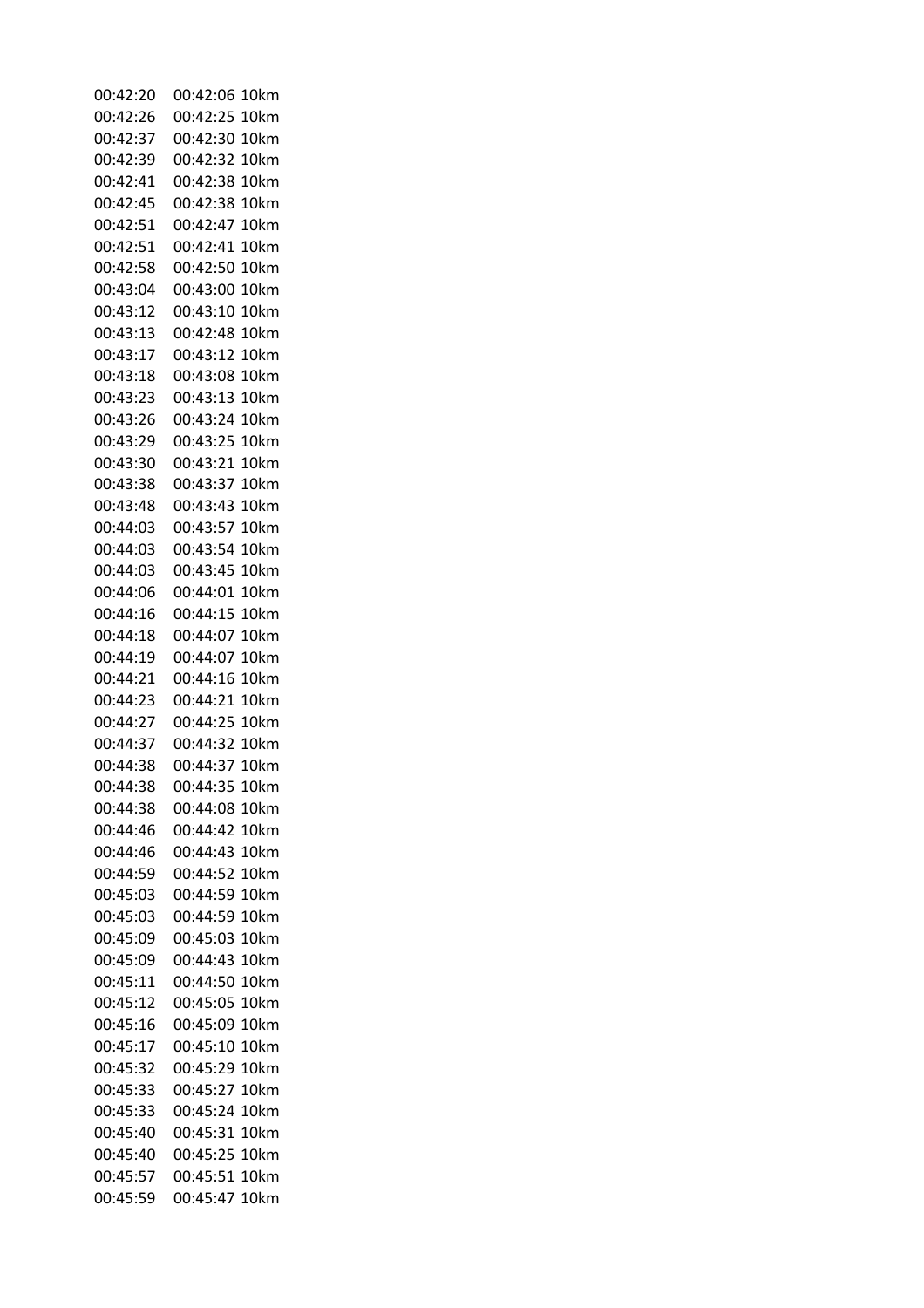| 00:46:00 | 00:45:34<br>10km |
|----------|------------------|
| 00:46:02 | 00:45:59<br>10km |
| 00:46:02 | 00:45:51<br>10km |
| 00:46:02 | 00:45:45<br>10km |
| 00:46:09 | 00:45:59<br>10km |
| 00:46:12 | 00:45:52<br>10km |
| 00:46:14 | 00:46:09<br>10km |
| 00:46:15 | 00:46:10<br>10km |
| 00:46:17 | 00:46:12<br>10km |
| 00:46:23 | 00:46:05<br>10km |
| 00:46:34 | 00:46:02<br>10km |
| 00:46:38 | 00:46:33<br>10km |
| 00:46:41 | 00:46:27<br>10km |
| 00:46:46 | 00:46:42<br>10km |
| 00:46:47 | 00:46:33<br>10km |
| 00:46:50 | 00:46:34<br>10km |
| 00:46:51 | 00:46:46<br>10km |
| 00:46:53 | 00:46:48<br>10km |
| 00:46:54 | 00:46:46<br>10km |
| 00:46:54 | 00:46:43<br>10km |
| 00:46:56 | 00:46:50<br>10km |
| 00:47:04 | 00:46:27<br>10km |
| 00:47:07 | 00:47:02<br>10km |
| 00:47:15 | 00:46:57<br>10km |
| 00:47:17 | 00:45:43<br>10km |
| 00:47:18 | 00:46:59<br>10km |
| 00:47:24 | 00:47:23<br>10km |
| 00:47:26 | 00:46:52<br>10km |
| 00:47:29 | 00:47:19<br>10km |
| 00:47:31 | 00:47:24<br>10km |
| 00:47:43 | 00:47:10<br>10km |
| 00:47:44 | 00:47:36<br>10km |
| 00:47:44 | 00:47:26<br>10km |
| 00:47:45 | 00:47:15<br>10km |
| 00:47:52 | 00:47:00 10km    |
| 00:47:59 | 00:47:58 10km    |
| 00:48:03 | 00:47:44<br>10km |
| 00:48:03 | 10km<br>00:47:33 |
| 00:48:10 | 10km<br>00:47:31 |
| 00:48:10 | 00:47:31<br>10km |
| 00:48:12 | 10km<br>00:48:11 |
| 00:48:13 | 00:48:01 10km    |
| 00:48:23 | 00:48:18<br>10km |
| 00:48:23 | 00:48:10<br>10km |
| 00:48:25 | 00:48:08<br>10km |
| 00:48:29 | 00:47:36<br>10km |
| 00:48:34 | 00:48:18<br>10km |
| 00:48:38 | 00:47:25 10km    |
| 00:48:39 | 00:48:23 10km    |
| 00:48:43 | 00:48:35<br>10km |
| 00:48:44 | 00:48:33<br>10km |
| 00:48:46 | 00:48:36<br>10km |
|          |                  |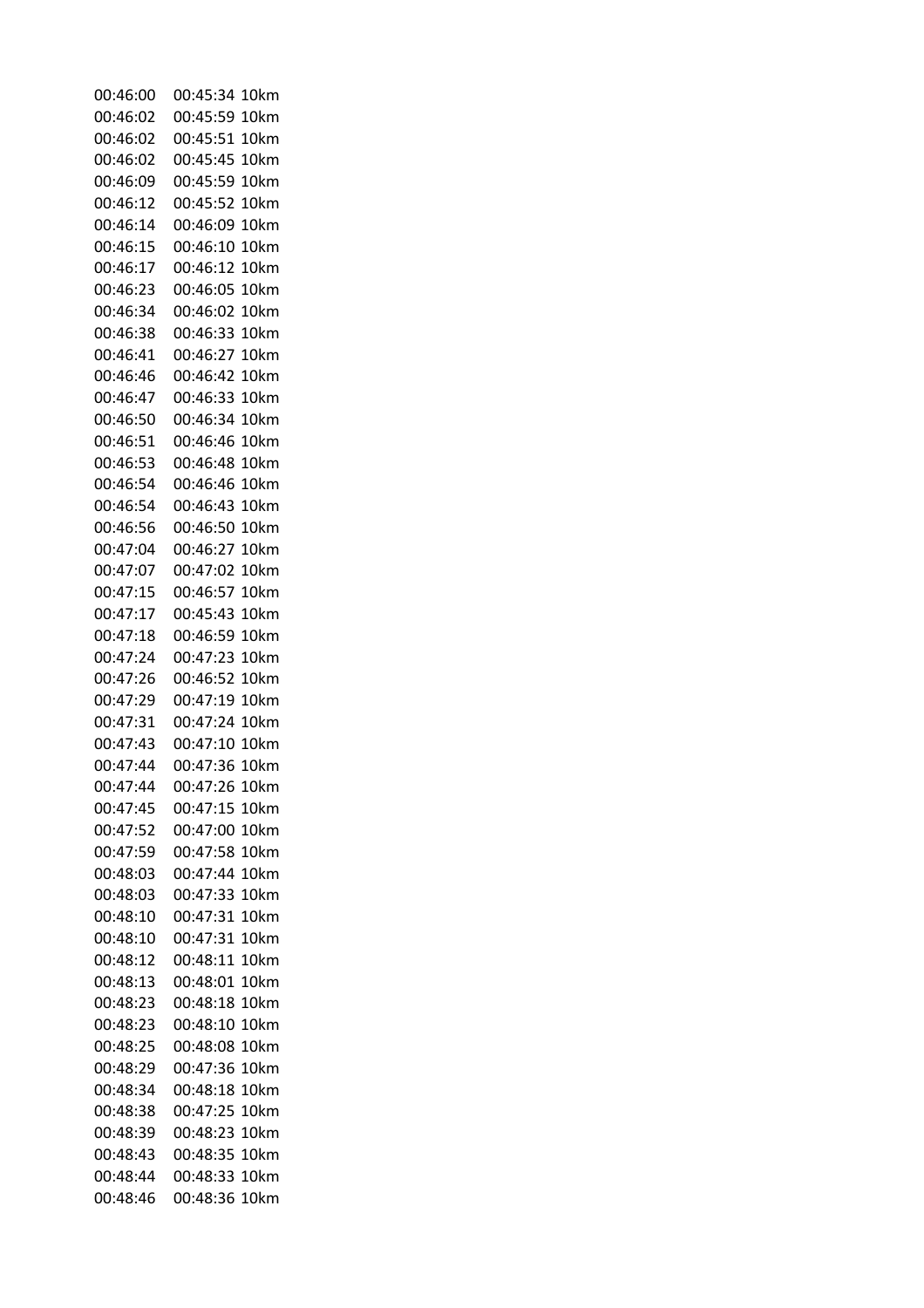| 00:48:48 | 00:48:26<br>10km |
|----------|------------------|
| 00:48:50 | 00:48:45<br>10km |
| 00:48:51 | 00:48:44<br>10km |
| 00:48:52 | 00:48:44<br>10km |
| 00:48:52 | 00:48:19<br>10km |
| 00:48:53 | 00:48:45<br>10km |
| 00:48:57 | 00:48:29<br>10km |
| 00:49:06 | 00:48:31<br>10km |
| 00:49:06 | 00:48:31<br>10km |
| 00:49:07 | 00:48:35<br>10km |
| 00:49:10 | 00:49:01<br>10km |
| 00:49:16 | 00:49:05<br>10km |
| 00:49:17 | 00:48:00<br>10km |
| 00:49:18 | 00:48:24<br>10km |
| 00:49:21 | 00:48:14<br>10km |
| 00:49:26 | 00:48:53<br>10km |
| 00:49:27 | 00:49:00<br>10km |
| 00:49:28 | 00:48:48<br>10km |
| 00:49:30 | 00:49:13<br>10km |
| 00:49:34 | 00:49:03<br>10km |
| 00:49:41 | 00:49:02<br>10km |
| 00:49:43 | 00:49:32<br>10km |
| 00:49:46 | 00:49:14<br>10km |
| 00:49:46 | 00:49:08<br>10km |
| 00:49:47 | 00:49:14<br>10km |
| 00:49:48 | 00:49:36<br>10km |
| 00:49:50 | 00:49:34<br>10km |
| 00:49:50 | 00:49:33<br>10km |
| 00:49:53 | 00:49:40<br>10km |
| 00:49:54 | 00:49:17<br>10km |
| 00:50:02 | 00:49:54<br>10km |
| 00:50:03 | 00:49:48<br>10km |
| 00:50:13 | 00:50:10<br>10km |
| 00:50:14 | 00:49:44 10km    |
| 00:50:19 | 00:49:51 10km    |
| 00:50:28 | 00:50:19 10km    |
| 00:50:28 | 00:50:19<br>10km |
| 00:50:31 | 00:50:09<br>10km |
| 00:50:36 | 00:50:21<br>10km |
| 00:50:38 | 00:50:24 10km    |
| 00:50:41 | 00:50:29<br>10km |
| 00:50:44 | 00:48:53 10km    |
| 00:50:46 | 00:49:33 10km    |
| 00:50:46 | 00:49:10<br>10km |
| 00:50:48 | 00:50:20<br>10km |
| 00:50:50 | 00:50:32<br>10km |
| 00:50:54 | 00:50:49<br>10km |
| 00:50:54 | 00:50:48 10km    |
| 00:50:56 | 00:50:30 10km    |
| 00:51:00 | 00:50:43<br>10km |
| 00:51:07 | 00:50:45 10km    |
| 00:51:10 | 00:50:51 10km    |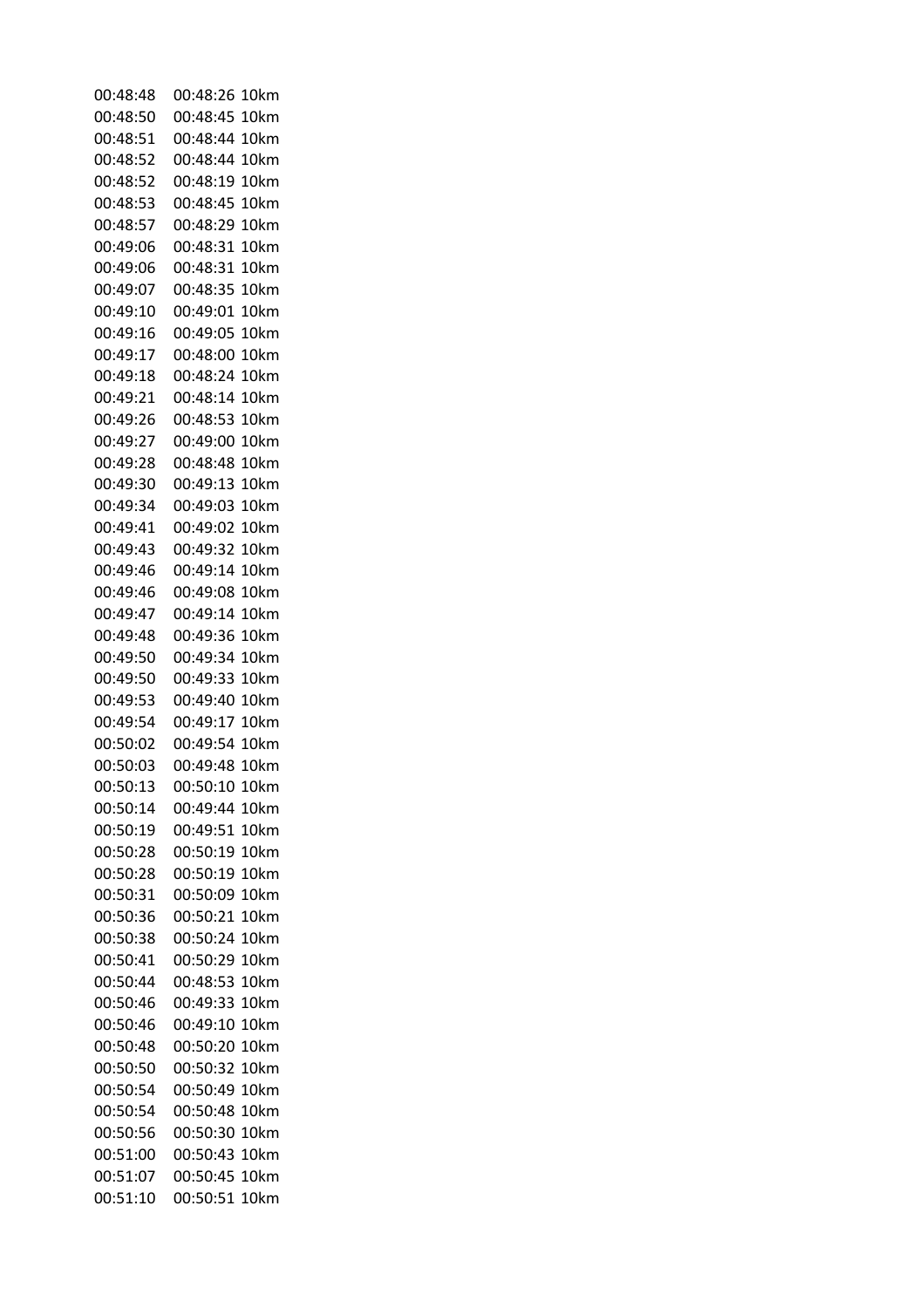| 00:51:23 | 00:50:58<br>10km     |
|----------|----------------------|
| 00:51:31 | 00:51:20<br>10km     |
| 00:51:37 | 00:50:58<br>10km     |
| 00:51:39 | 00:51:09<br>10km     |
| 00:51:48 | 00:51:07<br>10km     |
| 00:51:50 | 00:50:13<br>10km     |
| 00:51:51 | 00:50:13<br>10km     |
| 00:51:56 | 00:51:49<br>10km     |
| 00:51:56 | 00:51:44<br>10km     |
| 00:51:58 | 00:51:37<br>10km     |
| 00:52:02 | 00:50:47<br>10km     |
| 00:52:04 | 00:51:30<br>10km     |
| 00:52:04 | 00:50:57<br>10km     |
| 00:52:05 | 00:51:42<br>10km     |
| 00:52:19 | 00:52:16<br>10km     |
| 00:52:19 | 00:51:58<br>10km     |
| 00:52:21 | 00:51:46<br>10km     |
| 00:52:23 | 00:52:00<br>10km     |
| 00:52:30 | 00:52:20<br>10km     |
| 00:52:31 | 00:52:21<br>10km     |
| 00:52:34 | 00:52:01<br>10km     |
| 00:52:36 | 00:51:42<br>10km     |
| 00:52:44 | 00:52:36<br>10km     |
| 00:52:46 | 00:52:24<br>10km     |
| 00:52:56 | 00:52:32<br>10km     |
| 00:52:57 | 00:52:46<br>10km     |
| 00:52:59 | 00:52:47<br>10km     |
| 00:53:10 | 00:52:59<br>10km     |
| 00:53:14 | 00:52:39<br>10km     |
| 00:53:21 | 00:53:13<br>10km     |
| 00:53:24 | 00:53:11<br>10km     |
| 00:53:26 | 00:51:35<br>10km     |
| 00:53:29 | 00:52:09<br>10km     |
| 00:53:30 | 00:53:13 10km        |
| 00:53:31 | 00:52:59 10km        |
| 00:53:33 | 00:53:21 10km        |
| 00:53:36 | 00:53:17<br>10km     |
| 00:53:38 | 00:53:22<br>10km     |
| 00:53:39 | 00:53:00<br>10km     |
| 00:53:40 | 00:53:26<br>10km     |
| 00:53:40 | 00:53:21<br>10km     |
| 00:53:49 | 00:53:13<br>10km     |
| 00:53:56 | 00:53:25 10km        |
| 00:54:01 | 00:53:27<br>10km     |
| 00:54:04 | 10km                 |
| 00:54:09 | 00:53:47<br>00:53:23 |
|          | 10km                 |
| 00:54:10 | 00:52:29<br>10km     |
| 00:54:12 | 00:53:56 10km        |
| 00:54:26 | 00:54:23<br>10km     |
| 00:54:28 | 00:54:19<br>10km     |
| 00:54:28 | 10km<br>00:54:07     |
| 00:54:31 | 10km<br>00:54:19     |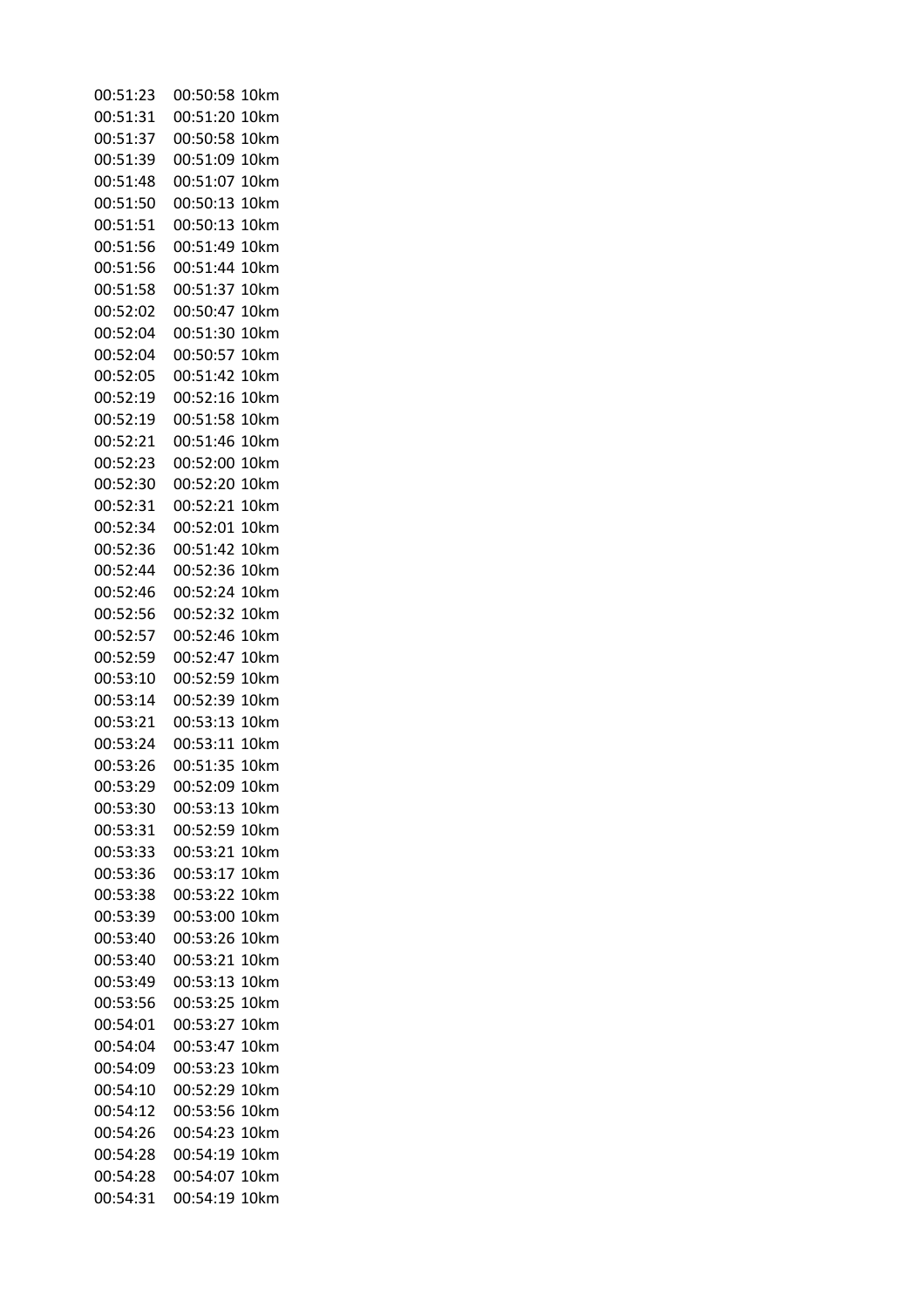| 00:54:32 | 00:54:08<br>10km |
|----------|------------------|
| 00:54:34 | 00:53:12<br>10km |
| 00:54:39 | 00:54:34<br>10km |
| 00:54:39 | 00:54:16<br>10km |
| 00:54:43 | 00:54:12<br>10km |
| 00:54:48 | 00:54:28<br>10km |
| 00:54:49 | 00:54:25<br>10km |
| 00:54:50 | 00:54:07<br>10km |
| 00:54:58 | 00:54:20<br>10km |
| 00:55:05 | 00:54:57<br>10km |
| 00:55:12 | 00:54:51<br>10km |
| 00:55:12 | 00:54:42<br>10km |
| 00:55:14 | 00:54:46<br>10km |
| 00:55:19 | 00:55:00<br>10km |
| 00:55:23 | 00:55:11<br>10km |
| 00:55:24 | 00:55:00<br>10km |
| 00:55:24 | 00:54:37<br>10km |
| 00:55:30 | 00:55:06<br>10km |
| 00:55:36 | 00:55:24<br>10km |
| 00:55:37 | 00:55:22<br>10km |
| 00:55:40 | 00:54:51<br>10km |
| 00:55:43 | 00:55:11<br>10km |
| 00:55:48 | 00:55:25<br>10km |
| 00:55:48 | 00:55:22<br>10km |
| 00:55:54 | 00:55:43<br>10km |
| 00:55:55 | 00:55:52<br>10km |
| 00:55:55 | 00:55:41<br>10km |
| 00:55:55 | 00:55:23<br>10km |
| 00:56:06 | 00:55:46<br>10km |
| 00:56:20 | 00:54:39<br>10km |
| 00:56:29 | 00:55:55<br>10km |
| 00:56:29 | 00:55:54<br>10km |
| 00:56:33 | 00:56:06<br>10km |
| 00:56:34 | 00:56:06 10km    |
| 00:56:35 | 00:54:46<br>10km |
| 00:56:47 | 00:56:18 10km    |
| 00:56:48 | 00:56:19 10km    |
| 00:57:08 | 00:57:01<br>10km |
| 00:57:09 | 00:56:33<br>10km |
| 00:57:12 | 00:57:09<br>10km |
| 00:57:16 | 00:56:57<br>10km |
| 00:57:16 | 00:56:55 10km    |
| 00:57:16 | 00:56:37<br>10km |
| 00:57:19 | 00:57:05<br>10km |
| 00:57:47 | 00:57:36<br>10km |
| 00:57:48 | 00:57:36<br>10km |
| 00:57:55 | 00:57:34<br>10km |
| 00:57:57 | 00:57:23<br>10km |
| 00:57:58 | 00:57:12<br>10km |
| 00:58:00 | 00:57:49<br>10km |
| 00:58:00 | 00:57:47<br>10km |
| 00:58:00 | 00:57:33<br>10km |
|          |                  |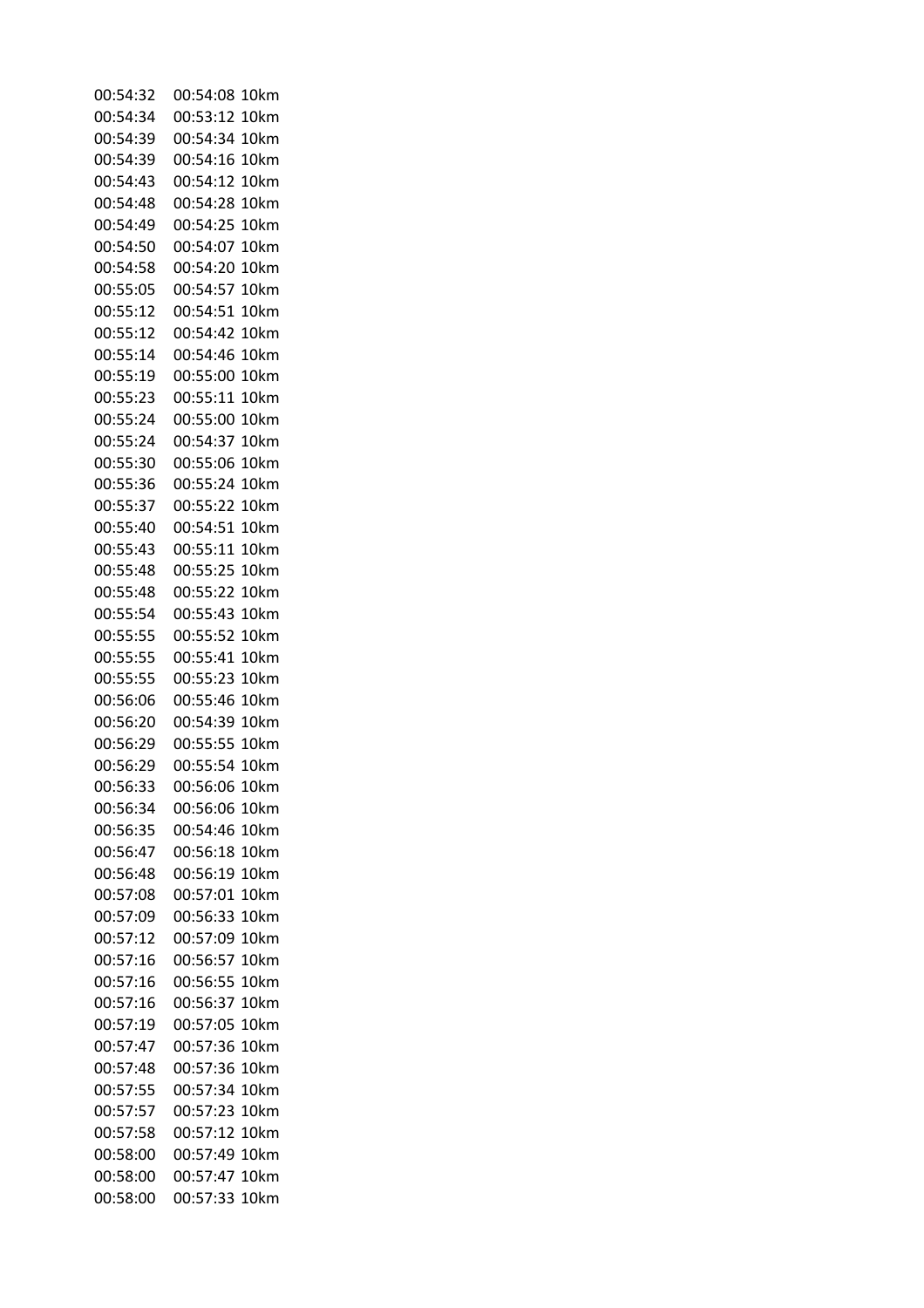| 00:58:01 | 00:57:47<br>10km |
|----------|------------------|
| 00:58:01 | 00:57:35<br>10km |
| 00:58:12 | 00:57:59<br>10km |
| 00:58:17 | 00:57:55<br>10km |
| 00:58:20 | 00:57:59<br>10km |
| 00:58:23 | 00:58:02<br>10km |
| 00:58:27 | 00:58:09<br>10km |
| 00:58:38 | 00:58:19<br>10km |
| 00:58:38 | 00:58:16<br>10km |
| 00:58:39 | 00:57:00<br>10km |
| 00:58:39 | 00:56:59<br>10km |
| 00:58:44 | 00:58:39<br>10km |
| 00:58:44 | 00:58:38<br>10km |
| 00:58:45 | 00:58:15<br>10km |
| 00:58:48 | 00:58:43<br>10km |
| 00:58:53 | 00:57:17<br>10km |
| 00:59:17 | 00:58:39<br>10km |
| 00:59:20 | 00:58:55<br>10km |
| 00:59:23 | 00:57:39<br>10km |
| 00:59:28 | 00:58:57<br>10km |
| 00:59:28 | 00:58:57<br>10km |
| 00:59:30 | 00:59:17<br>10km |
| 00:59:32 | 00:59:17<br>10km |
| 00:59:34 | 00:59:22<br>10km |
| 00:59:40 | 00:59:25<br>10km |
| 00:59:50 | 00:59:37<br>10km |
| 01:00:04 | 00:59:36<br>10km |
| 01:00:05 | 00:59:40<br>10km |
| 01:00:16 | 00:59:35<br>10km |
| 01:00:16 | 00:59:35<br>10km |
| 01:00:25 | 01:00:10<br>10km |
| 01:00:32 | 01:00:06<br>10km |
| 01:00:32 | 00:59:05<br>10km |
| 01:00:35 | 01:00:10<br>10km |
| 01:00:41 | 01:00:10<br>10km |
| 01:00:45 | 00:58:57<br>10km |
| 01:00:50 | 01:00:27<br>10km |
| 01:00:51 | 01:00:18<br>10km |
| 01:00:59 | 01:00:37<br>10km |
| 01:01:00 | 01:00:52<br>10km |
| 01:01:00 | 01:00:52<br>10km |
| 01:01:02 | 01:00:37<br>10km |
| 01:01:02 | 01:00:36<br>10km |
| 01:01:03 | 01:00:44<br>10km |
| 01:01:05 | 01:00:38<br>10km |
| 01:01:10 | 01:00:46<br>10km |
| 01:01:10 | 01:00:46<br>10km |
| 01:01:13 | 01:00:45<br>10km |
| 01:01:17 | 01:00:32<br>10km |
| 01:01:18 | 01:00:32<br>10km |
| 01:01:25 | 01:00:50<br>10km |
| 01:01:27 | 01:01:07<br>10km |
|          |                  |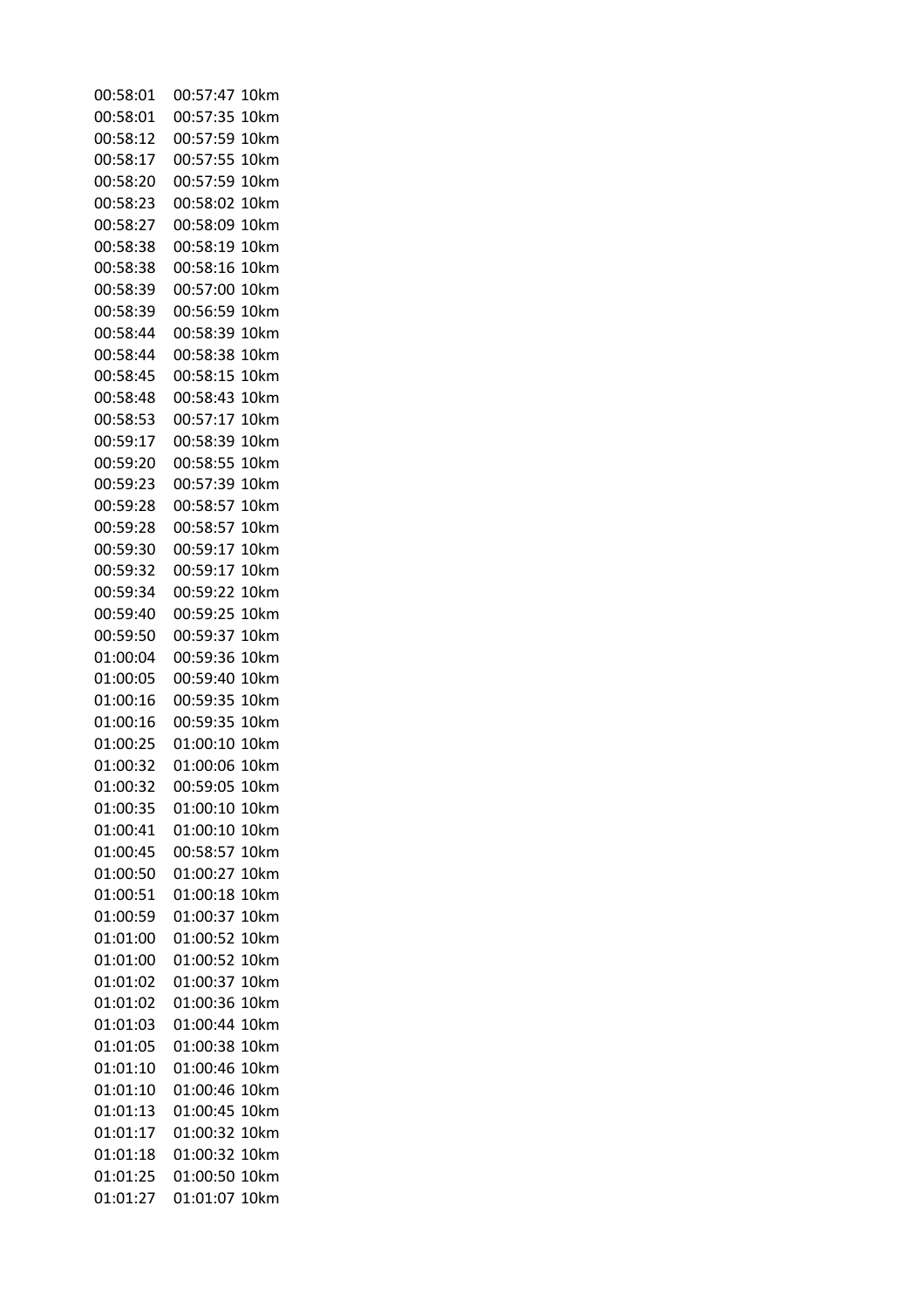| 01:01:28 | 01:01:18<br>10km |
|----------|------------------|
| 01:01:43 | 01:00:41<br>10km |
| 01:01:53 | 01:01:49<br>10km |
| 01:01:56 | 01:01:49<br>10km |
| 01:02:09 | 01:01:57<br>10km |
| 01:02:16 | 01:01:49<br>10km |
| 01:02:37 | 01:02:02<br>10km |
| 01:02:46 | 01:02:23<br>10km |
| 01:02:47 | 01:02:30<br>10km |
| 01:02:53 | 01:01:21<br>10km |
| 01:02:54 | 01:02:48<br>10km |
| 01:02:56 | 01:02:16<br>10km |
| 01:03:02 | 01:02:48<br>10km |
| 01:03:02 | 01:02:47<br>10km |
| 01:03:10 | 01:02:39<br>10km |
| 01:03:23 | 01:02:54<br>10km |
| 01:03:23 | 01:02:53<br>10km |
| 01:03:30 | 01:03:19<br>10km |
| 01:03:30 | 01:03:19<br>10km |
| 01:03:35 | 01:01:51<br>10km |
| 01:03:38 | 01:03:31<br>10km |
| 01:03:39 | 01:03:02<br>10km |
| 01:03:47 | 01:01:58<br>10km |
| 01:03:56 | 01:03:37<br>10km |
| 01:04:22 | 01:03:56<br>10km |
| 01:04:28 | 01:04:09<br>10km |
| 01:04:30 | 01:04:03<br>10km |
| 01:04:31 | 01:03:50<br>10km |
| 01:04:42 | 01:04:05<br>10km |
| 01:04:46 | 01:04:30<br>10km |
| 01:04:49 | 01:04:34<br>10km |
| 01:05:01 | 01:04:57<br>10km |
| 01:05:03 | 01:03:59<br>10km |
| 01:05:21 | 01:05:08<br>10km |
| 01:05:27 | 01:03:52<br>10km |
| 01:05:39 | 01:04:16<br>10km |
| 01:05:48 | 01:05:08<br>10km |
| 01:06:07 | 01:05:52<br>10km |
| 01:06:07 | 01:05:51<br>10km |
| 01:06:12 | 01:05:31<br>10km |
| 01:06:14 | 01:04:40<br>10km |
| 01:06:25 | 01:05:49<br>10km |
| 01:06:25 | 01:05:49<br>10km |
| 01:06:52 | 01:06:16<br>10km |
| 01:08:15 | 01:07:53<br>10km |
| 01:08:29 | 01:08:00<br>10km |
| 01:08:32 | 01:08:12<br>10km |
| 01:08:34 | 01:07:44<br>10km |
| 01:08:43 | 01:08:26<br>10km |
| 01:09:01 | 01:08:24<br>10km |
| 01:09:01 | 01:08:23<br>10km |
| 01:09:09 | 01:08:50<br>10km |
|          |                  |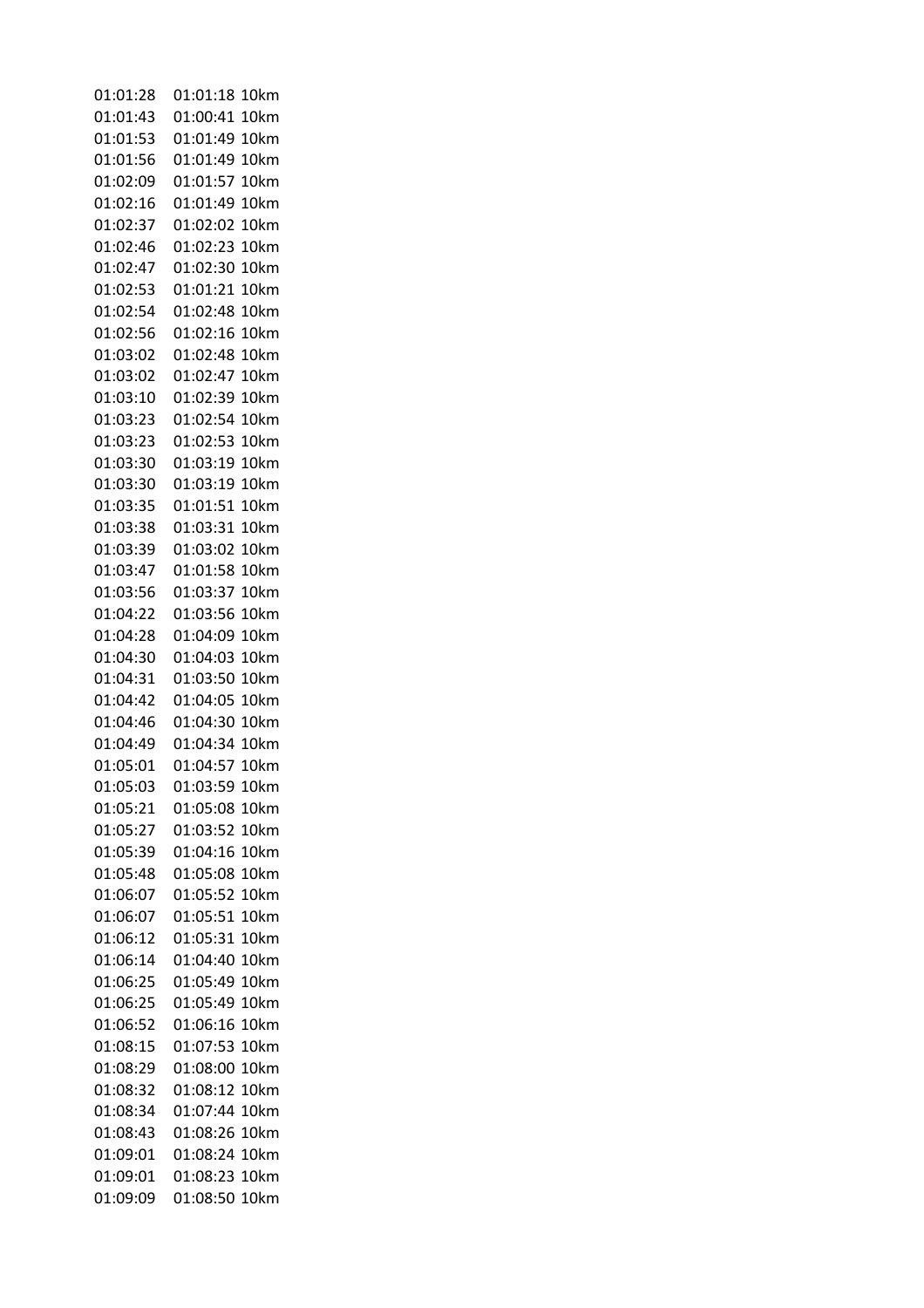| 01:09:11 | 01:08:38<br>10km |
|----------|------------------|
| 01:09:33 | 01:09:11<br>10km |
| 01:09:35 | 01:07:29<br>10km |
| 01:10:39 | 01:08:49<br>10km |
| 01:11:01 | 01:08:54<br>10km |
| 01:11:13 | 01:10:33<br>10km |
| 01:11:18 | 01:10:41<br>10km |
| 01:11:23 | 01:10:54<br>10km |
| 01:11:50 | 01:11:10<br>10km |
| 01:12:10 | 01:11:31<br>10km |
| 01:12:10 | 01:11:31<br>10km |
| 01:12:22 | 01:12:10<br>10km |
| 01:12:22 | 01:12:09<br>10km |
| 01:12:31 | 01:11:56<br>10km |
| 01:12:32 | 01:12:00<br>10km |
| 01:12:53 | 01:12:17<br>10km |
| 01:13:01 | 01:12:25<br>10km |
| 01:13:03 |                  |
|          | 01:12:41<br>10km |
| 01:13:49 | 01:13:34<br>10km |
| 01:14:40 | 01:14:04<br>10km |
| 01:14:54 | 01:14:16<br>10km |
| 01:14:55 | 01:14:16<br>10km |
| 01:14:56 | 01:14:38<br>10km |
| 01:14:56 | 01:14:38<br>10km |
| 01:14:57 | 01:14:44<br>10km |
| 01:15:20 | 01:15:04<br>10km |
| 01:16:10 | 01:15:41<br>10km |
| 01:16:11 | 01:15:53<br>10km |
| 01:16:35 | 01:16:01<br>10km |
| 01:16:36 | 01:16:02<br>10km |
| 01:20:36 | 01:19:18<br>10km |
| 01:20:37 | 01:19:19<br>10km |
| 01:20:42 | 01:20:21<br>10km |
| 01:20:48 | 01:20:10<br>10km |
| 01:20:56 | 01:20:33<br>10km |
| 01:20:59 | 01:19:41<br>10km |
| 01:21:12 | 01:20:49<br>10km |
| 01:21:13 | 01:20:49<br>10km |
| 01:21:19 | 01:20:59<br>10km |
| 01:21:20 | 01:20:56<br>10km |
| 01:21:38 | 01:21:10<br>10km |
| 01:26:15 | 01:26:05<br>10km |
| 01:26:15 | 01:26:05<br>10km |
| 01:28:38 | 01:28:11<br>10km |
| 01:30:51 | 01:30:18<br>10km |
| 01:30:51 | 01:30:18<br>10km |
| 01:30:52 | 01:30:17<br>10km |
| 01:32:11 | 01:31:33<br>10km |
| 01:32:12 | 01:31:46<br>10km |
| 01:33:42 | 01:33:09<br>10km |
| 01:34:16 | 01:33:31<br>10km |
| 01:34:16 | 01:33:28<br>10km |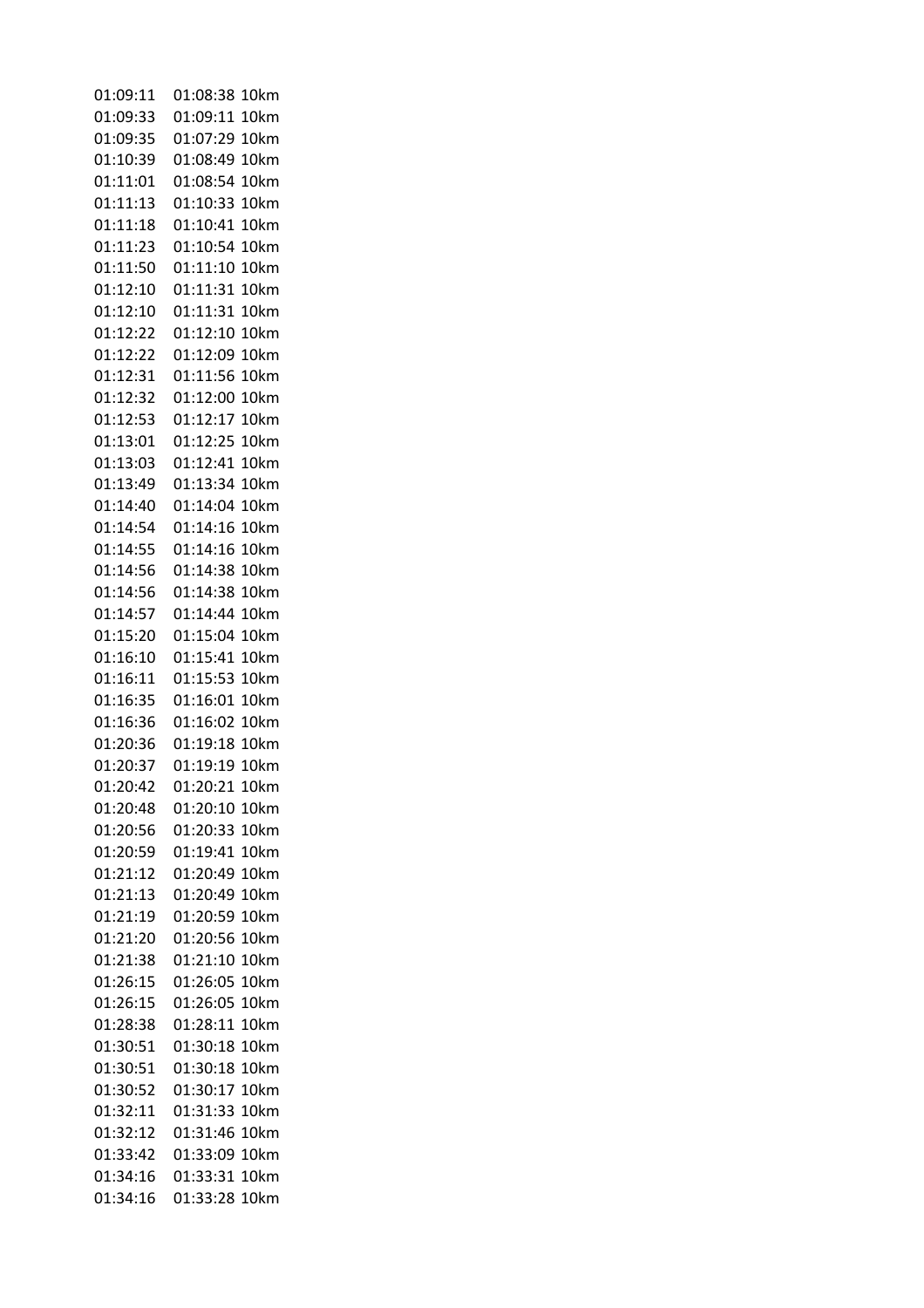| 01:34:16 | 01:33:27<br>10km |
|----------|------------------|
| 01:37:34 | 01:35:51<br>10km |
| 01:37:35 | 01:35:44<br>10km |
| 01:39:07 | 01:38:25<br>10km |
| 01:39:07 | 01:38:12<br>10km |
| 01:39:49 | 01:39:29<br>10km |
| 01:39:50 | 01:39:26<br>10km |
| 01:39:51 | 01:39:03<br>10km |
| 01:39:51 | 01:39:01<br>10km |
| 01:50:58 | 01:49:39<br>10km |
| 01:50:58 | 01:49:38<br>10km |
| 01:52:08 | 01:51:24<br>10km |
| 01:52:08 | 01:51:20<br>10km |
| 00:14:40 | 00:14:39<br>5km  |
| 00:15:09 | 00:15:08<br>5km  |
| 00:16:07 | 00:16:05<br>5km  |
| 00:16:11 | 00:16:10<br>5km  |
| 00:16:38 | 00:16:34<br>5km  |
| 00:16:41 | 00:16:41<br>5km  |
| 00:16:46 | 00:16:29<br>5km  |
| 00:17:01 | 00:17:00<br>5km  |
| 00:17:01 | 00:16:26<br>5km  |
| 00:17:05 | 00:17:05<br>5km  |
| 00:17:06 | 00:17:05<br>5km  |
| 00:17:06 | 00:17:05<br>5km  |
| 00:17:07 | 00:16:54<br>5km  |
| 00:17:09 | 00:17:03<br>5km  |
| 00:17:12 | 00:17:10<br>5km  |
| 00:17:14 | 00:17:11<br>5km  |
| 00:17:16 | 00:17:13<br>5km  |
| 00:17:19 | 00:17:18<br>5km  |
| 00:17:23 | 00:17:06 5km     |
| 00:17:27 | 00:17:26 5km     |
| 00:17:32 | 00:17:28 5km     |
| 00:17:32 | 00:17:22 5km     |
| 00:17:33 | 00:17:29 5km     |
| 00:17:37 | 00:17:22 5km     |
| 00:17:44 | 00:17:42 5km     |
| 00:17:50 | 00:17:48 5km     |
| 00:18:00 | 00:17:59 5km     |
| 00:18:04 | 00:18:03 5km     |
| 00:18:04 | 00:18:03 5km     |
| 00:18:07 | 00:18:00 5km     |
| 00:18:09 | 00:18:08 5km     |
| 00:18:16 | 00:18:14 5km     |
| 00:18:31 | 00:18:30 5km     |
| 00:18:34 | 00:18:04 5km     |
| 00:18:35 | 00:18:33 5km     |
| 00:18:35 | 00:18:32 5km     |
| 00:18:37 | 00:18:29 5km     |
| 00:18:42 | 00:18:09 5km     |
|          |                  |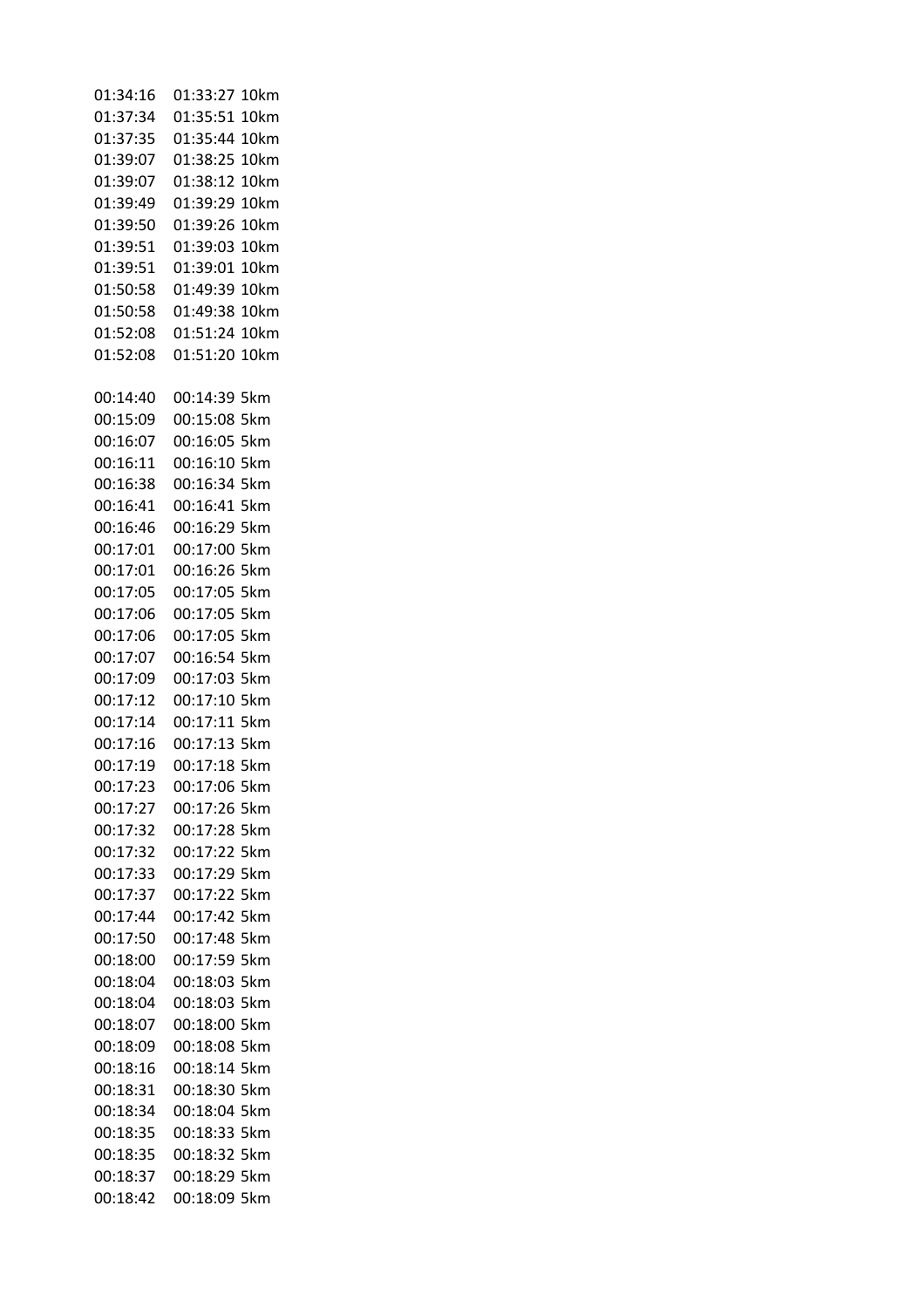| 00:18:43 | 00:18:32 5km    |
|----------|-----------------|
| 00:18:55 | 00:18:38 5km    |
| 00:19:06 | 00:18:52 5km    |
| 00:19:07 | 00:18:58 5km    |
| 00:19:19 | 00:19:01 5km    |
| 00:19:35 | 00:19:29<br>5km |
| 00:19:36 | 00:19:29 5km    |
| 00:19:39 | 00:19:35 5km    |
| 00:19:47 | 00:19:44<br>5km |
| 00:19:51 | 00:19:47<br>5km |
| 00:19:53 | 00:19:32 5km    |
| 00:19:54 | 5km<br>00:19:47 |
| 00:19:55 | 00:19:41<br>5km |
| 00:19:56 | 00:19:39 5km    |
| 00:19:57 | 00:19:31<br>5km |
| 00:20:02 | 00:20:01<br>5km |
| 00:20:06 | 00:19:48<br>5km |
| 00:20:08 | 00:20:05 5km    |
| 00:20:18 | 00:20:00 5km    |
| 00:20:27 | 00:20:12 5km    |
| 00:20:28 | 00:20:15 5km    |
| 00:20:29 | 00:20:16<br>5km |
| 00:20:33 | 5km             |
|          | 00:20:02        |
| 00:20:34 | 00:20:09 5km    |
| 00:20:37 | 00:20:08<br>5km |
| 00:20:42 | 00:20:25<br>5km |
| 00:20:42 | 00:20:18 5km    |
| 00:20:43 | 00:20:29<br>5km |
| 00:20:44 | 00:20:37<br>5km |
| 00:20:45 | 00:20:29 5km    |
| 00:20:47 | 00:20:45<br>5km |
| 00:20:56 | 00:20:04 5km    |
| 00:21:01 | 00:20:52 5km    |
| 00:21:12 | 00:20:52 5km    |
| 00:21:13 | 00:20:52 5km    |
| 00:21:14 | 00:21:09 5km    |
| 00:21:21 | 00:21:17 5km    |
| 00:21:21 | 00:20:31 5km    |
| 00:21:29 | 00:20:40 5km    |
| 00:21:32 | 00:21:30 5km    |
| 00:21:32 | 00:21:05 5km    |
| 00:21:35 | 00:20:40 5km    |
| 00:21:37 | 00:21:35 5km    |
| 00:21:38 | 00:21:35 5km    |
| 00:21:38 | 00:21:35 5km    |
| 00:21:39 | 00:20:44 5km    |
| 00:21:42 | 00:21:09 5km    |
| 00:21:45 | 00:21:36 5km    |
| 00:21:45 | 00:21:36 5km    |
| 00:21:46 | 00:21:40 5km    |
| 00:21:47 | 00:21:45 5km    |
| 00:21:53 | 00:21:25 5km    |
|          |                 |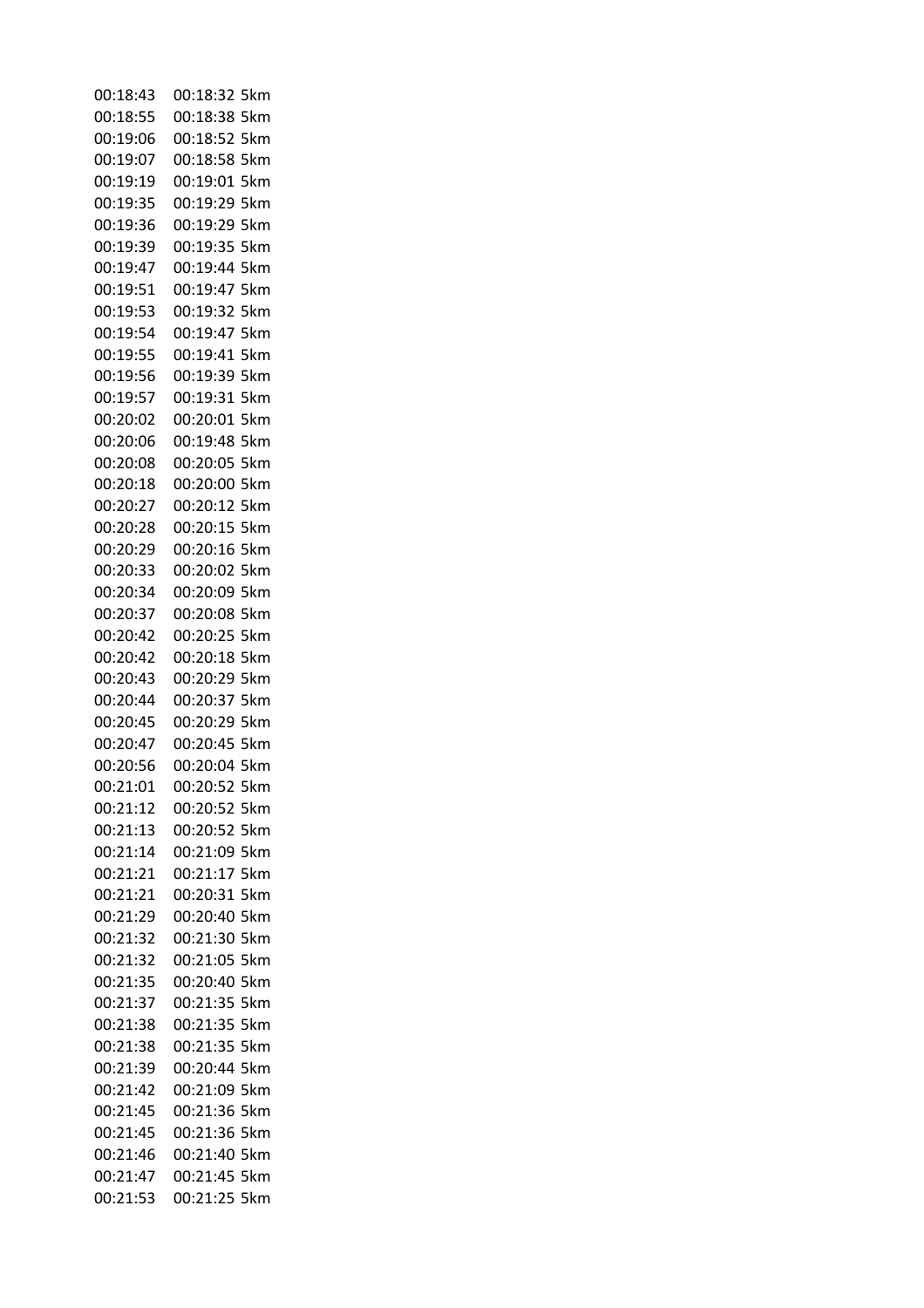| 00:22:01 | 00:21:57 5km    |
|----------|-----------------|
| 00:22:03 | 00:21:54 5km    |
| 00:22:05 | 00:22:01 5km    |
| 00:22:07 | 00:22:02 5km    |
| 00:22:07 | 00:21:35 5km    |
| 00:22:08 | 00:21:49 5km    |
| 00:22:19 | 00:22:17 5km    |
| 00:22:22 | 00:21:55 5km    |
| 00:22:23 | 00:21:53 5km    |
| 00:22:26 | 00:22:24 5km    |
| 00:22:27 | 00:22:25 5km    |
| 00:22:31 | 00:22:05 5km    |
| 00:22:33 | 00:22:07 5km    |
| 00:22:33 | 00:22:07 5km    |
| 00:22:35 | 00:22:26 5km    |
| 00:22:38 | 00:22:37 5km    |
| 00:22:38 | 00:22:28 5km    |
| 00:22:39 | 00:21:58 5km    |
| 00:22:40 | 00:22:22 5km    |
| 00:22:48 | 00:22:39 5km    |
| 00:22:54 | 00:22:28 5km    |
| 00:22:54 | 00:22:26<br>5km |
| 00:22:55 | 00:22:25<br>5km |
| 00:22:55 | 00:22:21 5km    |
| 00:22:57 | 00:22:41<br>5km |
| 00:22:58 | 00:22:55 5km    |
| 00:22:59 | 00:22:53 5km    |
| 00:23:01 | 00:22:55<br>5km |
| 00:23:11 | 00:23:09 5km    |
| 00:23:11 | 00:22:34 5km    |
| 00:23:13 | 00:22:49<br>5km |
| 00:23:14 | 00:22:46 5km    |
| 00:23:15 | 00:22:43 5km    |
| 00:23:19 | 00:22:32 5km    |
| 00:23:20 | 00:23:13 5km    |
| 00:23:27 | 00:23:11 5km    |
| 00:23:30 | 00:22:34 5km    |
| 00:23:31 | 00:22:56 5km    |
| 00:23:31 | 00:22:56 5km    |
| 00:23:38 | 00:23:36 5km    |
| 00:23:41 | 00:23:40 5km    |
| 00:23:41 | 00:23:38 5km    |
| 00:23:43 | 00:23:16 5km    |
| 00:23:46 | 00:23:17 5km    |
| 00:23:46 | 00:22:57 5km    |
| 00:23:47 | 00:23:41 5km    |
| 00:23:48 | 00:23:45 5km    |
| 00:23:50 | 00:23:47 5km    |
| 00:23:54 | 00:23:44 5km    |
| 00:23:55 | 00:23:49 5km    |
| 00:24:10 | 00:23:18 5km    |
| 00:24:12 | 00:24:05 5km    |
|          |                 |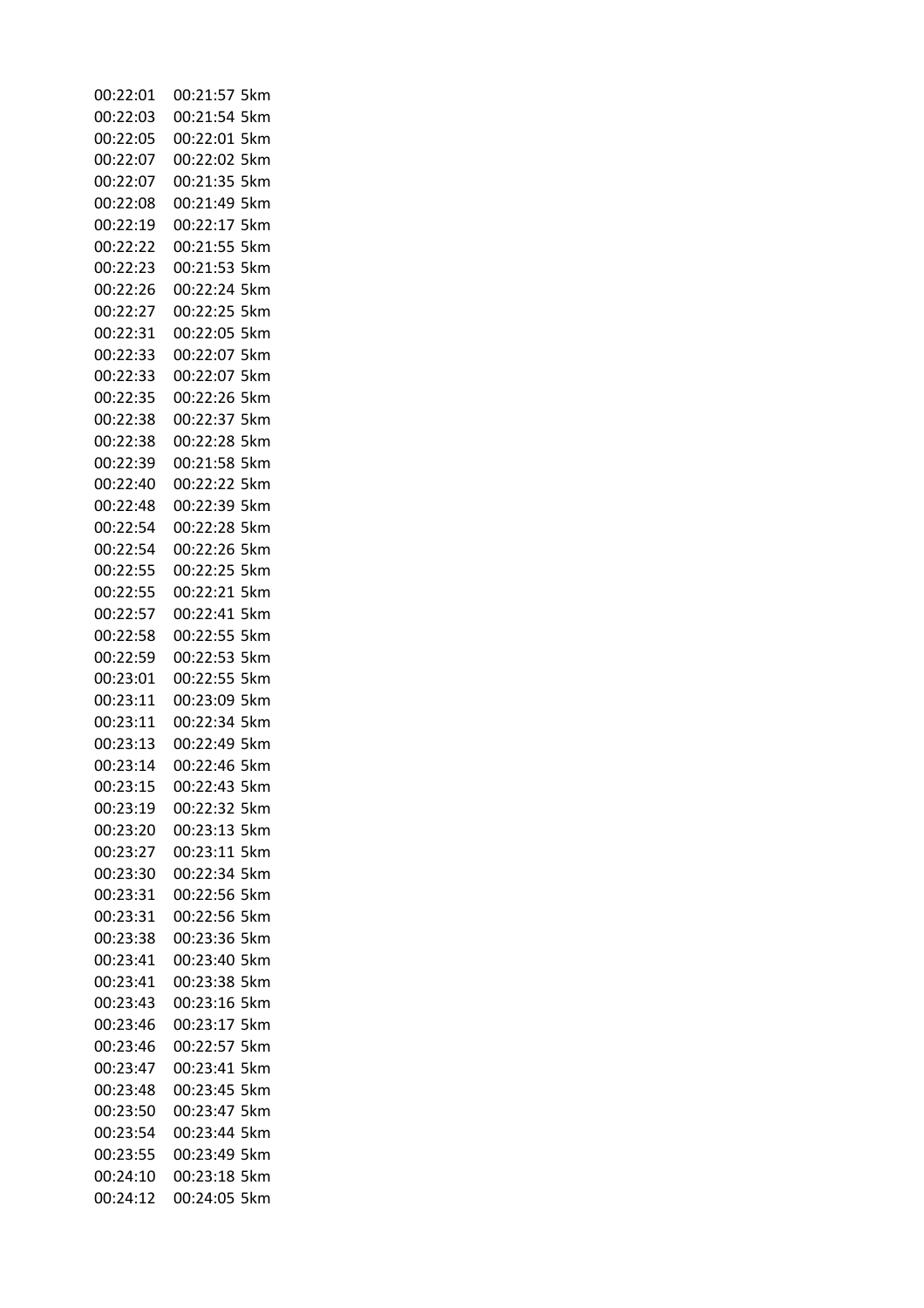| 00:24:12 | 00:24:03 5km    |
|----------|-----------------|
| 00:24:15 | 00:24:05 5km    |
| 00:24:18 | 00:24:11 5km    |
| 00:24:21 | 00:24:13 5km    |
| 00:24:25 | 00:24:25 5km    |
| 00:24:25 | 00:24:16 5km    |
| 00:24:25 | 00:23:26 5km    |
| 00:24:27 | 00:24:21 5km    |
| 00:24:29 | 00:23:42 5km    |
| 00:24:31 | 00:24:02 5km    |
| 00:24:36 | 00:24:23 5km    |
| 00:24:38 | 00:23:50 5km    |
| 00:24:38 | 00:23:49 5km    |
| 00:24:40 | 00:24:34 5km    |
| 00:24:43 | 00:24:37 5km    |
| 00:24:50 | 00:24:46 5km    |
| 00:24:53 | 00:24:46 5km    |
| 00:24:53 | 00:24:35 5km    |
| 00:24:53 | 00:24:11 5km    |
| 00:24:54 | 00:24:41 5km    |
| 00:24:57 | 00:24:29 5km    |
| 00:24:58 | 00:24:28 5km    |
| 00:24:59 | 00:24:41 5km    |
| 00:25:01 | 00:24:45<br>5km |
| 00:25:01 | 00:24:44 5km    |
| 00:25:03 | 00:24:57 5km    |
| 00:25:03 | 00:24:40 5km    |
| 00:25:05 | 00:24:35 5km    |
| 00:25:06 | 00:24:35 5km    |
| 00:25:07 | 00:24:37 5km    |
| 00:25:07 | 00:24:37 5km    |
| 00:25:08 | 00:25:00 5km    |
| 00:25:08 | 00:24:40 5km    |
| 00:25:08 | 00:24:38 5km    |
| 00:25:08 | 00:24:38 5km    |
| 00:25:16 | 00:25:01 5km    |
| 00:25:17 | 00:25:04 5km    |
| 00:25:18 | 00:25:02 5km    |
| 00:25:18 | 00:25:01 5km    |
| 00:25:20 | 00:24:41<br>5km |
| 00:25:20 | 00:24:41<br>5km |
| 00:25:21 | 00:24:24 5km    |
| 00:25:22 | 00:25:09 5km    |
| 00:25:22 | 00:25:05 5km    |
| 00:25:22 | 00:25:04 5km    |
| 00:25:23 | 00:24:49 5km    |
| 00:25:23 | 00:24:49 5km    |
| 00:25:24 | 00:24:59 5km    |
| 00:25:26 | 00:25:14 5km    |
| 00:25:27 | 00:25:01 5km    |
| 00:25:34 | 00:25:23 5km    |
| 00:25:37 | 00:25:34 5km    |
|          |                 |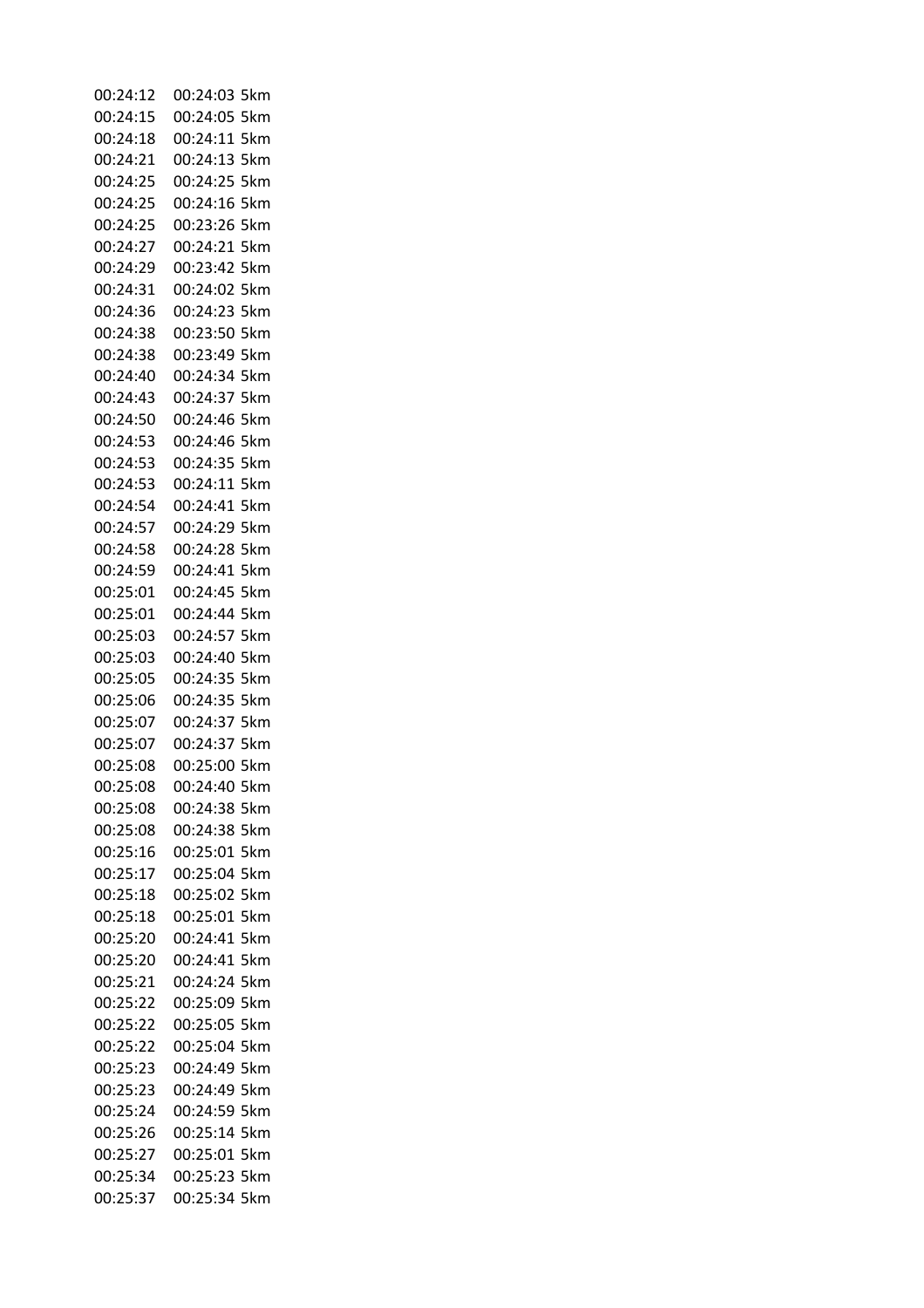| 00:25:38 | 00:25:35 5km    |
|----------|-----------------|
| 00:25:39 | 00:24:58 5km    |
| 00:25:39 | 00:24:50 5km    |
| 00:25:43 | 00:25:40 5km    |
| 00:25:43 | 00:25:11 5km    |
| 00:25:45 | 00:25:25<br>5km |
| 00:25:47 | 00:25:06 5km    |
| 00:25:53 | 00:25:48 5km    |
| 00:25:53 | 00:25:41<br>5km |
| 00:25:54 | 00:25:48<br>5km |
| 00:25:55 | 00:25:38 5km    |
| 00:26:00 | 00:25:24<br>5km |
| 00:26:16 | 00:26:04<br>5km |
| 00:26:16 | 00:25:56 5km    |
| 00:26:17 | 00:25:59<br>5km |
| 00:26:17 | 00:25:53<br>5km |
| 00:26:18 | 00:26:10<br>5km |
| 00:26:18 | 00:25:44 5km    |
| 00:26:19 | 00:25:47<br>5km |
| 00:26:20 | 00:26:13 5km    |
| 00:26:20 | 00:25:48 5km    |
| 00:26:20 | 00:25:48<br>5km |
| 00:26:21 | 00:25:27<br>5km |
| 00:26:22 | 00:25:48<br>5km |
| 00:26:22 | 00:25:26<br>5km |
| 00:26:23 | 00:25:42<br>5km |
| 00:26:23 | 00:25:42 5km    |
| 00:26:26 | 00:26:13<br>5km |
| 00:26:26 | 00:25:40<br>5km |
| 00:26:29 | 00:25:58 5km    |
| 00:26:30 | 00:26:26<br>5km |
| 00:26:30 | 00:26:25 5km    |
| 00:26:38 | 00:26:25 5km    |
| 00:26:38 | 00:25:49 5km    |
| 00:26:39 | 00:25:48 5km    |
| 00:26:43 | 00:26:39 5km    |
| 00:26:45 | 00:26:44 5km    |
| 00:26:45 | 00:25:55 5km    |
| 00:26:46 | 00:26:37 5km    |
| 00:26:49 | 00:26:18 5km    |
| 00:26:53 | 00:26:24 5km    |
| 00:26:53 | 00:26:21 5km    |
| 00:26:54 | 00:19:55 5km    |
| 00:26:55 | 00:26:40 5km    |
| 00:26:56 | 00:26:54 5km    |
| 00:26:56 | 00:26:49 5km    |
| 00:26:57 | 00:26:30 5km    |
| 00:26:58 | 00:26:42 5km    |
| 00:27:00 | 00:26:54 5km    |
| 00:27:02 | 00:26:10 5km    |
| 00:27:02 | 00:26:10 5km    |
| 00:27:03 | 00:26:31 5km    |
|          |                 |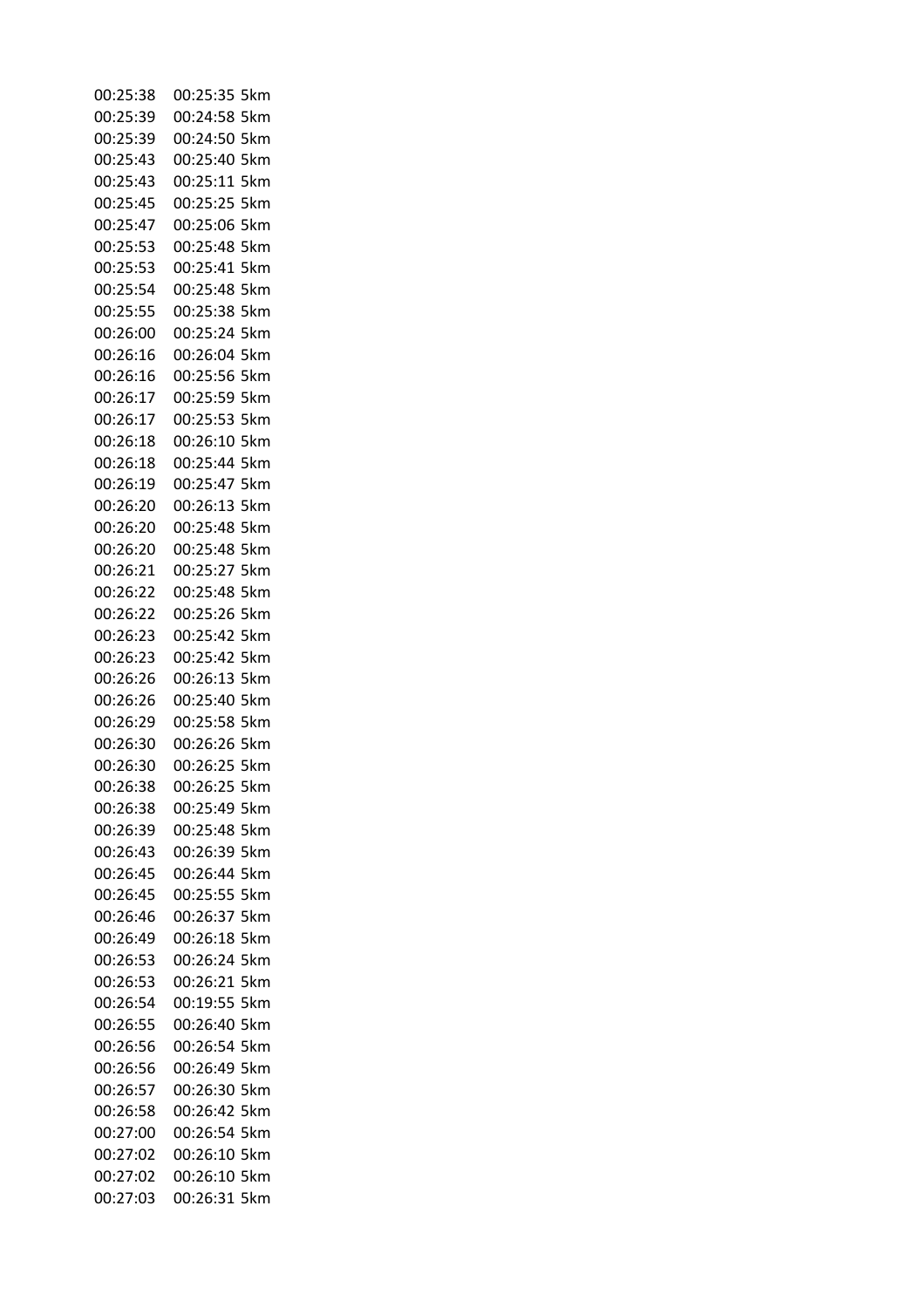| 00:27:08 | 00:26:36 5km    |
|----------|-----------------|
| 00:27:08 | 00:26:34 5km    |
| 00:27:09 | 00:26:27 5km    |
| 00:27:09 | 00:26:26 5km    |
| 00:27:10 | 00:26:59 5km    |
| 00:27:10 | 00:26:59 5km    |
| 00:27:11 | 00:26:42 5km    |
| 00:27:12 | 00:26:43 5km    |
| 00:27:20 | 00:26:57 5km    |
| 00:27:40 | 00:27:00 5km    |
| 00:27:40 | 00:26:59 5km    |
| 00:27:41 | 00:27:23 5km    |
| 00:27:42 | 00:27:33 5km    |
| 00:27:49 | 00:27:25 5km    |
| 00:27:53 | 00:27:51 5km    |
| 00:27:57 | 00:27:30 5km    |
| 00:27:58 | 00:27:30 5km    |
| 00:28:00 | 00:27:44 5km    |
| 00:28:00 | 00:27:14 5km    |
| 00:28:02 | 00:27:44 5km    |
| 00:28:06 | 00:27:57 5km    |
| 00:28:07 | 00:27:58 5km    |
| 00:28:07 | 00:27:57 5km    |
| 00:28:10 | 00:27:29<br>5km |
| 00:28:10 | 00:27:28 5km    |
| 00:28:11 | 00:27:52 5km    |
| 00:28:12 | 00:27:23 5km    |
| 00:28:13 | 00:28:08 5km    |
| 00:28:13 | 00:27:54 5km    |
| 00:28:15 | 00:28:01 5km    |
| 00:28:16 | 00:28:11 5km    |
| 00:28:16 | 00:27:30 5km    |
| 00:28:17 | 00:27:22 5km    |
| 00:28:18 | 00:27:59 5km    |
| 00:28:18 | 00:27:58 5km    |
| 00:28:19 | 00:28:03 5km    |
| 00:28:20 | 00:28:19 5km    |
| 00:28:20 | 00:28:19 5km    |
| 00:28:30 | 00:27:36 5km    |
| 00:28:32 | 00:28:25 5km    |
| 00:28:39 | 00:28:10<br>5km |
| 00:28:40 | 00:28:32 5km    |
| 00:28:40 | 00:28:30 5km    |
| 00:28:40 | 00:28:10<br>5km |
| 00:28:40 | 00:27:57 5km    |
| 00:28:40 | 00:27:53<br>5km |
| 00:28:41 | 00:28:30 5km    |
| 00:28:42 | 00:28:00 5km    |
| 00:28:43 | 00:28:38 5km    |
| 00:28:44 | 00:28:23 5km    |
| 00:28:45 | 00:28:24 5km    |
| 00:28:49 | 00:28:25 5km    |
|          |                 |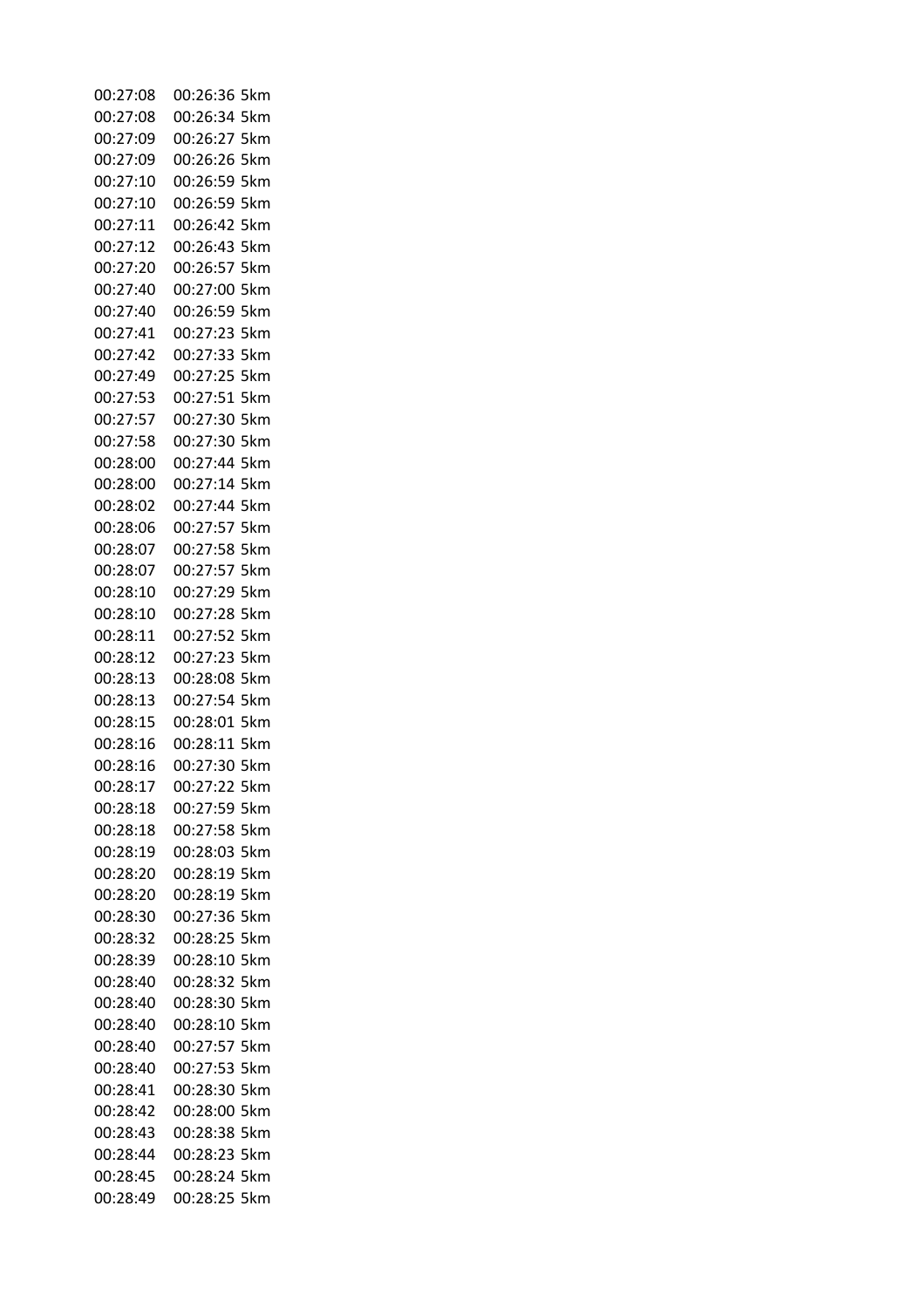| 00:28:49 | 00:27:56 5km    |
|----------|-----------------|
| 00:28:51 | 00:28:51 5km    |
| 00:28:51 | 00:28:29 5km    |
| 00:28:52 | 00:28:14 5km    |
| 00:28:52 | 00:28:14 5km    |
| 00:28:54 | 00:28:04 5km    |
| 00:28:59 | 00:28:52 5km    |
| 00:29:00 | 00:28:53 5km    |
| 00:29:07 | 00:28:56 5km    |
| 00:29:09 | 00:28:55 5km    |
| 00:29:09 | 00:28:54 5km    |
| 00:29:15 | 00:29:11<br>5km |
| 00:29:20 | 00:29:16 5km    |
| 00:29:20 | 00:29:16 5km    |
| 00:29:23 | 00:28:58 5km    |
| 00:29:26 | 00:29:03 5km    |
| 00:29:28 | 00:28:32 5km    |
| 00:29:29 | 00:28:51 5km    |
| 00:29:31 | 00:28:53 5km    |
| 00:29:33 | 00:29:28 5km    |
| 00:29:33 | 00:29:08 5km    |
| 00:29:38 | 00:28:48 5km    |
| 00:29:42 | 00:28:59 5km    |
| 00:29:45 | 00:28:46<br>5km |
| 00:29:47 | 00:29:03<br>5km |
| 00:29:49 | 00:29:28 5km    |
| 00:29:50 | 00:29:27 5km    |
| 00:29:55 | 00:29:18 5km    |
| 00:30:02 | 00:29:27 5km    |
| 00:30:03 | 00:29:27 5km    |
| 00:30:04 | 00:29:09 5km    |
| 00:30:07 | 00:29:34 5km    |
| 00:30:09 | 00:29:17 5km    |
| 00:30:09 | 00:29:12 5km    |
| 00:30:10 | 00:29:56 5km    |
| 00:30:10 | 00:29:51 5km    |
| 00:30:10 | 00:29:17 5km    |
| 00:30:11 | 00:29:11 5km    |
| 00:30:13 | 00:30:02 5km    |
| 00:30:13 | 00:29:23 5km    |
| 00:30:14 | 00:29:21 5km    |
| 00:30:16 | 00:30:01 5km    |
| 00:30:18 | 00:29:45 5km    |
| 00:30:24 | 00:29:55 5km    |
| 00:30:24 | 00:29:55 5km    |
| 00:30:25 | 00:29:57 5km    |
| 00:30:29 | 00:29:40<br>5km |
| 00:30:29 | 00:29:40 5km    |
| 00:30:32 | 00:29:49<br>5km |
| 00:30:32 | 00:29:49 5km    |
| 00:30:32 | 00:29:48 5km    |
| 00:30:34 | 00:30:30 5km    |
|          |                 |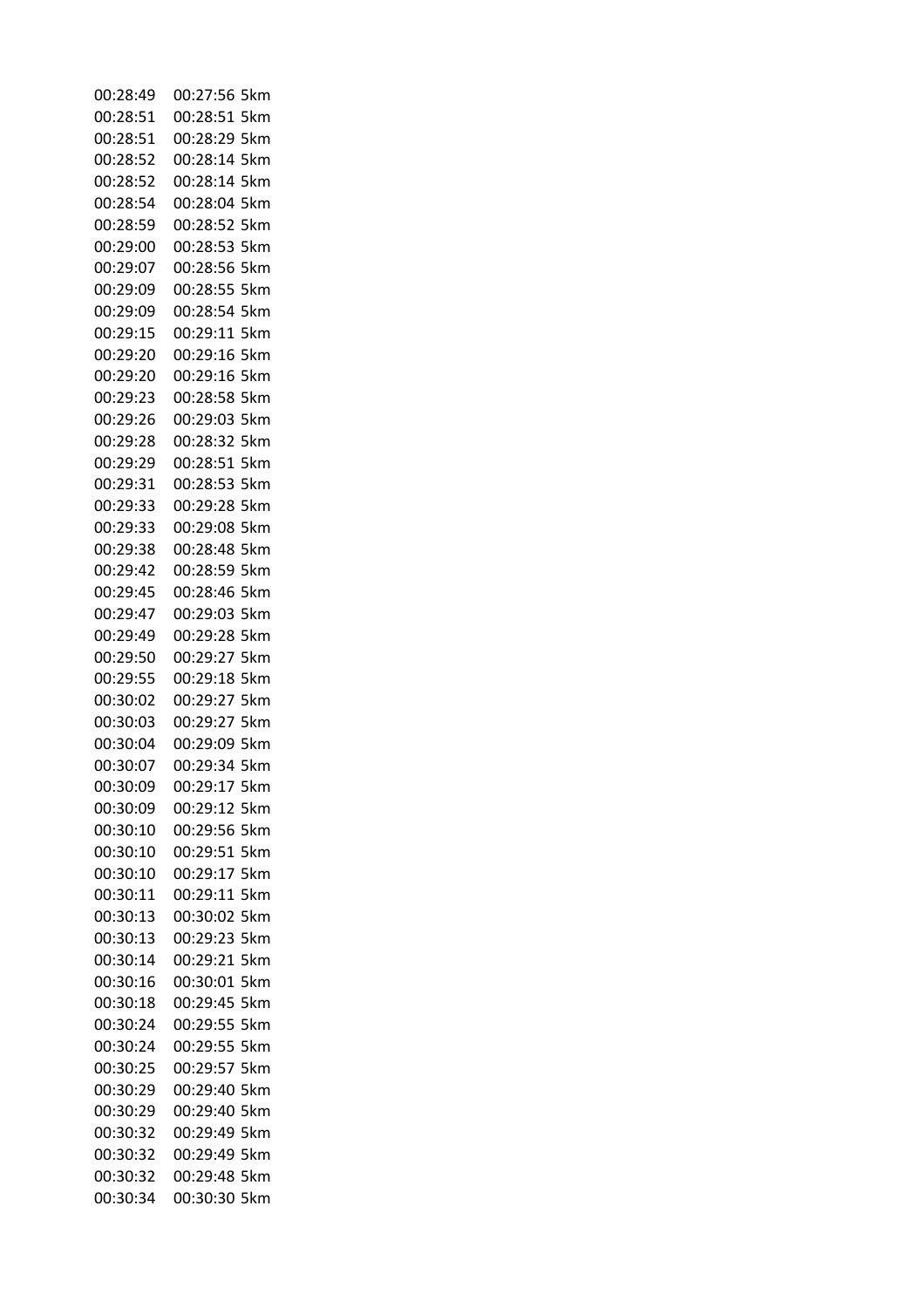| 00:30:34 | 00:30:29 5km    |
|----------|-----------------|
| 00:30:35 | 00:29:55 5km    |
| 00:30:35 | 00:29:55 5km    |
| 00:30:36 | 00:29:48 5km    |
| 00:30:37 | 00:29:50 5km    |
| 00:30:40 | 00:30:39 5km    |
| 00:30:40 | 00:30:39 5km    |
| 00:30:42 | 00:30:09 5km    |
| 00:30:42 | 00:30:08 5km    |
| 00:30:42 | 00:29:53 5km    |
| 00:30:43 | 00:30:10 5km    |
| 00:30:43 | 00:30:09 5km    |
| 00:30:43 | 00:30:09 5km    |
| 00:30:43 | 00:29:50 5km    |
| 00:30:47 | 00:30:42 5km    |
| 00:30:49 | 00:30:17 5km    |
| 00:30:50 | 00:30:05 5km    |
| 00:30:51 | 00:30:16 5km    |
| 00:30:51 | 00:30:12 5km    |
| 00:30:51 | 00:30:11 5km    |
| 00:31:03 | 00:30:04 5km    |
| 00:31:04 | 00:30:37 5km    |
| 00:31:05 | 00:30:54 5km    |
| 00:31:05 | 00:30:53 5km    |
| 00:31:05 | 00:30:38<br>5km |
| 00:31:10 | 00:30:24 5km    |
| 00:31:11 | 00:30:25 5km    |
| 00:31:17 | 00:31:07 5km    |
| 00:31:19 | 00:30:45 5km    |
| 00:31:19 | 00:30:45 5km    |
| 00:31:20 | 00:30:32 5km    |
| 00:31:21 | 00:31:16 5km    |
| 00:31:26 | 00:31:22 5km    |
| 00:31:27 | 00:31:24 5km    |
| 00:31:28 | 00:30:50 5km    |
| 00:31:29 | 00:30:49 5km    |
| 00:31:32 | 00:31:05 5km    |
| 00:31:32 | 00:31:04 5km    |
| 00:31:38 | 00:31:17 5km    |
| 00:31:38 | 00:31:14 5km    |
| 00:31:40 | 00:30:39 5km    |
| 00:31:43 | 00:30:42 5km    |
| 00:31:44 | 00:30:50 5km    |
| 00:31:45 | 00:31:11 5km    |
| 00:31:52 | 00:31:50 5km    |
| 00:31:52 | 00:31:49 5km    |
| 00:31:55 | 00:30:58 5km    |
| 00:31:56 | 00:31:45 5km    |
| 00:31:59 | 00:31:40 5km    |
| 00:32:01 | 00:31:24 5km    |
| 00:32:05 | 00:31:07 5km    |
| 00:32:10 | 00:31:58 5km    |
|          |                 |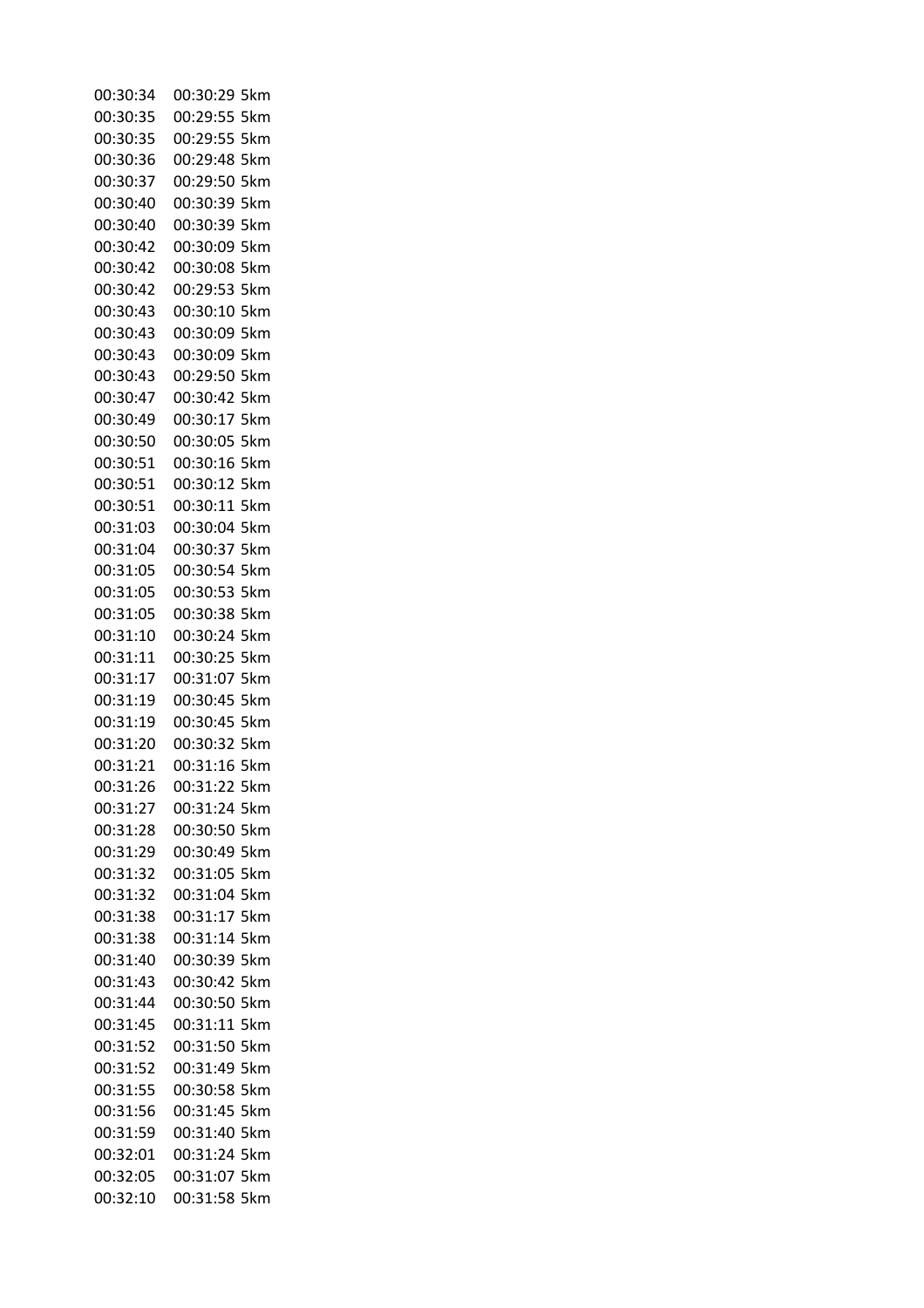| 00:32:10 | 00:31:50 5km    |
|----------|-----------------|
| 00:32:10 | 00:31:49 5km    |
| 00:32:10 | 00:31:32 5km    |
| 00:32:10 | 00:31:32 5km    |
| 00:32:11 | 00:31:48 5km    |
| 00:32:11 | 00:31:48<br>5km |
| 00:32:15 | 00:31:29 5km    |
| 00:32:15 | 00:31:28 5km    |
| 00:32:23 | 00:32:01<br>5km |
| 00:32:27 | 00:31:50 5km    |
| 00:32:29 | 00:31:55 5km    |
| 00:32:36 | 00:32:13<br>5km |
| 00:32:37 | 00:32:15 5km    |
| 00:32:37 | 00:32:15 5km    |
| 00:32:40 | 00:32:34 5km    |
| 00:32:40 | 00:32:34 5km    |
| 00:32:44 | 00:31:50 5km    |
| 00:32:45 | 00:32:31 5km    |
| 00:32:45 | 00:32:29<br>5km |
| 00:32:45 | 00:32:29 5km    |
| 00:32:45 | 00:31:51 5km    |
| 00:32:45 | 00:31:50<br>5km |
| 00:32:50 | 00:32:41<br>5km |
| 00:32:50 | 00:32:40 5km    |
| 00:32:52 | 00:32:49<br>5km |
| 00:32:52 | 00:31:51<br>5km |
| 00:32:53 | 00:32:38 5km    |
| 00:32:53 | 00:32:36<br>5km |
| 00:32:59 | 00:32:48 5km    |
| 00:32:59 | 00:32:47 5km    |
| 00:33:00 | 00:32:34<br>5km |
| 00:33:03 | 00:32:42 5km    |
| 00:33:05 | 00:32:56 5km    |
| 00:33:14 | 00:32:48 5km    |
| 00:33:15 | 00:33:11 5km    |
| 00:33:15 | 00:32:30 5km    |
| 00:33:15 | 00:32:30 5km    |
| 00:33:16 | 00:32:51 5km    |
| 00:33:17 | 00:32:53 5km    |
| 00:33:34 | 00:32:32 5km    |
| 00:33:35 | 00:32:49 5km    |
| 00:33:35 | 00:32:48 5km    |
| 00:33:39 | 00:32:37 5km    |
| 00:33:54 | 00:33:28 5km    |
| 00:34:04 | 00:33:34 5km    |
| 00:34:04 | 00:33:20 5km    |
| 00:34:04 | 00:33:13 5km    |
| 00:34:05 | 00:33:47 5km    |
| 00:34:13 | 00:33:43 5km    |
| 00:34:13 | 00:33:42 5km    |
| 00:34:18 | 00:33:35 5km    |
| 00:34:20 | 00:34:12 5km    |
|          |                 |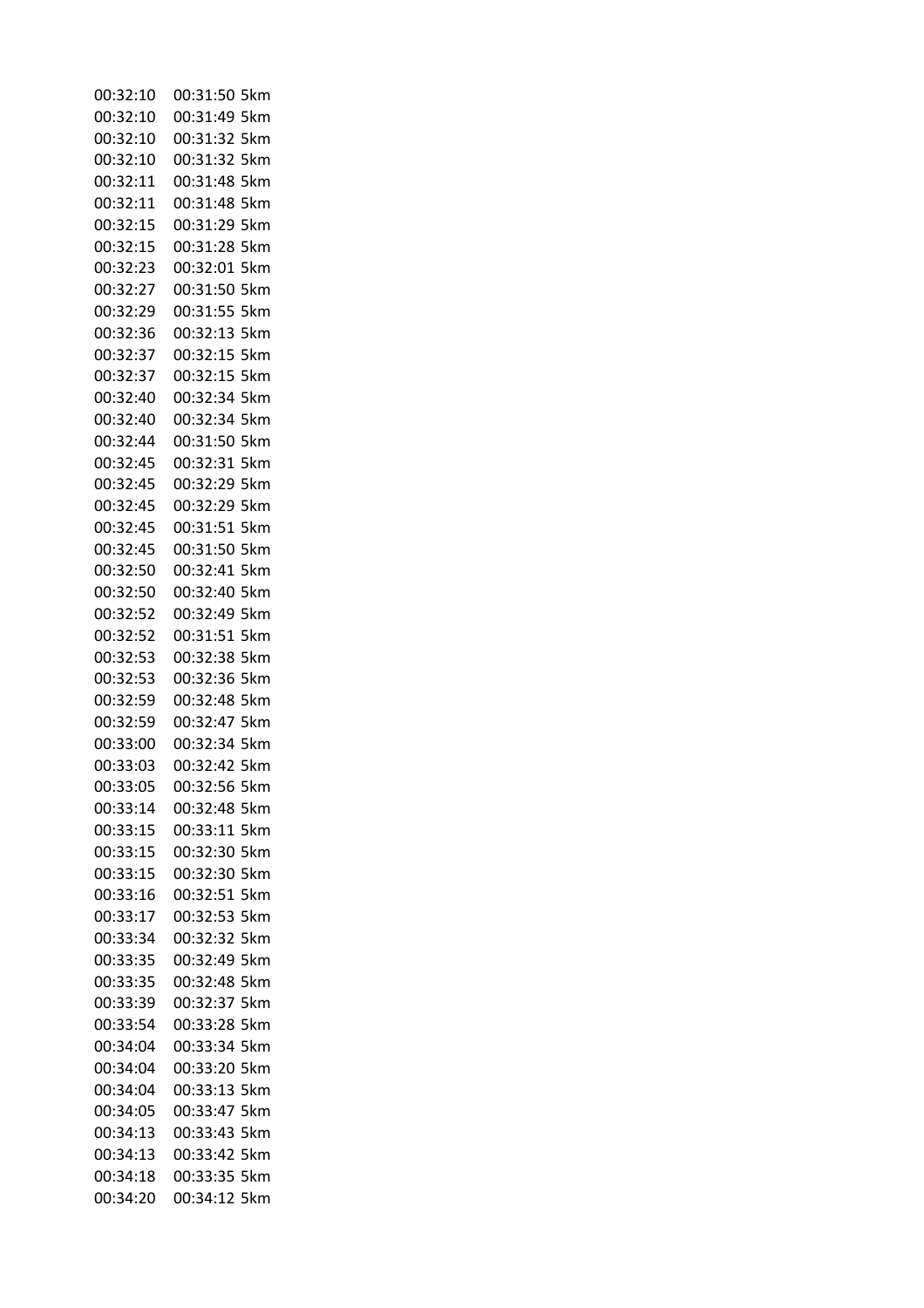| 00:34:20 | 00:34:12 5km    |
|----------|-----------------|
| 00:34:22 | 00:33:26 5km    |
| 00:34:28 | 00:34:21 5km    |
| 00:34:39 | 00:33:48 5km    |
| 00:34:39 | 00:33:47 5km    |
| 00:34:42 | 00:34:21<br>5km |
| 00:34:48 | 00:34:27 5km    |
| 00:34:48 | 00:34:27 5km    |
| 00:35:05 | 00:34:47<br>5km |
| 00:35:06 | 00:34:44<br>5km |
| 00:35:46 | 00:35:34 5km    |
| 00:35:53 | 00:35:30<br>5km |
| 00:35:59 | 00:35:47<br>5km |
| 00:36:00 | 00:35:32 5km    |
| 00:36:14 | 00:36:13<br>5km |
| 00:36:15 | 00:35:28 5km    |
| 00:36:28 | 00:35:57 5km    |
| 00:36:29 | 00:35:57<br>5km |
| 00:36:31 | 00:36:24<br>5km |
|          |                 |
| 00:36:44 | 00:36:37<br>5km |
| 00:36:45 | 00:36:43 5km    |
| 00:36:45 | 00:36:38<br>5km |
| 00:36:50 | 00:36:02<br>5km |
| 00:36:57 | 00:36:04<br>5km |
| 00:36:57 | 00:36:04<br>5km |
| 00:36:57 | 00:36:03<br>5km |
| 00:37:14 | 00:36:26 5km    |
| 00:37:15 | 00:36:26<br>5km |
| 00:37:22 | 00:36:46<br>5km |
| 00:37:22 | 00:36:46 5km    |
| 00:37:23 | 00:36:45<br>5km |
| 00:37:39 | 00:37:38 5km    |
| 00:37:46 | 00:37:10 5km    |
| 00:38:03 | 00:37:18 5km    |
| 00:38:04 | 00:37:56 5km    |
| 00:38:04 | 00:37:18 5km    |
| 00:38:09 | 00:38:08 5km    |
| 00:38:10 | 00:37:19 5km    |
| 00:38:13 | 00:37:48 5km    |
| 00:38:13 | 00:37:48 5km    |
| 00:38:35 | 00:38:27 5km    |
| 00:38:35 | 00:38:27 5km    |
| 00:39:24 | 00:39:14 5km    |
| 00:39:44 | 00:38:43 5km    |
| 00:39:44 | 00:38:43 5km    |
| 00:39:58 | 00:39:44 5km    |
| 00:40:03 | 00:39:17 5km    |
| 00:40:06 | 00:39:34 5km    |
| 00:40:11 | 00:39:37 5km    |
| 00:40:11 | 00:39:35 5km    |
| 00:40:13 | 00:39:22 5km    |
|          |                 |
| 00:40:13 | 00:39:18 5km    |